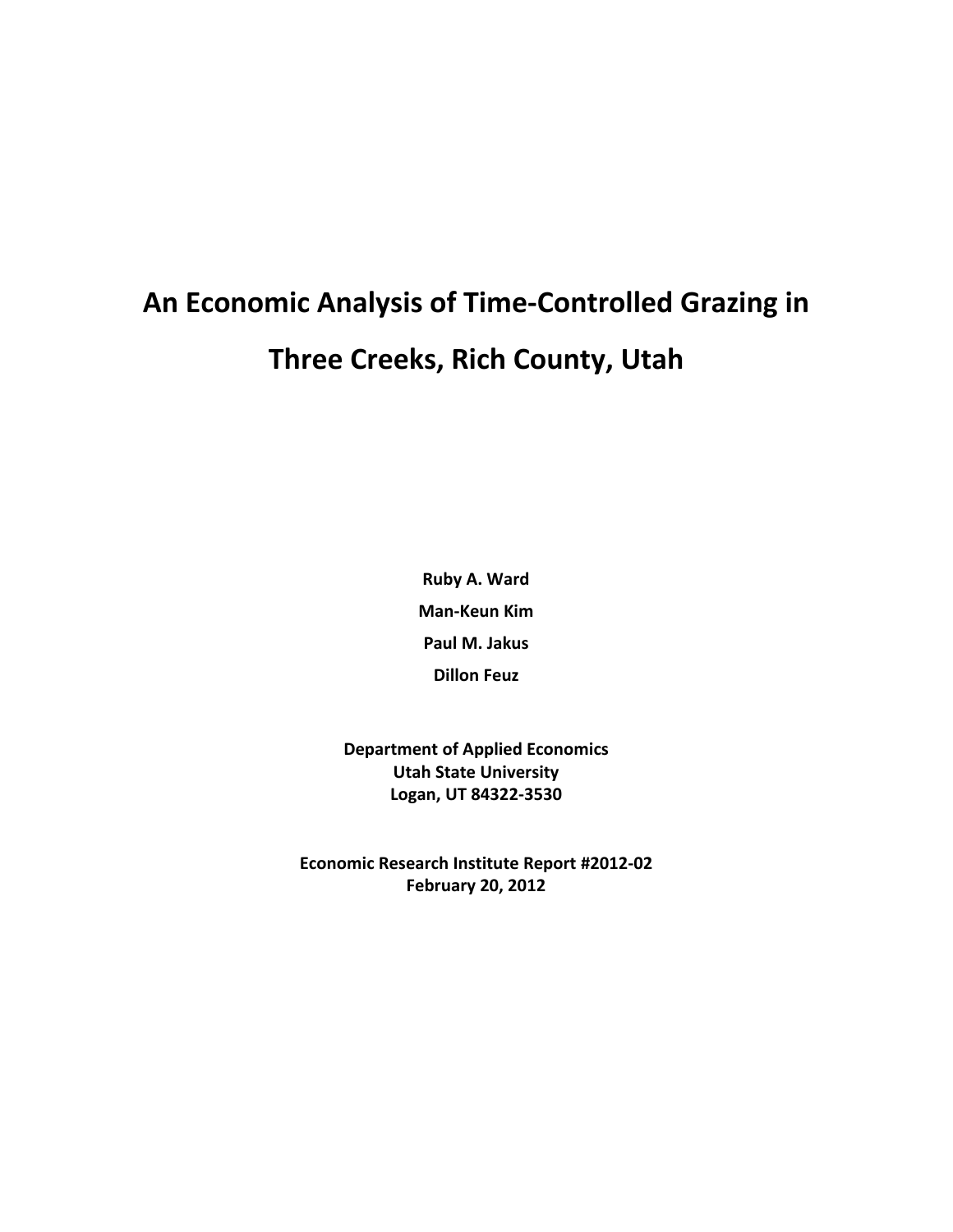#### **Acknowledgments**

We would like to thank Randy Wood, Scott Walker and Darren Dubois of the Utah Division of Wildlife Resources and Jeff Ostermiller of the Utah Division of Water Quality for discussions regarding the proposed time-controlled grazing program for the Three Creeks of Rich County, Utah. We would also like to thank Bill Hopkin of the Utah Department of Agriculture and Food. The authors remain responsible for all errors.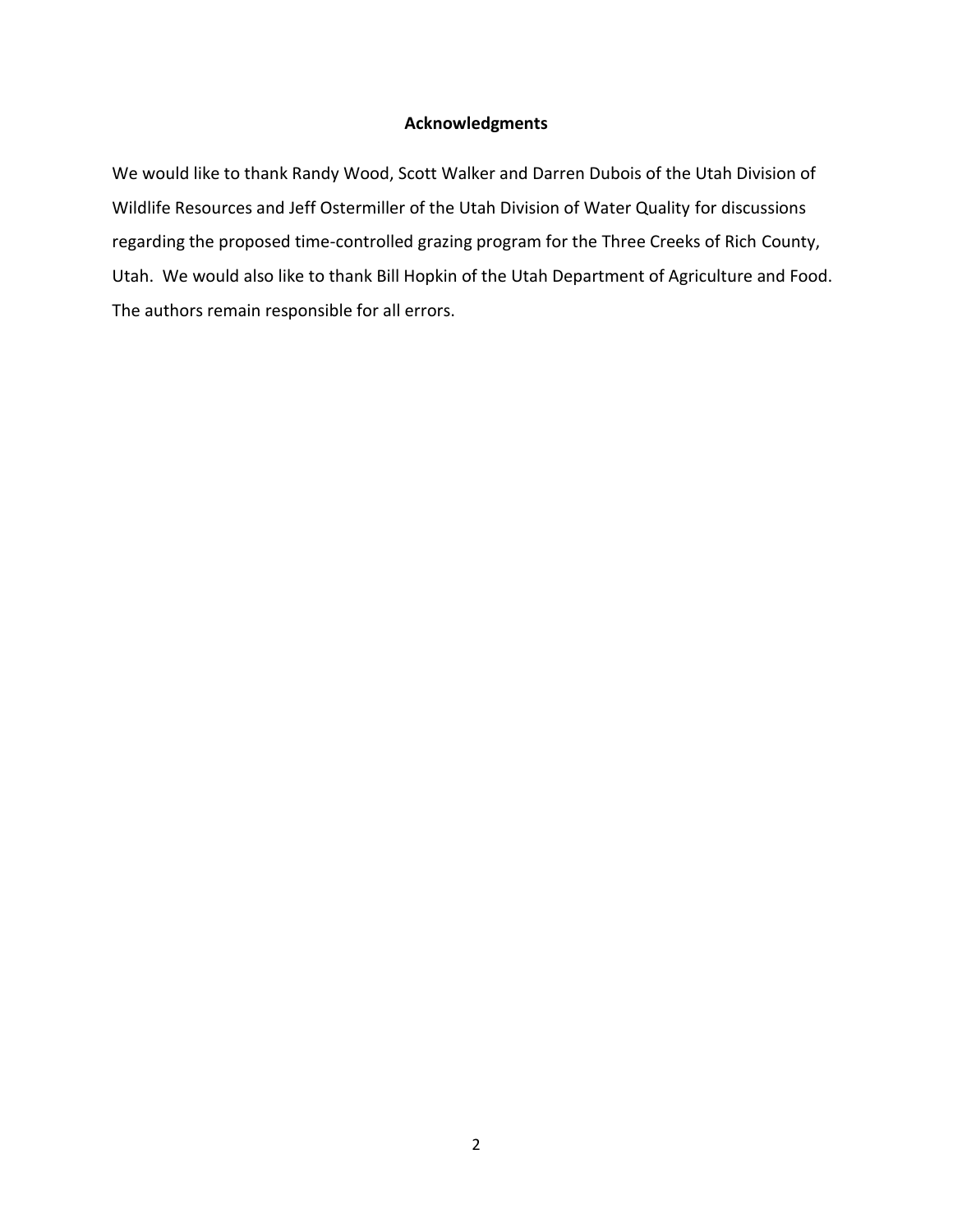# **An Economic Analysis of Time-Controlled Grazing in Three Creeks, Rich County, Utah**

#### **EXECUTIVE SUMMARY**

- Grazing on the public lands portion of the 143,000 acre Three Creeks region of Rich county may be eliminated if federal agencies withdraw grazing allotments. A timecontrolled grazing plan (TCGP) is likely to improve habitat for livestock, game and nongame species, and improve riparian health and water quality.
- In 2009 the Gross Regional Product of the Rich county economy was estimated to be just under \$52 million (IMPLAN, 2010). Employment in the county was estimated to be 1600 full and part-time jobs.
- In 2009 cash receipts for production agriculture in the county were \$16.1 million (Utah Agricultural Statistics, 2010). Including direct and induced multiplier effects, production agriculture contributes \$24.3 million to the county economy, or almost 50% of gross regional product. Federal, state, and local tax revenues associated with production agriculture total just over \$1.4 million.
- The majority of the land on which 3200 head of cattle and 2500 sheep currently graze in the Three Creeks region is publicly owned. All cattle and 500 sheep are associated with Rich county producers. Production of these animals directly contributes just under \$2.0 million to the Rich county economy. Multiplier effects increase this contribution to \$3.2 million, or just over 6% of the county total economic output.
- Under the assumption that federal allotments would be eliminated, the economic impacts of a variety of production scenarios were evaluated. Alternatives included (1) maintaining the status quo, (2) shipping all livestock currently grazed at Three Creeks out-of-county to other private land, (3) feeding hay all year long, and (4) reducing the number of animals by one-third such that the reduced herd can graze exclusively on private land located within Rich county. Four final alternatives consider the economic impact of improved range quality (under the TCGP) such that a greater number of livestock AUMs could be supported. Using the range for a longer period of time means that less hay need be grown or purchased.
- Under scenarios (2), (3), and (4), labor income in the county fall, with differing effects on total value of output and employment depending on the scenario. Scenarios (5)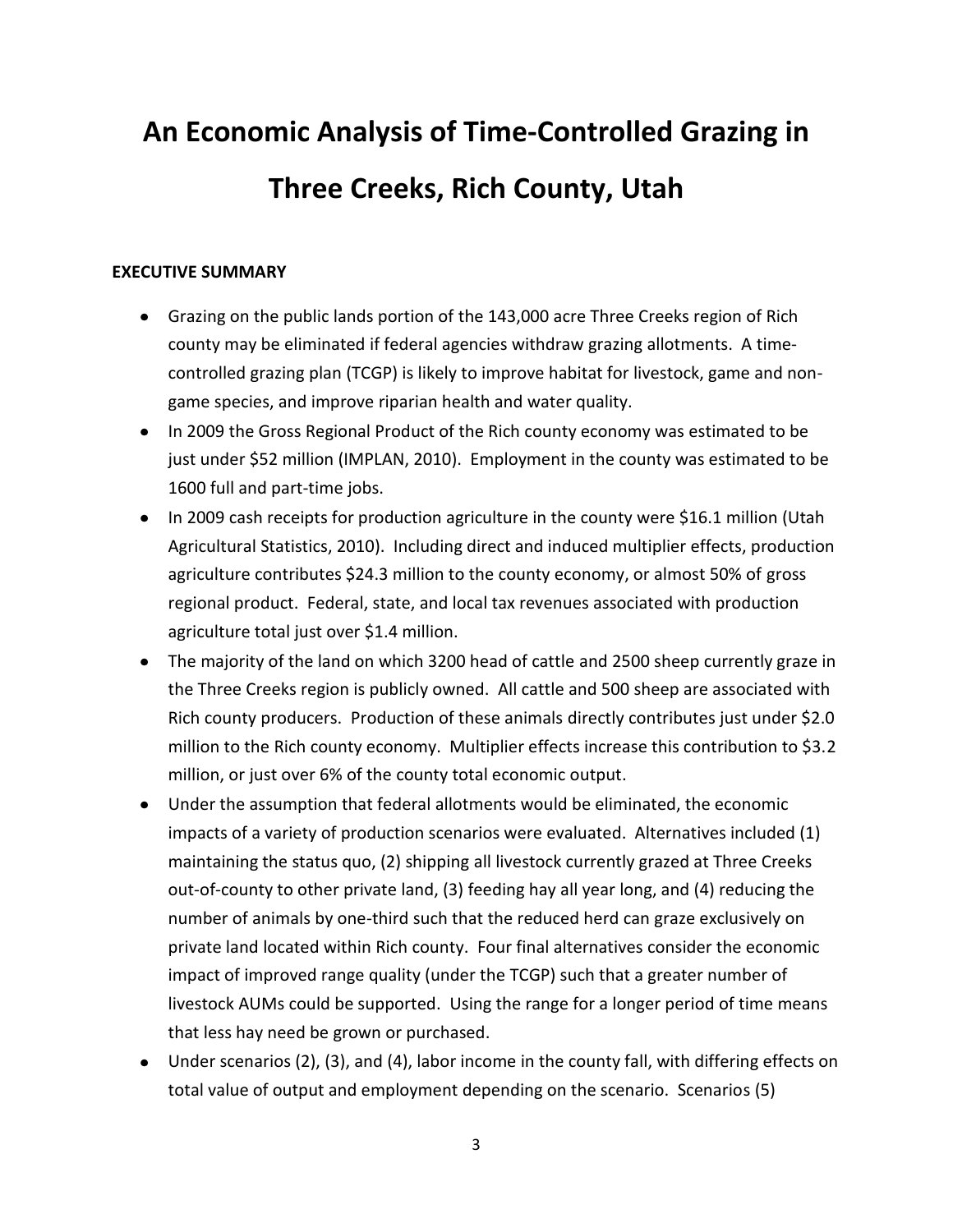through (8) result in mixed effects on the total value of output, income, and employment depending on the degree to which public range substitutes for grown or purchased feed.

- Non-market benefits associated with improved quality of habitat for game and nongame species were estimated using an economic value meta-regression. The metaregression revealed values for four key recreation activities expected to benefit from the TCGP. Adjusted to 2009 dollars, the economic value per person per activity day for big game hunting was estimated to be \$94.89. Economics values for small game hunting (\$62.38), freshwater fishing (\$68.70) and wildlife viewing (\$92.06) were also estimated.
- Discussions with Utah Division of Wildlife Resources (UDWR) personnel indicate that winter range for big game species (elk, moose, and pronghorn) in the Three Creeks region and surrounding areas is already being used at its capacity. While animals would enter the winter in better condition, UDWR management objectives regarding the number of big game animals on the range are far more likely to decrease than increase. Thus, there are minimal economic benefits are associated with improved big game hunting.
- UDWR officials believe that a TCGP is likely to significantly improve range for sage grouse, a small game species. Economics benefits are likely to be very modest, as the number of sage grouse hunters is relatively small. Even if current hunting levels could be doubled on the management unit, annual benefits are estimated at less than \$25,000.
- Wildlife viewing is a high-valued activity, estimated at over \$90 per person per activity day. UDWR does not keep county level specific information on wildlife viewing away from home, but Utahns spent 2.4 million days viewing wildlife away from home in Utah during 2006 (US Fish and Wildlife Service, 2008). If the TCGP can generate an additional 543 wildlife viewing days away from home in the Three Creeks region (a 0.02% increase over the state total for 2006), an economic value of \$50,000 will have been created.
- Freshwater fishing is valued at just under \$69 per person per day. Utahns spent 3.4 million days fishing in-state during 2006 (US Fish and Wildlife Service, 2008). If the TCGP can improve water quality in the region such that residents enjoy an additional 728 days of in-state fishing (a 0.02% increase over the state total for 2006), an economic value of \$50,000 will have been created.
- A literature search of EPA-approved Total Maximum Daily Loads analyses in nearby watersheds provides a benchmark to gauge restoration costs for Big Creek, whereas another literature search provides cost estimates for restoring and monitoring sage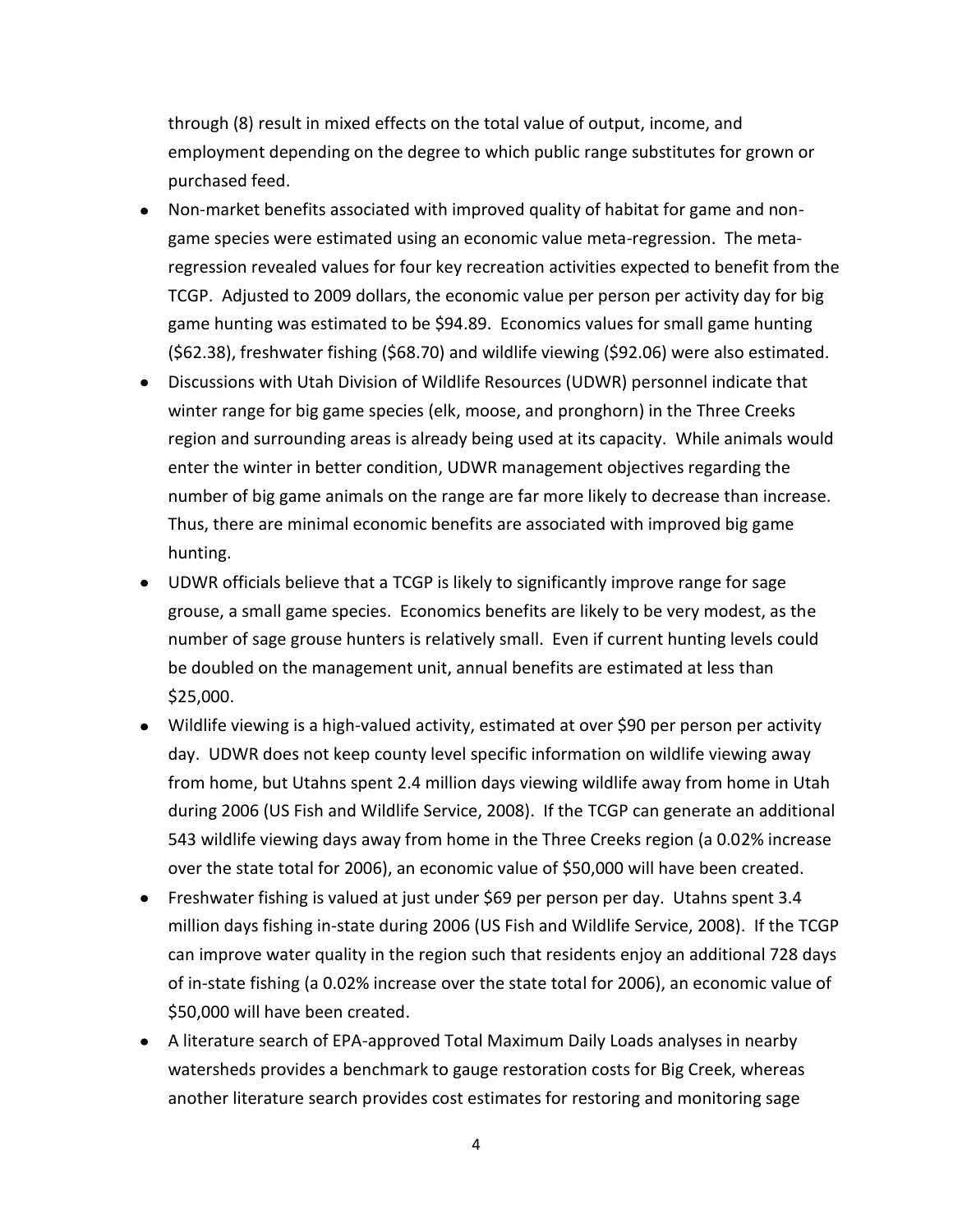grouse habitat. Both efforts provide alternative criteria against which to compare the non-market benefits of the time-controlled grazing plan.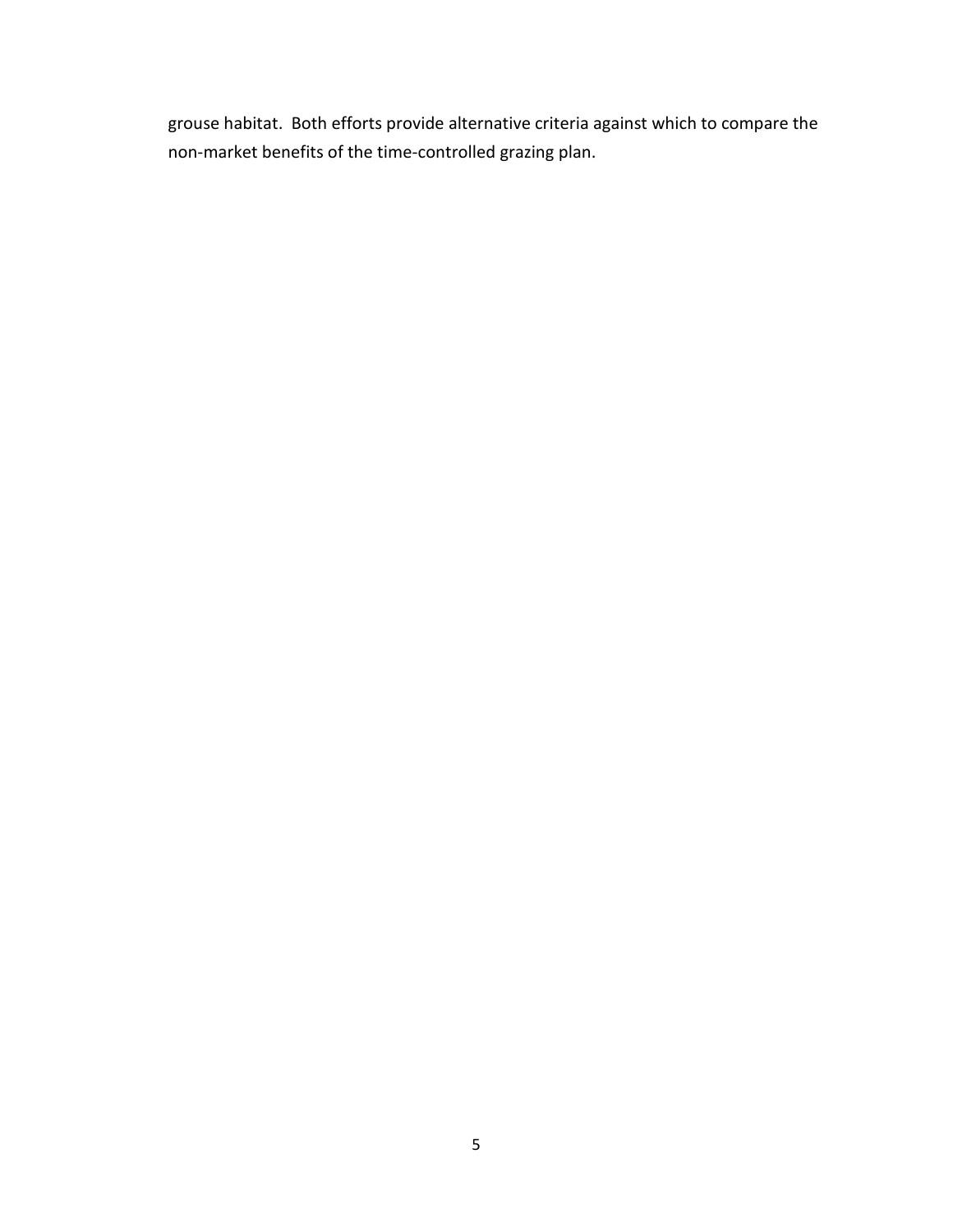### **Table of Contents**

| 1.                                                                   |           |                                                                |    |  |  |  |
|----------------------------------------------------------------------|-----------|----------------------------------------------------------------|----|--|--|--|
| 2.                                                                   |           |                                                                | 10 |  |  |  |
| 3.                                                                   |           |                                                                | 12 |  |  |  |
|                                                                      | А.        |                                                                |    |  |  |  |
|                                                                      | <b>B.</b> |                                                                | 17 |  |  |  |
|                                                                      | C.        |                                                                | 21 |  |  |  |
| 4.                                                                   |           | Non-Market Benefits of Time-Controlled Grazing in Three Creeks | 22 |  |  |  |
|                                                                      | А.        | Estimating the Value of Recreation in Rich County 23           |    |  |  |  |
|                                                                      | B.        | Valuing Ecosystem Restoration: an "Avoided Cost Approach       |    |  |  |  |
| 5.                                                                   |           |                                                                |    |  |  |  |
| 6.                                                                   |           |                                                                |    |  |  |  |
| Appendix A:                                                          |           | A Brief Description of Economic Impact Analysis 35             |    |  |  |  |
| Budgets Used in Economic Impact Analysis Scenarios 36<br>Appendix B: |           |                                                                |    |  |  |  |
| Appendix C:                                                          |           |                                                                |    |  |  |  |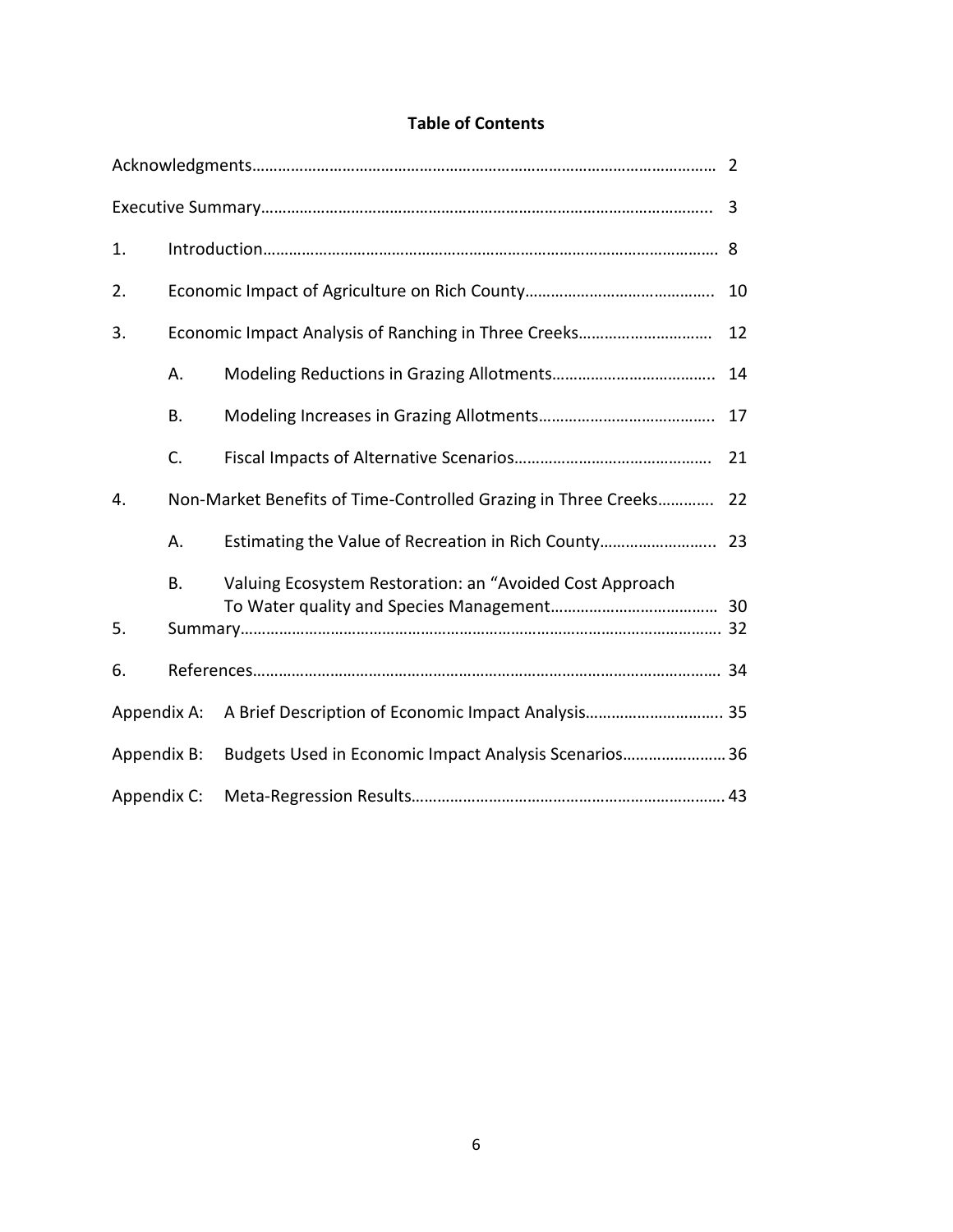### **List of Tables and Figures**

| <b>Tables</b>                                                                                                                                            |
|----------------------------------------------------------------------------------------------------------------------------------------------------------|
| Table 2.1: Economic Contribution Of Production Agriculture To Rich County's                                                                              |
| Table 2.2: The Fiscal Impacts Of Production Agriculture In Rich County 12                                                                                |
| Table 3.1: Economic Contribution Of Status Quo Grazing In The Three Creeks Area 13                                                                       |
| Table 3.2: Economic Impact Of Using Additional Out-Of-County Private Grazing                                                                             |
| Table 3.3: Economic Impact Of Reducing Cattle From 3,200 To 2,144 And Keeping                                                                            |
| Table 3.4: Economic Impact Of Maintaining Status Quo Stocking Rates, And Extending<br>the Grazing Period By X Months In The Three Creeks Grazing Area 18 |
| Table 3.5: Economic Impact Of Increasing Cattle By 10% And Extending The Grazing                                                                         |
| Table 3.6: Economic Impact Of Increasing Sheep By 40% And Extending The Grazing                                                                          |
| Table 3.7: Economic Impact Of Increasing Sheep By 40% And Extending The Grazing                                                                          |
| Table 3.9. The Fiscal Impacts Of Grazing Alternative In The Three Creeks Region 22                                                                       |
| Table 4.1: Predicted Economic Value Of Outdoor Recreation In Rich County 25                                                                              |
|                                                                                                                                                          |
|                                                                                                                                                          |
|                                                                                                                                                          |
|                                                                                                                                                          |
|                                                                                                                                                          |
|                                                                                                                                                          |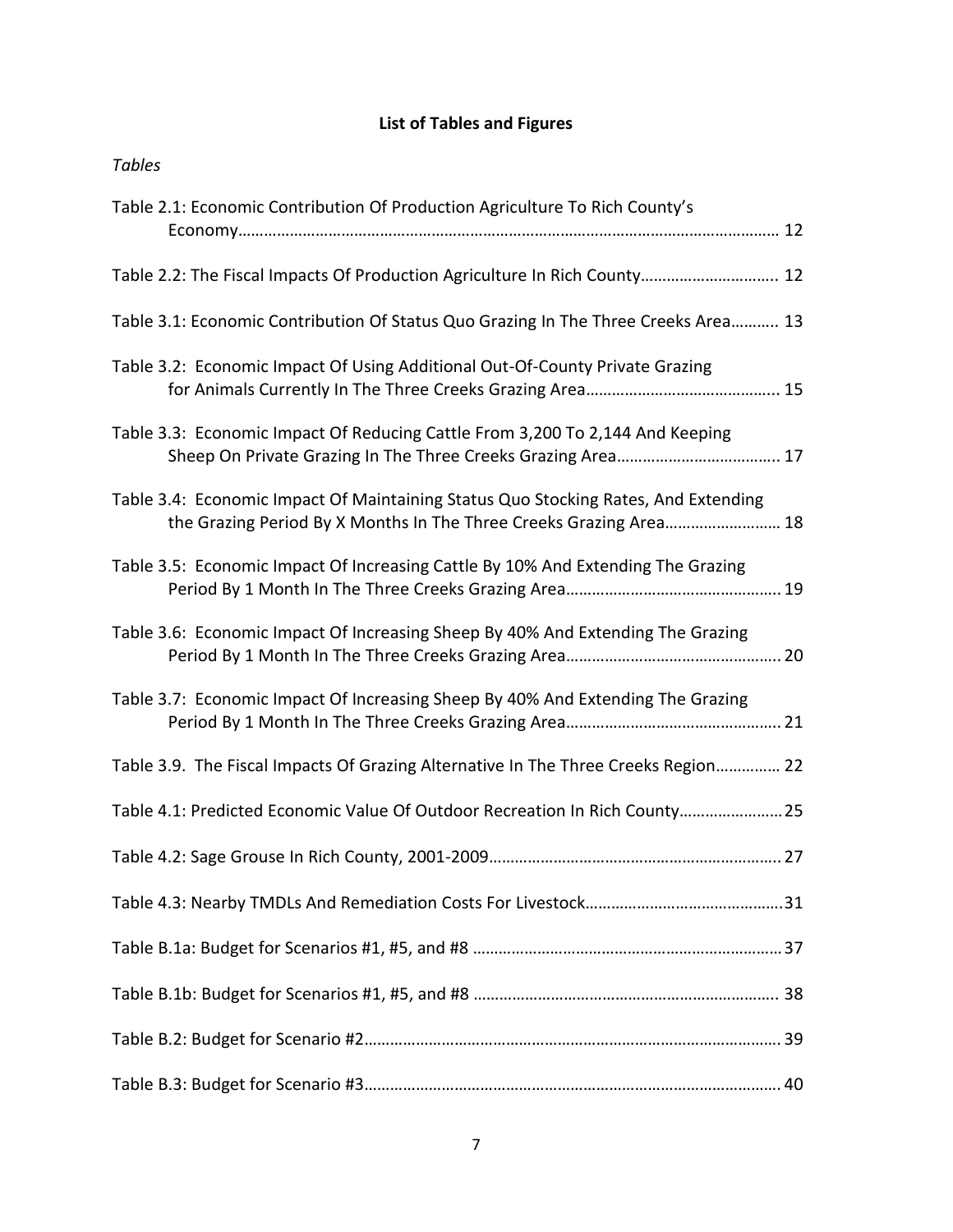| <b>Figure</b> |  |
|---------------|--|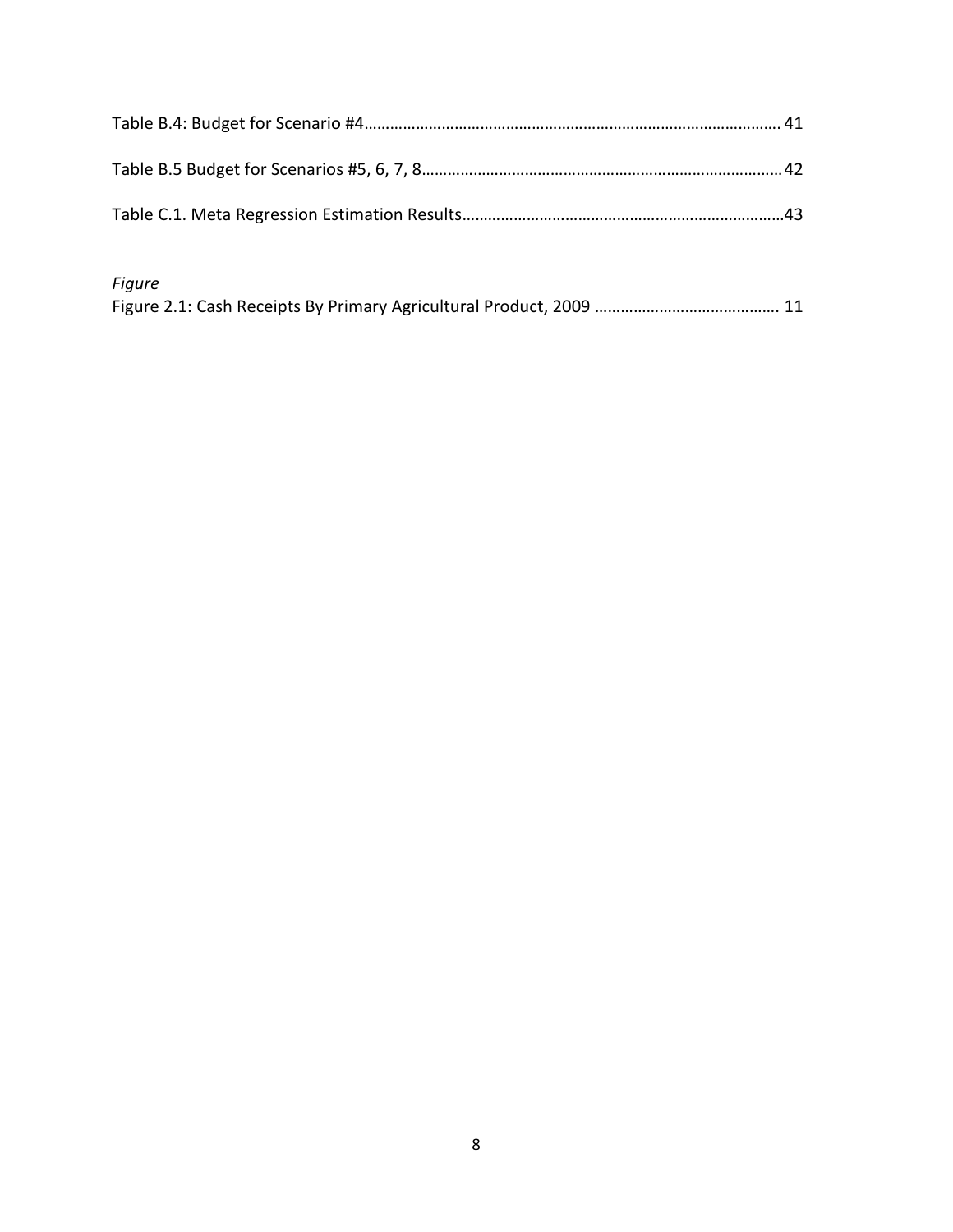#### **An Economic Analysis of Time-Controlled Grazing in Three Creeks, Rich County, Utah**

#### **1. Introduction**

A watershed scale time-controlled grazing plan (TCGP) for grazing allotments on public land in Rich county, Utah would coordinate range management amongst the US Bureau of Land Management (BLM), the US Forest Service (USFS) and the local grazing association to improve the quality of rangeland in the Three Creeks region. Time-controlled grazing would occur on adjacent lands totaling 143,000 acres—activities would include changing grazing patterns, providing infrastructure for better distribution of water, additional fencing, possible prescribed burns and other planned disturbances to balance landscape succession. The proposed TCGP would mirror many of the management actions of the nearby Deseret Land and Livestock (DLL) parcel located six miles to the south of the Three Creeks region. Potential benefits from the project are numerous. In addition to maintaining commercial ranching in Three Creeks at its current level, the TCGP is likely to improve recreation opportunities such as hunting, fishing, and wildlife viewing, as well as provide changes in water quality that may allow removal of Big Creek from Utah's 303d list of impaired waterbodies.

This study is divided into multiple sections. Section 2 presents an overview of the Rich county economy, highlighting the role of production agriculture. The third section focuses on the economic impact of changes in grazing allotments and management in the Three Creeks region of Rich county. The *economic impact analysis* presupposes that if current grazing management practices continue then no public grazing allotments will be available in the Three Creeks region at some time in the future. We outline the changes in economic output, income and employment under various scenarios. Subsequently we analyze the economic impacts if the TCGP allows increased grazing. The fourth section of this report uses the *benefit transfer* technique to estimate the non-market value of water quality and habitat improvements under a TCGP. A meta-regression is used to estimate the value of hunting, fishing and wildlife viewing, activities which may be enhanced with the proposed TCGP. The Utah Division of

9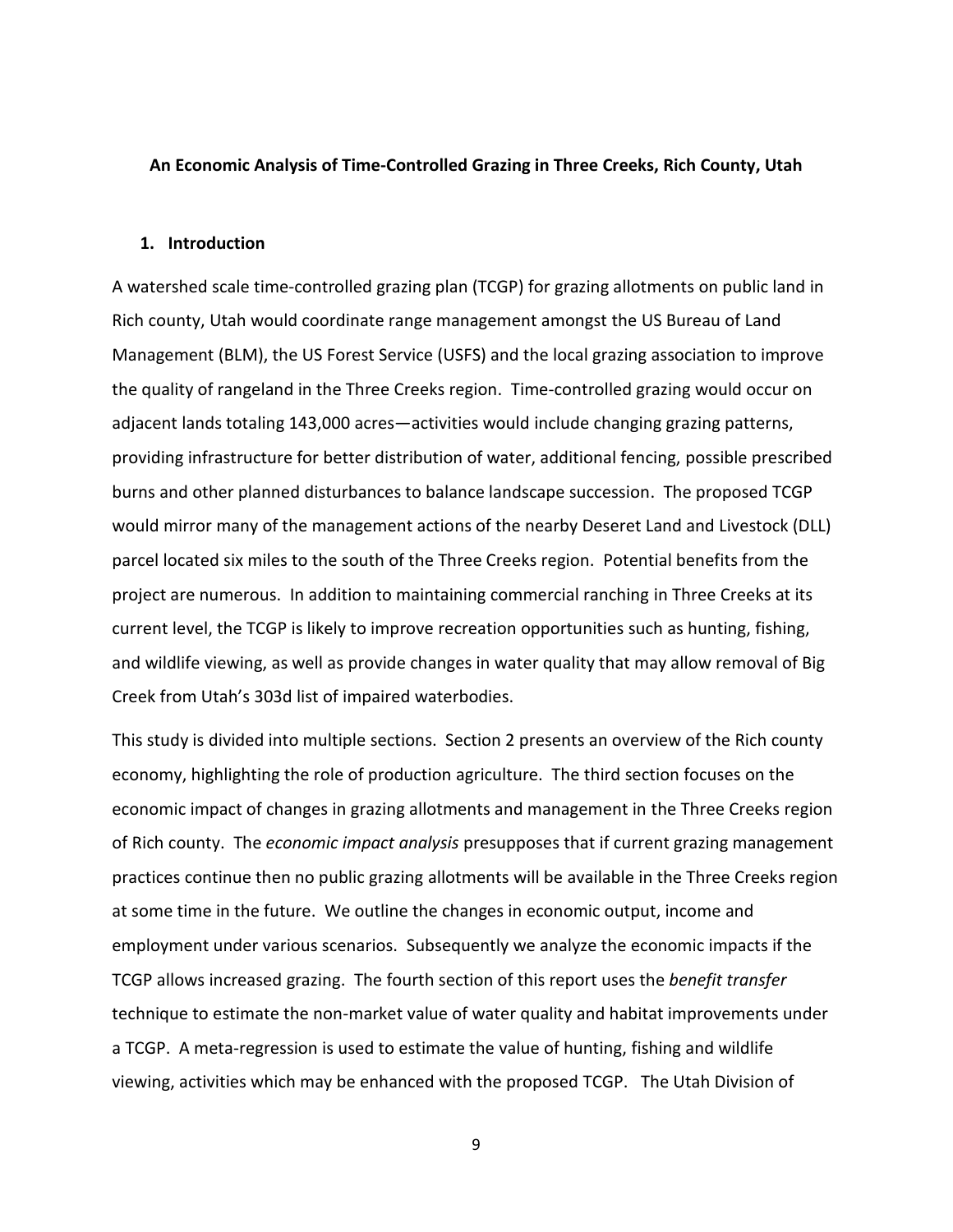Wildlife Resources collects reliable use and visitation statistics for hunting units across the state, but does not collect visitation statistics for anglers or wildlife-viewing. We estimate what we believe to be an upper bound estimate on the increased value of hunting associated with the TCGP, but cannot do so for fishing or wildlife viewing. Instead, we use our knowledge of the economic value of these activities to ask how much each activity must increase to generate an additional \$50,000 in economic value. We then compare the result to state-wide visitation measures. Finally, we use an "avoided cost" approach to better understand the benefits of the TCGP in helping remove Big Creek from the 303d list and in providing better habitat for sage grouse.

#### **2. Economic Impact of Agriculture on Rich County**

 $\overline{a}$ 

Agricultural production is a very significant part of the Rich county economy. In 2009, Rich county's Gross Regional Product was estimated to be about \$51.5 million, with employment of just under 1600 jobs (IMPLAN, 2010).<sup>1</sup> While cattle ranching and farming provide only a small fraction of direct employment in the county (about 100 of the county's 1600 jobs), production agriculture (ranching and farming) is Rich county's top industry as measured by value of output. Using IMPLAN statistics, cattle ranching and farming directly contributes \$14.1 million in output to Rich county's economy, or about 27.5% of the total economy. Due to differences how IMPLAN allocates value of output to different sectors of the economy, the IMPLAN model's \$14.1 million is less than the \$16.1 million in agricultural output for Rich county as reported for 2009 in the annual Utah Agricultural Statistics report. Using the "Ag Stats" figure, agricultural production directly accounts for 31.4% of the total county output.

The vast majority of agricultural sales in Rich county are from cattle ranching, as measured by cash receipts (Figure 2.1). Cash receipts do not capture the full value of agricultural production because they do not include the value of agricultural products produced and used on the farm, such as hay grown and fed to cattle within a single operation—a common practice in Rich

 $<sup>1</sup>$  IMPLAN (IMpact PLANning for Analysis) is a commercial software product that allows one to</sup> estimate economic impacts for a county, group of counties, state or region. The 2010 version of IMPLAN captures the economic structure of Rich county in 2009.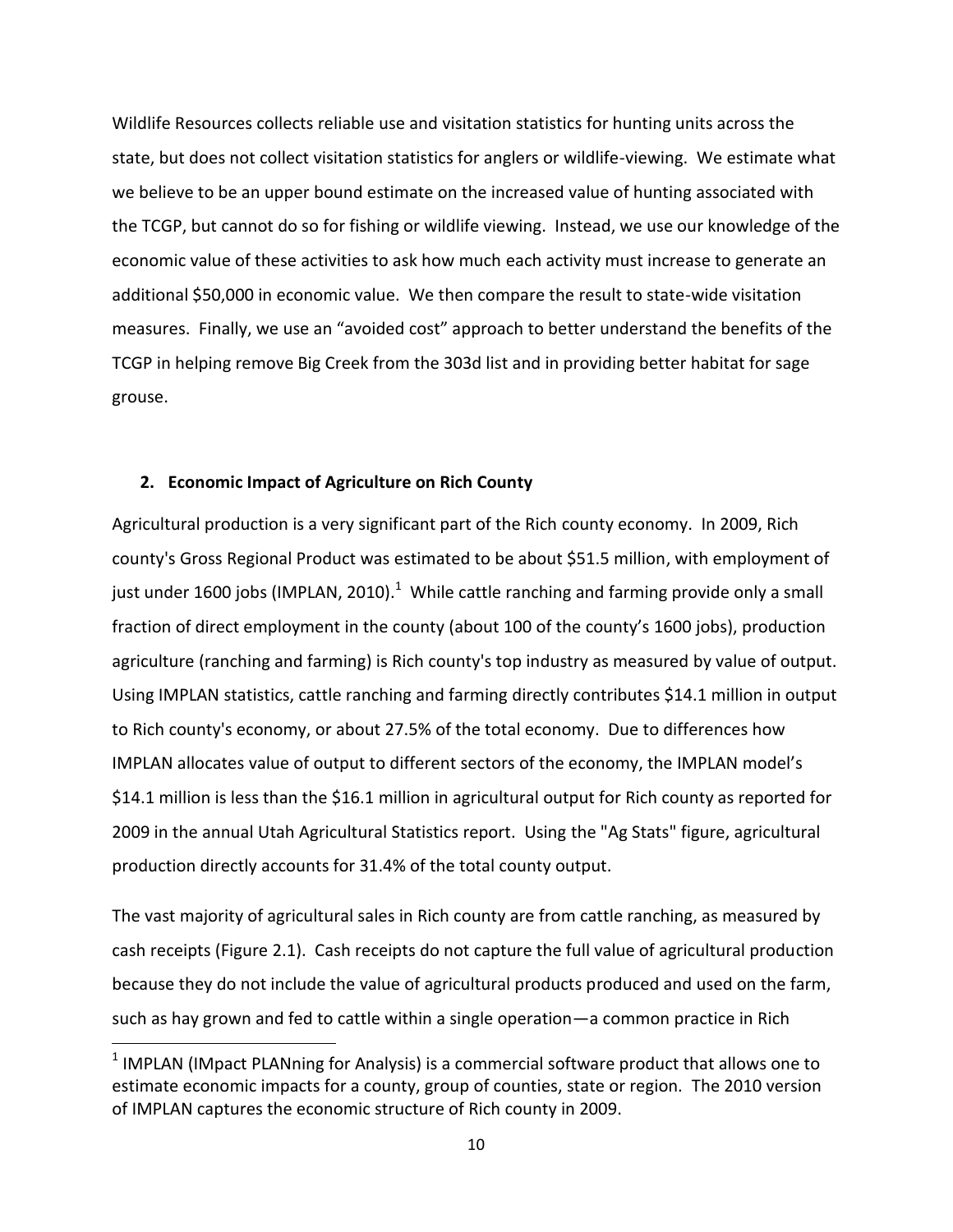county. In this sense cash receipts "undervalue" agricultural production. Regardless, the remainder of this report will use only cash receipts as a measure of agricultural value.



**Figure 2.1: Cash Receipts by Primary Agricultural Product, 2009 (\$16.1 million total) Source: 2009 Utah Agricultural Statistics**

Economic impact analysis takes the direct effect of agricultural production, and then uses interindustry linkages to calculate the indirect, or upstream effects (business to business) and induced, or downstream effects (how labor income is spent in an economy). These are the socalled, "multiplier effects".<sup>2</sup> Using the \$16.1 million in cash receipts reported for Rich county in 2009, the multiplying effects increase this impact to \$24.3 million, for a multiplier of 1.5. That is, every dollar of agricultural output created another \$0.50 in economic output within the county (Table 2.1). By this measure, production agriculture—and its indirect and induced multiplier effects—accounts for almost half of the county's gross economic output. It also contributes approximately 180 full and part-time jobs.

 $\overline{a}$ 

 $2$  A short summary of economic impact analysis is provided in Appendix A.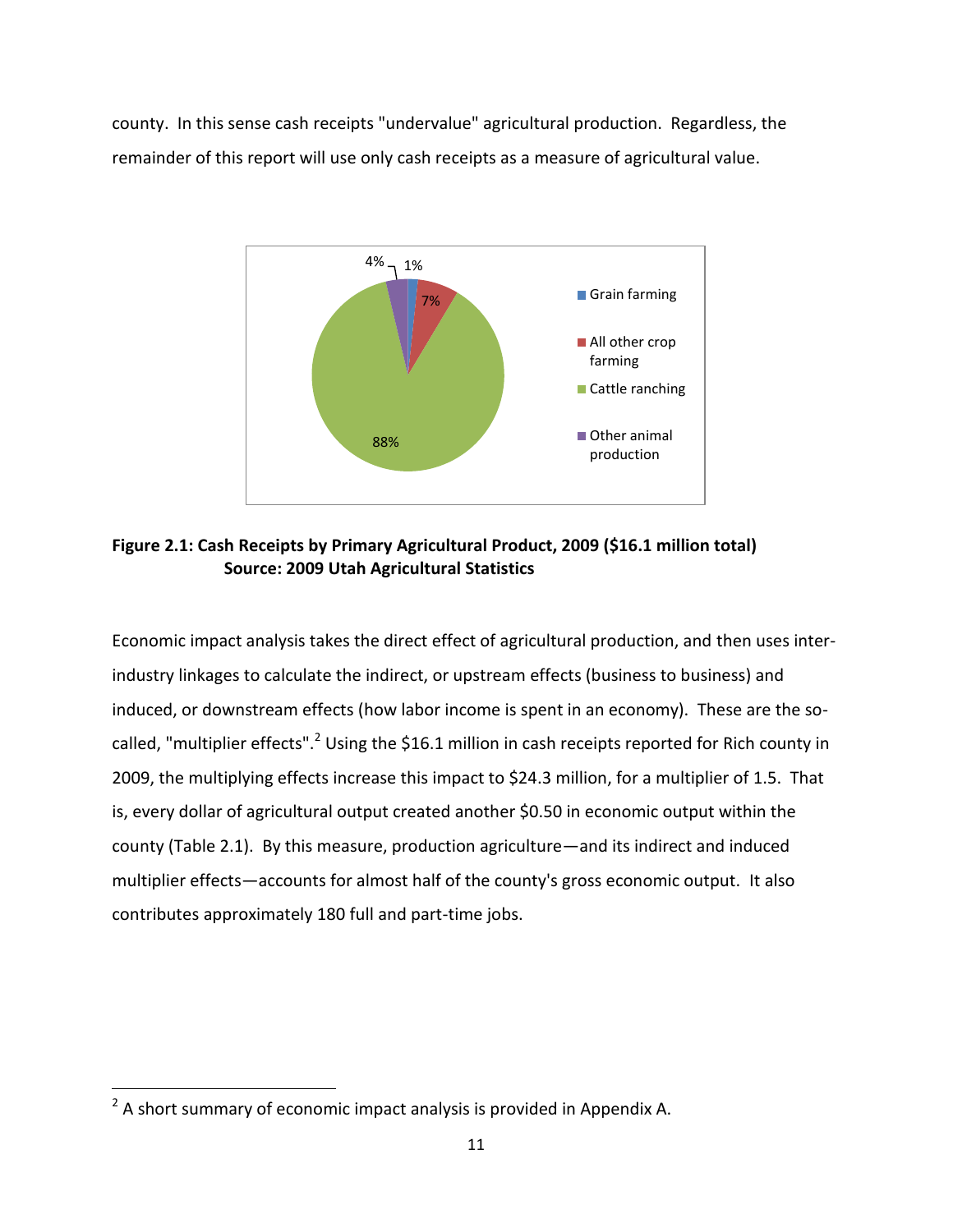|                     | <b>Direct Effects</b> | <b>Indirect Effects</b> | <b>Induced Effects</b> | <b>Total</b> |
|---------------------|-----------------------|-------------------------|------------------------|--------------|
| <b>Total Output</b> | \$16,134              | \$7,155                 | \$1,013                | \$24,303     |
| Labor Income        | \$1,823               | \$1,134                 | \$244                  | \$3,201      |
| Jobs                | 97.3                  | 71.3                    | 11.9                   | 180.5        |

**Table 2.1: Economic Contribution of Production Agriculture to Rich County's Economy**

Source: IMPLAN analysis using 2009 agricultural receipts (2010 Utah Agricultural Statistics) Note: All output and income reported in \$1000 units.

Agricultural production in Rich county contributes tax revenues to federal, state and local entities (Table 2.2). IMPLAN analysis indicates that state and local governments collect about \$0.78 million in various taxes as a result of agricultural production in Rich county, whereas the Federal government collects \$0.64 million.

#### **Table 2.2: The Fiscal Impacts of Production Agriculture in Rich County**

|                                                                  | <b>State and Local</b><br><b>Revenues</b> | <b>Federal Revenues</b> |
|------------------------------------------------------------------|-------------------------------------------|-------------------------|
|                                                                  |                                           |                         |
| <b>Indirect Business Taxes</b><br><b>Corporate Profits Taxes</b> | \$647,308<br>\$49,260                     | \$88,658<br>\$83,671    |
| Proprietor Income                                                |                                           | \$47,967                |
| <b>Employee Compensation</b>                                     | \$943                                     | \$297,270               |
| Households                                                       | \$78,674                                  | \$122,358               |
| <b>Total</b>                                                     | \$776,185                                 | \$639,924               |

#### **3. Economic Impact Analysis of Ranching in Three Creeks**

Under current conditions, public grazing in the Three Creeks Area supports 3,200 head of cattle and 2500 head of sheep. Federal grazing allotments are under pressure; without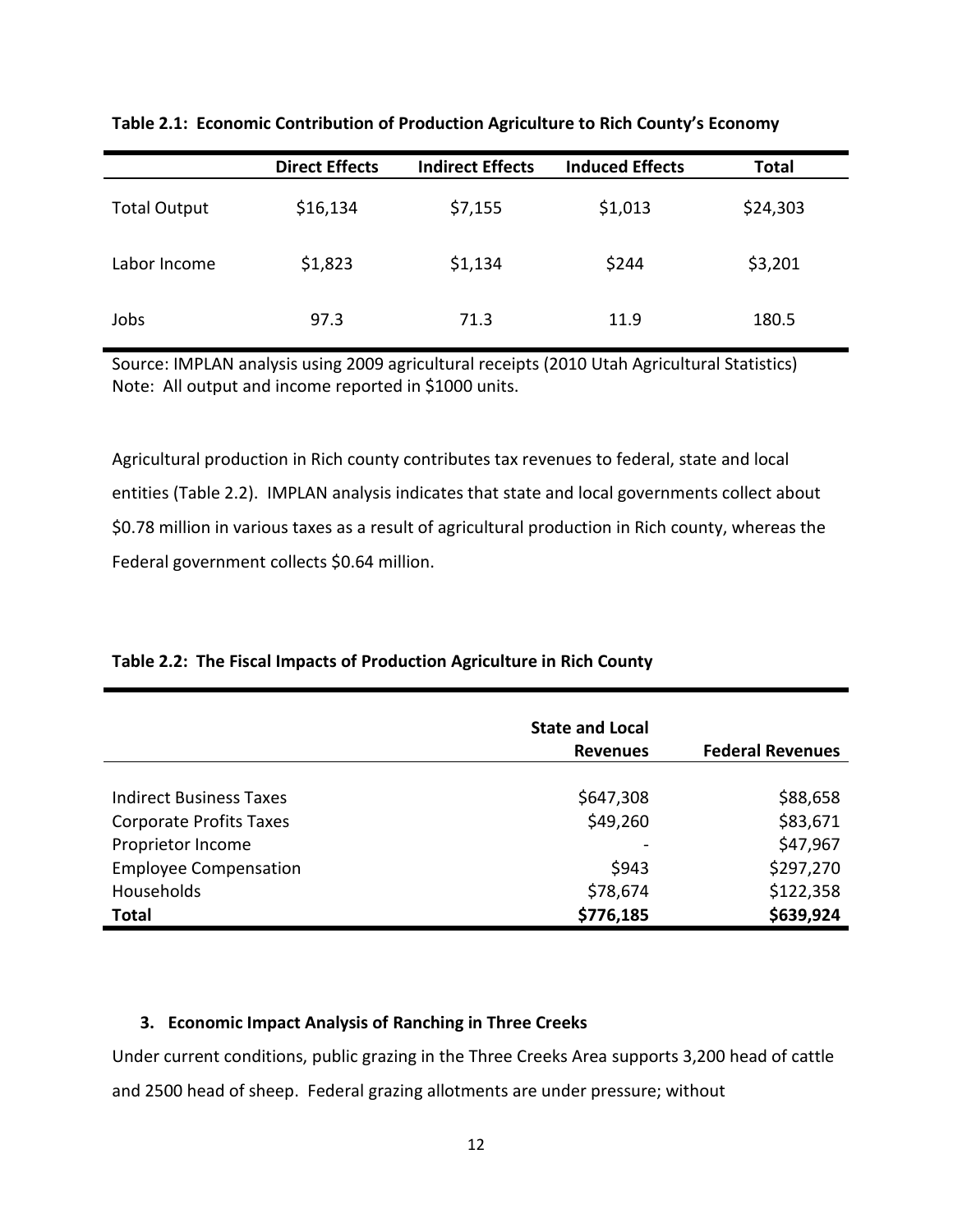improvements in grazing practices, the loss of some or all of the allotments is possible. A number of potential future grazing scenarios were considered and the economic impact on Rich County under each scenario was analyzed. Scenarios included: (1) status quo—maintaining the current situation, (2) using additional private (out-of-county) grazing to replace loss of federal allotments , (3) purchasing additional hay to replace public grazing, and (4) reducing the number of cattle, a scenario in which some ranchers quit raising cattle and instead lease their private pasture to others. Finally, if the TCGP is successfully adopted by Rich county ranchers, they may be able to add animals to the range, as was done over a thirty-year period in a similar program on the privately held Deseret Land and Livestock parcel located just six miles to the south. Scenarios (5) through (8) examine the economic impact of increasing AUMs on public allotments in Three Creeks. All scenarios use the 2009 IMPLAN model of the Rich county economy, suitably adjusted to reflect knowledge of Rich county production practices and 2009 prices. Production practices were taken from USU Extension production budgets, which can be found in in Appendix B.

#### *Scenario #1: Status Quo*

 $\overline{a}$ 

Some 3,200 head of cattle and 500 head of sheep<sup>3</sup> are grazed on allotments and private land in the Three Creeks region, with a value of just under \$2.0 million (Table 2.1). Relative to the \$16.1 million in cash receipts for agricultural output in the county, the livestock currently raised in the Three Creeks region represent just over 12% of total direct agricultural output. Table 3.1 shows the economic impact in Rich County, Utah of the 3,200 head of cattle and 500 head of sheep currently using public grazing in the Three Creeks Area. The analysis is based on a cattle budget and sheep budget for Rich county report in Appendix B, Tables B.1a and B.1b.

 $3$  Currently 2,500 head of sheep are being grazed in the Three Creeks region, but only 500 head are sold in Rich County. The remaining 2,000 head—with a direct output value of \$340,000 do not have an economic impact in Rich County and are not included in the analysis.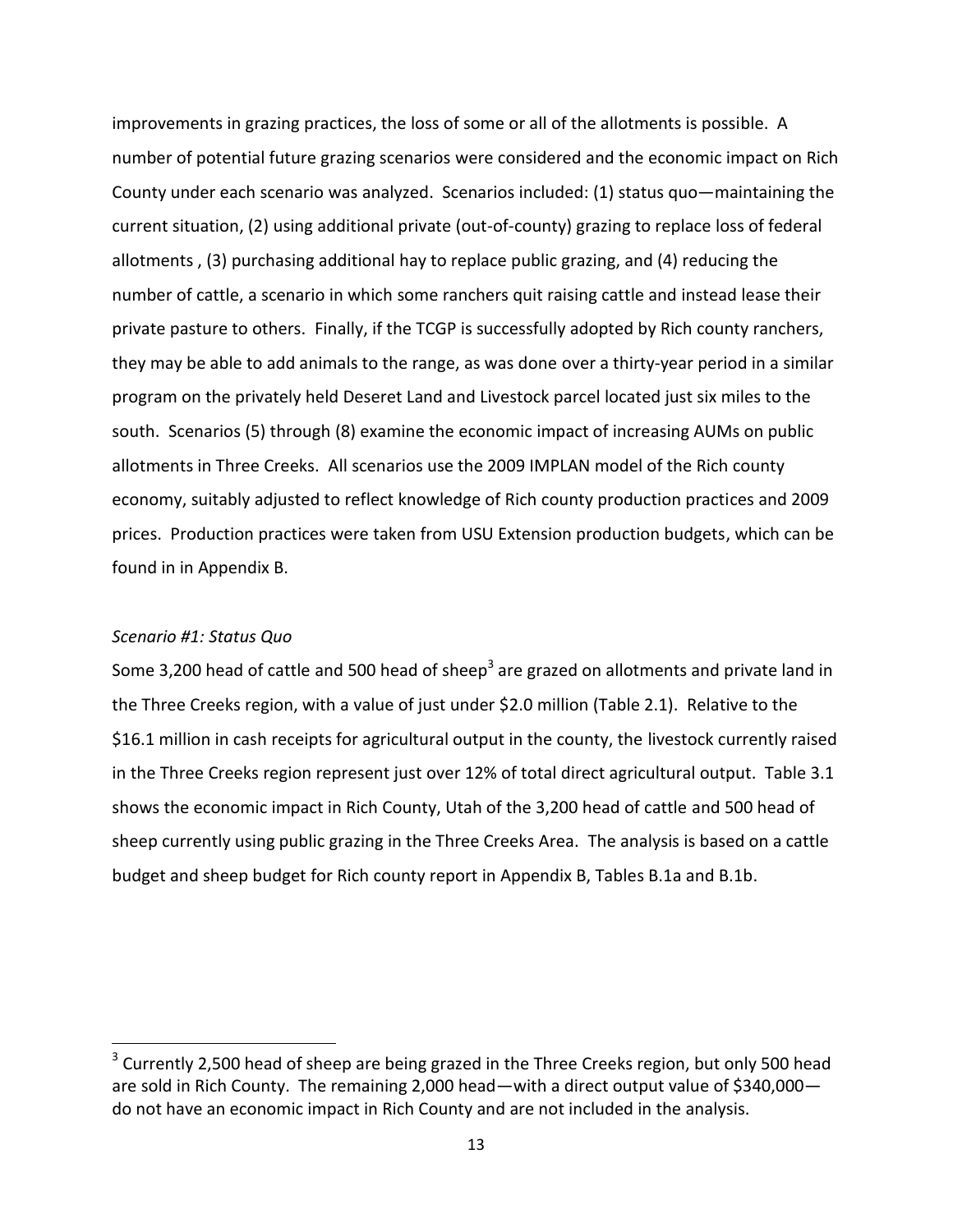|                                                        | <b>Direct</b><br><b>Effects</b> | <b>Indirect</b><br><b>Effects</b> | <b>Induced</b><br><b>Effects</b> | Total   |  |  |
|--------------------------------------------------------|---------------------------------|-----------------------------------|----------------------------------|---------|--|--|
| <b>Cash Receipts from Utah Agricultural Statistics</b> |                                 |                                   |                                  |         |  |  |
| <b>Total Output</b>                                    | \$1,953                         | \$1,059                           | \$166                            | \$3,178 |  |  |
| Labor Income                                           | \$296                           | \$194                             | \$40                             | \$530   |  |  |
| Jobs                                                   | 12.0                            | 10.5                              | 1.9                              | 24.5    |  |  |

**Table 3.1: Economic Contribution of Status Quo Grazing in the Three Creeks Area**

Note: Output and income reported in \$1000 units.

The livestock raised in the Three Creeks directly generate \$296,000 in labor income and 12 full and part-time jobs. Indirect and induced effects (the "downstream" and "upstream" multiplier effects) result in an additional \$1.2 million in value of output, \$234,000 in labor income, and just over 12 more jobs. The \$3.18 million in total output represents 6.2% of the county's total gross output for all sectors of the county's economy.

#### **A. Modeling Reductions in Grazing Allotments**

#### *Scenario #2: Using Additional Private Grazing to Offset Public Grazing*

An alternative to using public grazing allotments is for Rich county ranchers to use additional private range for cattle and sheep. The county does not have enough private land to support current livestock numbers for the summer grazing season, so this scenario examines the economic impact of producing 3,200 head of cattle and 500 head of sheep if all were shipped out-of-county to summer on private land elsewhere. This scenario would entail additional transportation and lease costs for producers; on the other hand, fees collected by public land management agencies from ranchers are reduced, as are other non-permit costs of using public range. For the purposes of this scenario, it was assumed that current levels of production would be held constant. However, ranchers' profit from cattle operations is reduced to \$0 under this scenario (See Table B.2 in Appendix B). The profit for sheep is greatly reduced, but remains slightly profitable.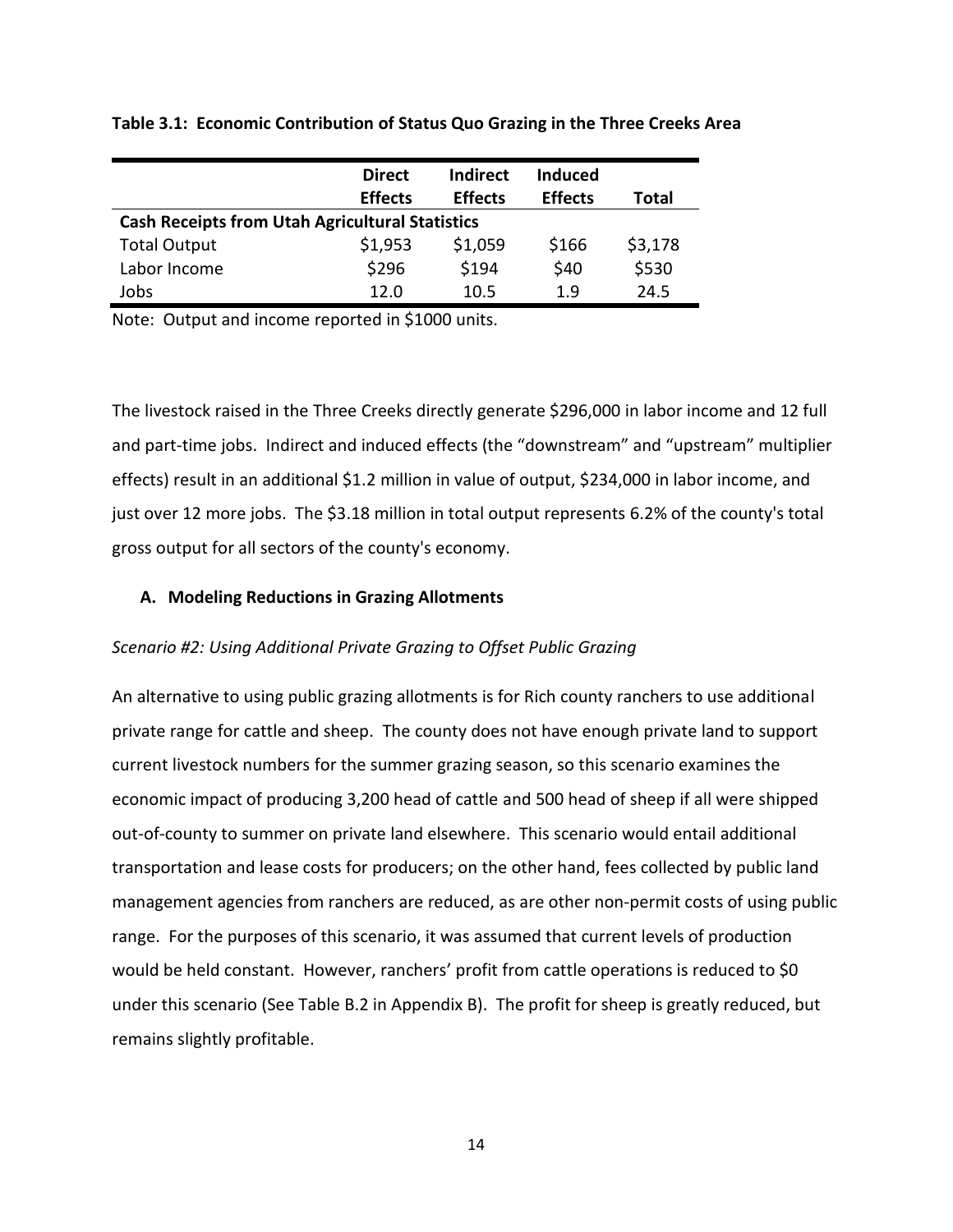Table 3.2 shows that reduced rancher income and direct employment has a negative effect on Rich County's economy, but this is offset by expenditures for transport of livestock to out-ofcounty pastures. While the decrease in income accruing to ranchers and employees is quite large, falling by 55% relative to the Status Quo scenario of Table 3.1, the value of output in Rich county actually increases modestly (by 2.6% to \$3.3 million). This somewhat counterintuitive result is due to model limitations: all transport expenditures were assumed to occur in county, thus benefiting this sector of the county economy. To the degree that this modeling assumption is violated and that some expenditures would be made outside of the county, the overall effect on the local economy would be smaller, or even negative.

| Table 3.2: Economic Impact of using additional out-of-county private grazing for animals |
|------------------------------------------------------------------------------------------|
| currently in the Three Creeks Grazing Area                                               |
|                                                                                          |

|                                                        | <b>Direct</b><br><b>Effects</b> | <b>Indirect</b><br><b>Effects</b> | <b>Induced</b><br><b>Effects</b> | Total   |  |  |
|--------------------------------------------------------|---------------------------------|-----------------------------------|----------------------------------|---------|--|--|
| <b>Cash Receipts from Utah Agricultural Statistics</b> |                                 |                                   |                                  |         |  |  |
| <b>Total Output</b>                                    | \$1,953                         | \$1,196                           | \$112                            | \$3,261 |  |  |
| Labor Income                                           | \$134                           | \$192                             | \$27                             | \$353   |  |  |
| Jobs                                                   | 11.6                            | 12.0                              | 1.3                              | 25.0    |  |  |

Note: Output and Income measure in \$1000 units.

#### *Scenario #3: Feeding Additional Hay to Offset Public Grazing*

An additional scenario considered would maintain the same number of cattle and sheep in the Three Creeks region, but additional hay would be purchased and fed to offset lost public grazing. Our analysis shows this scenario to be unrealistic for both cattle and sheep. An outcome relying fully on purchased hay to offset lost public grazing would result in a loss of over \$34,000 per 400 cattle (a typical herd size in Rich county), with an aggregate estimated loss of over \$277,000 for the full 3,200 animals (Table B.3 in Appendix B). As such, if additional private grazing were not available some producers would quit raising livestock. Those knowledgeable about the quantity and quality of private rangeland in Rich county believe the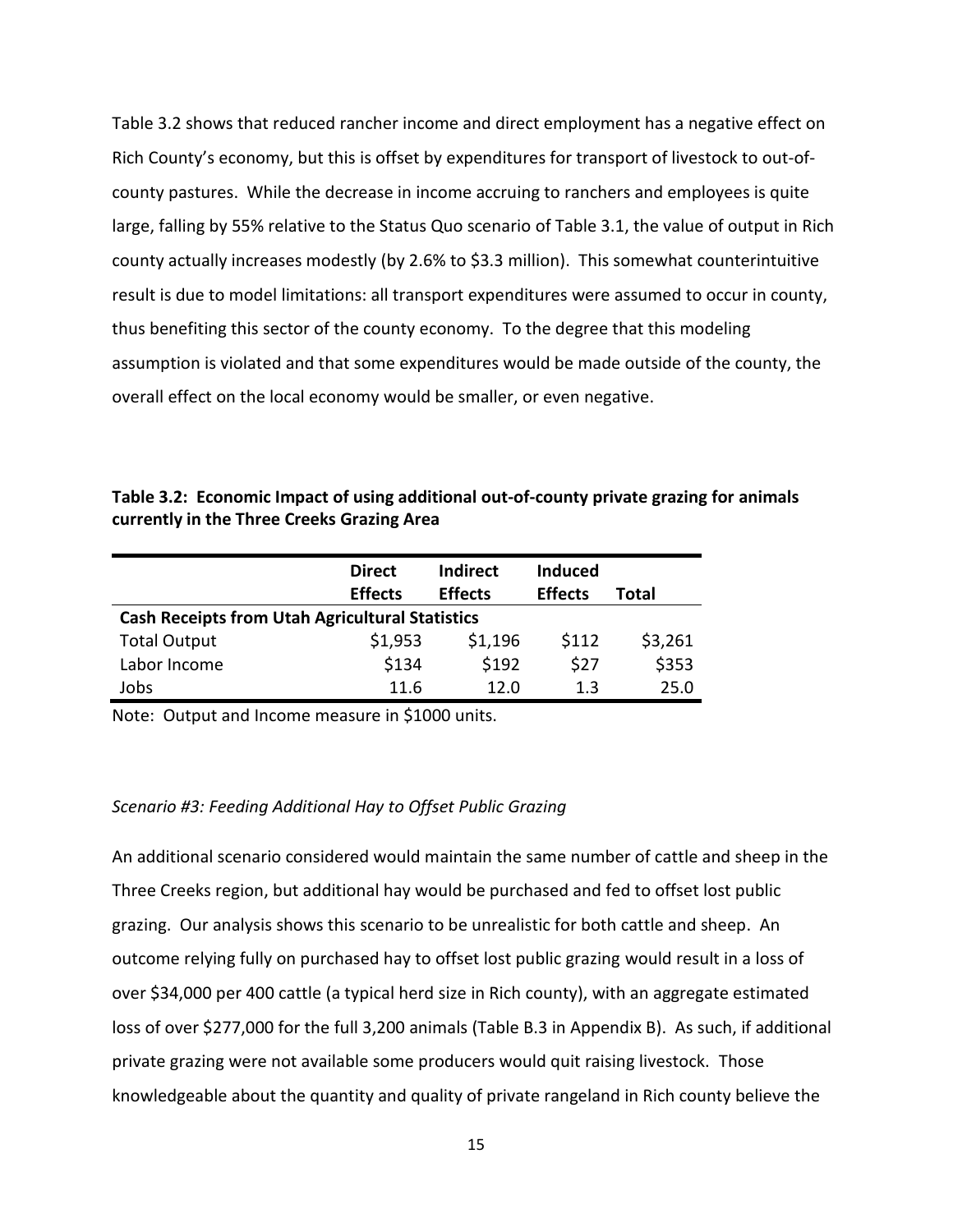county does not have sufficient private land available to support the current number of livestock on the range. If federal allotments were revoked, it is anticipated that some producers would cease active operations and instead would lease private pasture to other producers. Thus, a smaller number of producers would operate in the county. This is the basis of Scenario #4.

### *Scenario #4: Reducing the Number of Cattle Raised in Rich County and Keep 500 Head of Sheep on Private Pasture*

Under Scenario #3, in which neither public land nor sufficient private land is available for grazing current stocking rates of cattle and sheep, it is not feasible for all ranchers to remain in operation. Ranchers use some private grazing land under current Status Quo conditions (Scenario #1), so it would be reasonable to assume that some operators would quit ranching and lease their privately held pasture to those ranchers choosing to remain in operation. Discussions with those familiar with the quantity and quality of private grazing land in the Three Creeks region indicate that it is feasible for some ranchers to remain in business, but that the cow herd would be reduced by about one-third. Our economic impact analysis therefore reduces the number of cattle by 33%, falling from 3,200 head to 2,144 head, with these animals grazing exclusively on private land, including some land owned by those who have chosen to cease their own ranching operations. The budget that forms the basis of this scenario can be found in Table B.4, Appendix B. In scenario #2, sheep operations remained profitable using additional private pasture so it was assumed that 500 head of sheep would continue to be raised under scenario #4.

The direct value of output falls by 32%; when one includes indirect and induced effects the total value of output for the Three Creeks region falls by about 26%, to \$2.3 million (Table 3.3). Labor incomes falls by 43%, to \$301,000 as five jobs directly and indirectly associated with cattle and sheep production in Three Creeks are lost (from 25 to 20 jobs). Relative to the status quo for the entire county, scenario #4 results in a 1.6% decline in the county's economic output.

16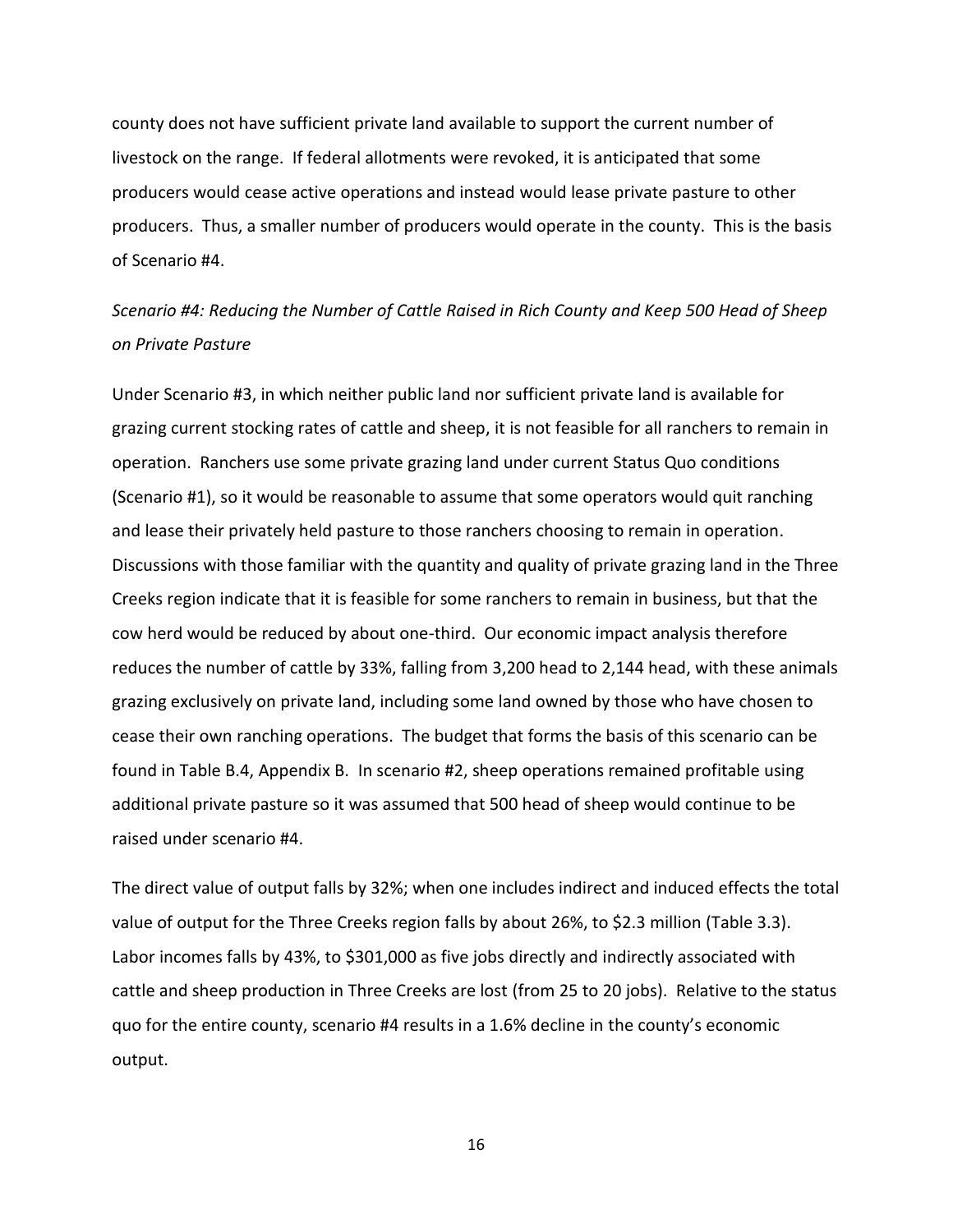**Table 3.3: Economic Impact of reducing cattle from 3,200 to 2,144 and keeping sheep on private grazing in the Three Creeks Grazing Area**

|                                                        | <b>Direct</b>  | <b>Indirect</b> | Induced        |         |
|--------------------------------------------------------|----------------|-----------------|----------------|---------|
|                                                        | <b>Effects</b> | <b>Effects</b>  | <b>Effects</b> | Total   |
| <b>Cash Receipts from Utah Agricultural Statistics</b> |                |                 |                |         |
| Total Output (\$ Thousands)                            | \$1,336        | \$916           | \$94           | \$2,347 |
| Labor Income (\$ Thousands)                            | \$140          | \$139           | \$23           | \$301   |
| Jobs                                                   | 8.5            | 10.1            | 11             | 19.6    |

Note: Output and Income measure in \$1000 units.

#### **B. Modeling Increases in Grazing Allotments**

Current grazing allotments in the Three Creeks grazing unit are for 3,200 cattle and 2,500 head of sheep for a period of 4 months (though only 500 sheep are sold in Rich County). If the TCGP successfully improves conditions and increases the carrying capacity of the region, it is possible that allotments could be increased. For over thirty years the privately held Deseret Land & Livestock, located just south of Three Creeks, has used a grazing plan similar to that proposed for the Three Creeks region and has managed to almost double the grazing capacity of the range. We model this possibility using a four conservative scenarios: keep stocking rates constant but extend the grazing season by 1 month (Scenario #5); increase the number of cattle by 10% and extend the time on grazing by 1 month for all sheep and cattle (Scenario #6); increase the number of sheep and extend the time on grazing by 1 month for all sheep and cattle (Scenario #7); and double the number of sheep and extend the grazing period for 1 month (Scenario #8).

*Scenario #5: Keep Stocking Rates constant, add one month of grazing for Cattle and Sheep* Scenario #5 holds cattle and sheep numbers constant, but extends the grazing time for all animals by 1 month. This represents a 24% increase in AUMS on federal allotments. The direct economic effect of animal sales remains constant (\$1.95 million), but savings are accrued in feed costs and the cost of hired labor. Income accruing to ranchers increases, but the total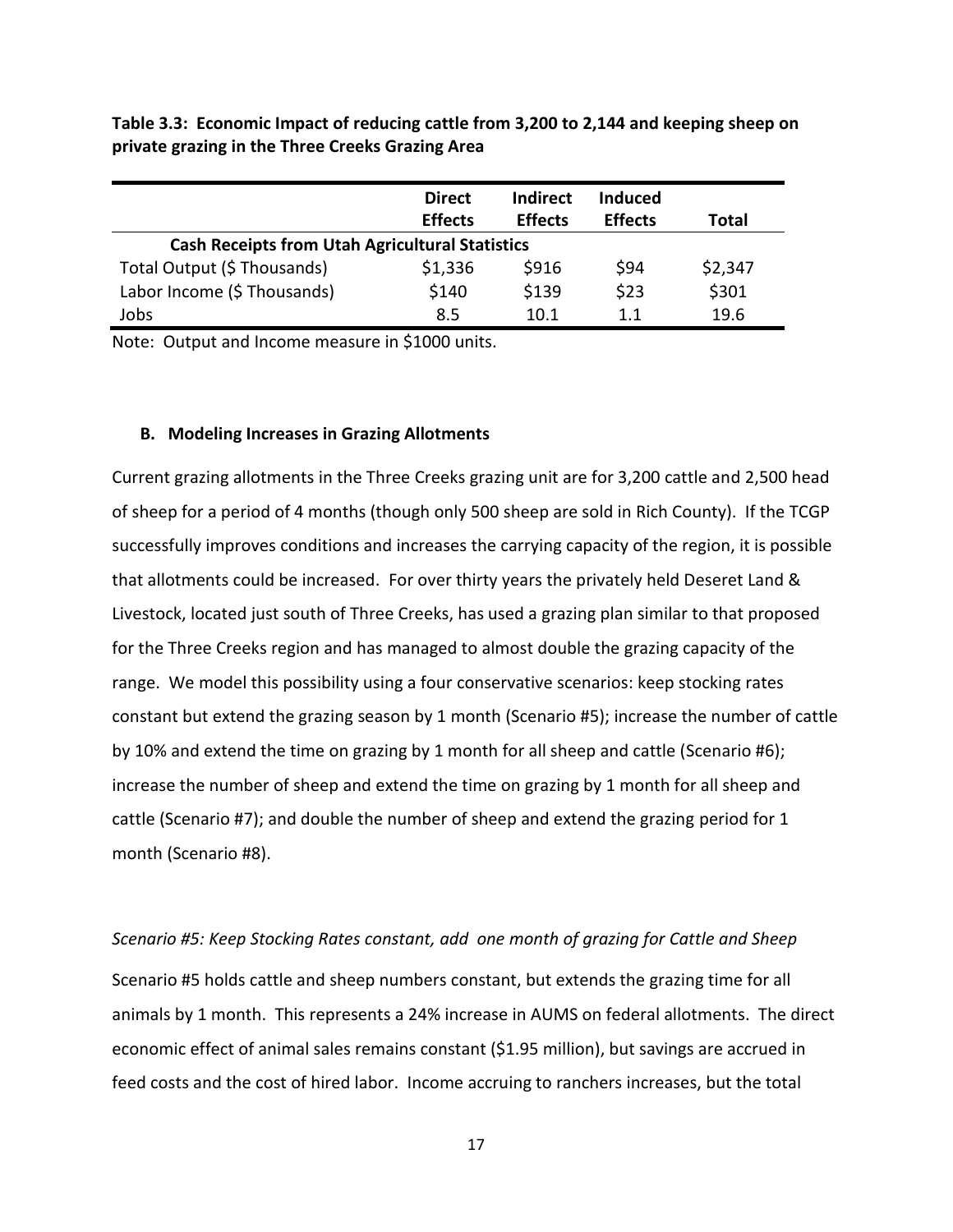economic impact in Rich County falls by 7.3% relative to the status quo (Table 3.4 compared to Table 3.1).

|                                                        | <b>Direct</b><br><b>Effects</b> | <b>Indirect</b><br><b>Effects</b> | <b>Induced</b><br><b>Effects</b> | Total   |  |  |
|--------------------------------------------------------|---------------------------------|-----------------------------------|----------------------------------|---------|--|--|
| <b>Cash Receipts from Utah Agricultural Statistics</b> |                                 |                                   |                                  |         |  |  |
| Total Output (\$ Thousands)                            | \$1,953                         | \$814                             | \$197                            | \$2,963 |  |  |
| Labor Income (\$ Thousands)                            | \$426                           | \$167                             | \$47                             | \$640   |  |  |
| Jobs                                                   | 11.6                            | 8.1                               | 2.3                              | 22.0    |  |  |

**Table 3.4: Economic Impact of maintaining status quo stocking rates, and extending the grazing period by X months in the Three Creeks Grazing Area**

Note: Output and Income measure in \$1000 units.

#### *Scenario #6: Increase Cattle by 10%, Add one month of grazing for Cattle and Sheep*

Scenario #6 increases cattle numbers by 10% (from 3,200 to 3,520) and extends grazing time by one month for both sheep and cattle. This represents a 36% increase in AUMs on federal allotments, which is well below the increase in grazing on Deseret Land & Livestock's private range. The direct economic effect of 10% more cattle is \$186,000 (Table 3.4); when one includes the upstream and downstream economic effects of the increased number of cattle and the additional grazing on federal lands, total value of output associated with the Three Creeks region rises to \$3.5 million, an increase of 10.1% relative to the status quo. The income accruing directly to ranchers and employees increases by 60% to \$475,000. This large increase is due to increased profitability for operators associated with the additional month of grazing.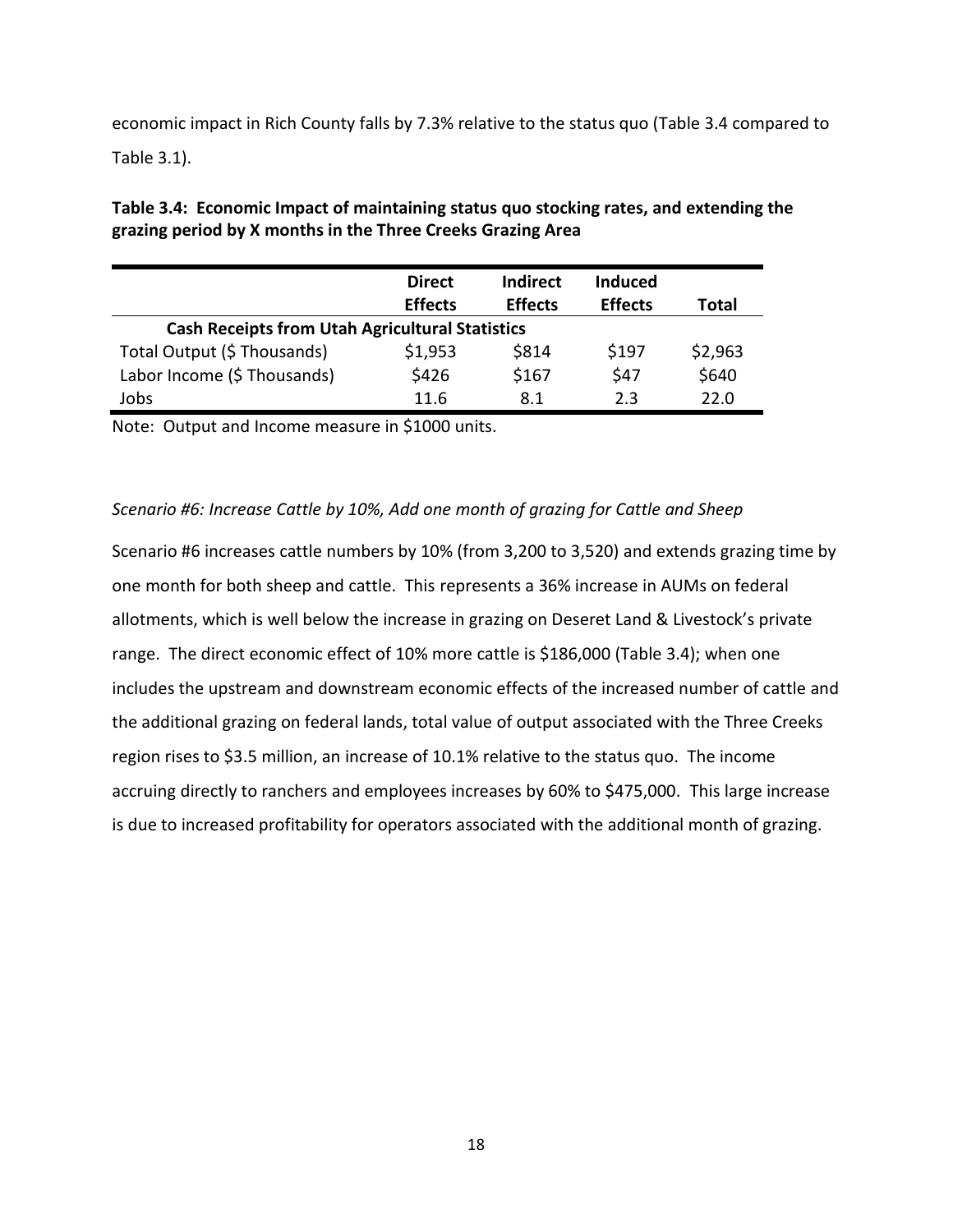**Table 3.5: Economic Impact of increasing cattle by 10% and extending the grazing period by 1 month in the Three Creeks Grazing Area**

|                                                        | <b>Direct</b>  | <b>Indirect</b> | <b>Induced</b> |         |  |
|--------------------------------------------------------|----------------|-----------------|----------------|---------|--|
|                                                        | <b>Effects</b> | <b>Effects</b>  | <b>Effects</b> | Total   |  |
| <b>Cash Receipts from Utah Agricultural Statistics</b> |                |                 |                |         |  |
| Total Output (\$ Thousands)                            | \$2,139        | \$1,122         | \$238          | \$3,500 |  |
| Labor Income (\$ Thousands)                            | 475            | 247             | 57             | 778     |  |
| Jobs                                                   | 13.0           | 10.9            | 2.8            | 26.7    |  |

Note: Output and Income measure in \$1000 units.

#### *Scenario #7: Increase Sheep by 40%; Add one month of grazing for Cattle and Sheep*

This scenario assumes that the number of sheep grazing in the Three Creeks region from Rich County increases from 500 to 700 and that all sheep and cattle utilize public allotments for an additional month of grazing. The scenario increases total AUMs by 27%, with AUMs for cattle increasing by 25% and AUMs for sheep increasing by 63%. The economic effect of the 200 additional head of sheep is a 2% increase in the direct value of output for both sheep and cattle combined over the status quo (scenario #1) to just under \$2 million (Table 3.6). Overall, the indirect and induced effects result in a 5% *decrease* in the total effect, falling from \$3.18 million to \$3.02 million. The decrease in total value of output is because the additional grazing offsets purchases of locally produced hay. (In scenario #5 the loss in local hay sales due to the additional month of grazing was counteracted by additional demand for hay from increased cow numbers after these animals have left the public range.) Overall, direct income from ranching and raising sheep and employees increased by 47% to \$436,000.

19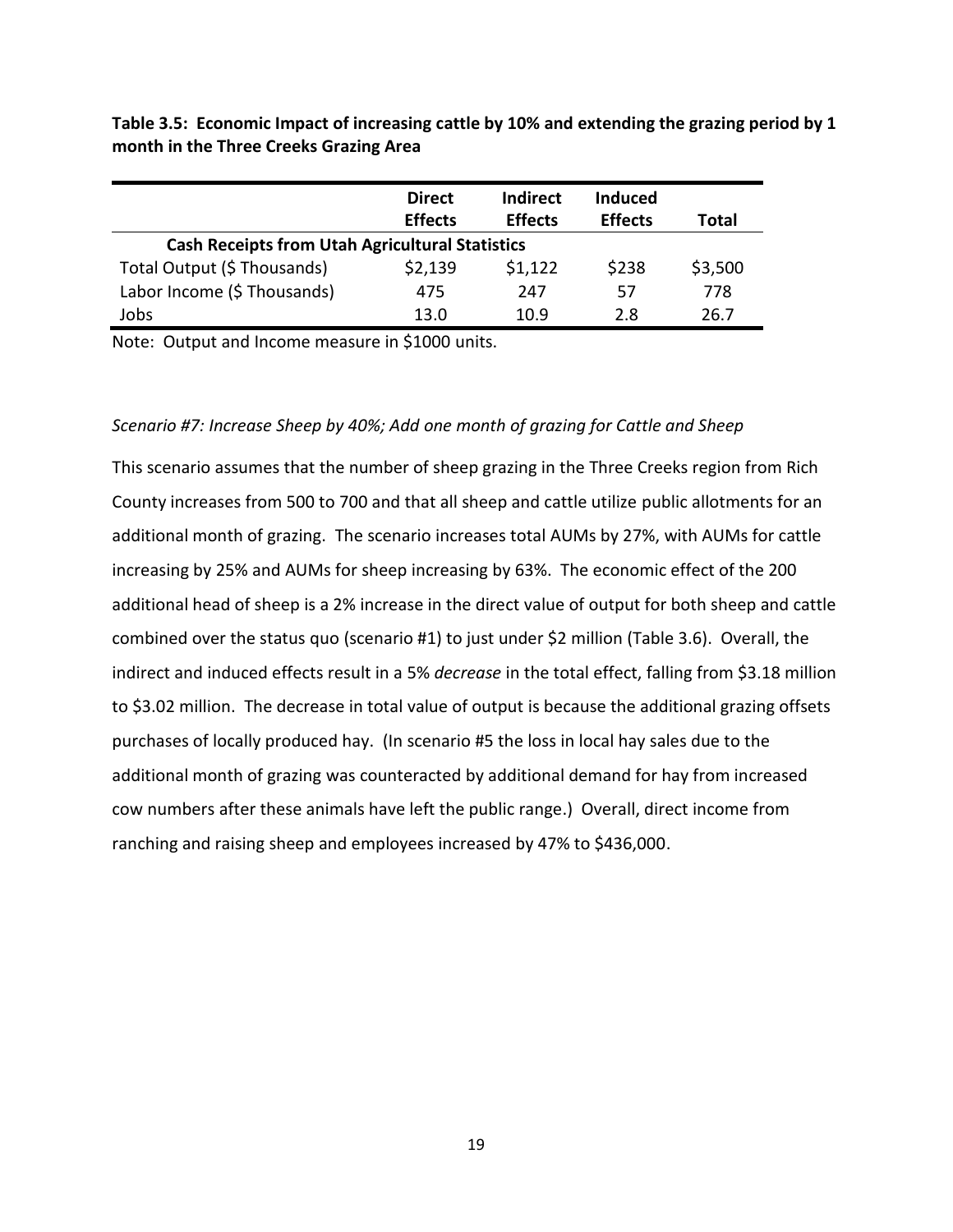**Table 3.6: Economic Impact of Increasing Sheep by 40% and Extending the Grazing Period by 1 month in the Three Creeks Grazing Area**

|                                                        | <b>Direct</b><br><b>Effects</b> | <b>Indirect</b><br><b>Effects</b> | <b>Induced</b><br><b>Effects</b> | Total   |  |  |
|--------------------------------------------------------|---------------------------------|-----------------------------------|----------------------------------|---------|--|--|
| <b>Cash Receipts from Utah Agricultural Statistics</b> |                                 |                                   |                                  |         |  |  |
| Total Output (\$ Thousands)                            | \$1,987                         | \$833                             | \$202                            | \$3,022 |  |  |
| Labor Income (\$ Thousands)                            | 436                             | 172                               | 48                               | 657     |  |  |
| Jobs                                                   | 12.5                            | 8.6                               | 2.4                              | 23.4    |  |  |

Note: Output and Income measure in \$1000 units.

#### *Scenario #8: Increase Sheep by 100%; Add one month of grazing for Cattle and Sheep*

This scenario assumes that the number of sheep grazing in the Three Creeks region from Rich County increases from 500 to 1000 and that all sheep and cattle utilize public allotments for an additional 1 month of grazing. The scenario increases total AUMs by 32%, with AUMs for cattle increasing by 25% and AUMs for sheep increasing by 133%. The economic effect of the 500 additional head of sheep is a 2% increase in the direct value of output for both sheep and cattle combined over the status quo (scenario #1) to just under \$2 million (Table 3.7). Overall, the indirect and induced effects result in a 1.3% *decrease* in the total effect, falling from \$3.18 million to \$3.13 million. Again, the decrease in total value of output is because the additional grazing offsets purchases of locally produced hay. Overall, direct income from ranching and raising sheep and employees increased by about 35% to \$453,000.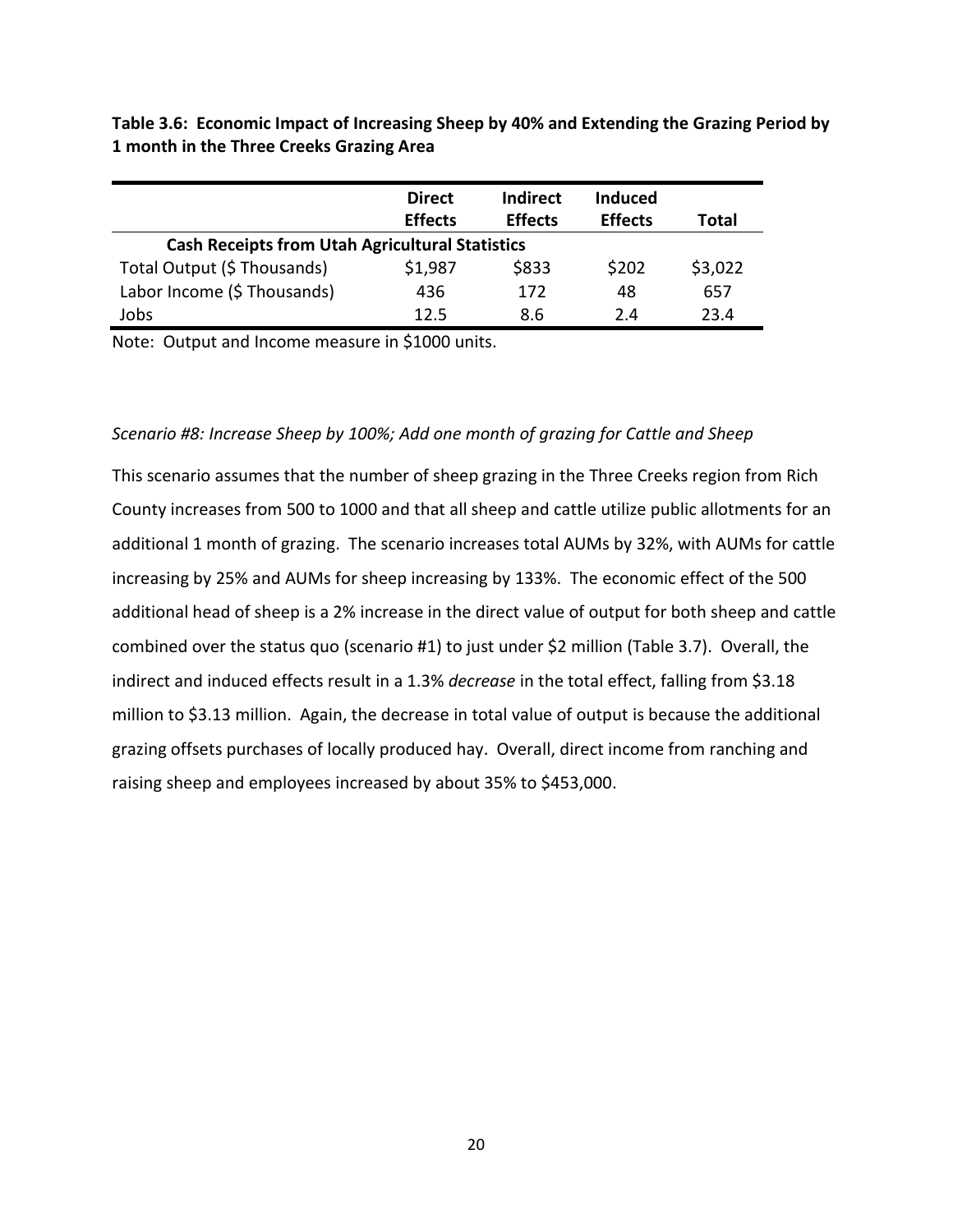**Table 3.7: Economic Impact of Increasing Sheep by 40% and Extending the Grazing Period by 1 month in the Three Creeks Grazing Area**

|                                                        | <b>Direct</b><br><b>Effects</b> | <b>Indirect</b><br><b>Effects</b> | <b>Induced</b><br><b>Effects</b> | Total   |
|--------------------------------------------------------|---------------------------------|-----------------------------------|----------------------------------|---------|
| <b>Cash Receipts from Utah Agricultural Statistics</b> |                                 |                                   |                                  |         |
| Total Output (\$ Thousands)                            | \$2,038                         | \$885                             | \$212                            | \$3,135 |
| Labor Income (\$ Thousands)                            | \$453                           | \$186                             | \$51                             | \$690   |
| Jobs                                                   | 14.1                            | 9.6                               | 2.4                              | 26.2    |

Note: Output and Income measure in \$1000 units.

#### **C. The Fiscal Impacts of Alternative Scenarios**

Table 3.9 summarizes both the state and local revenue and federal tax impacts related to the current situation and alternatives to the status quo. Total state, local and federal tax revenues fall when cattle are sent out-of-county to graze elsewhere (Scenario #2) and if the number of ranchers and cattle are reduced in the county (Scenario #4). Fiscal revenues grow if the timecontrolled grazing plan is implemented and allotments to ranchers allow for an extra month on the range for cattle, sheep, or both, as well as increases in the number of animals stocked (Scenarios #5 through #8).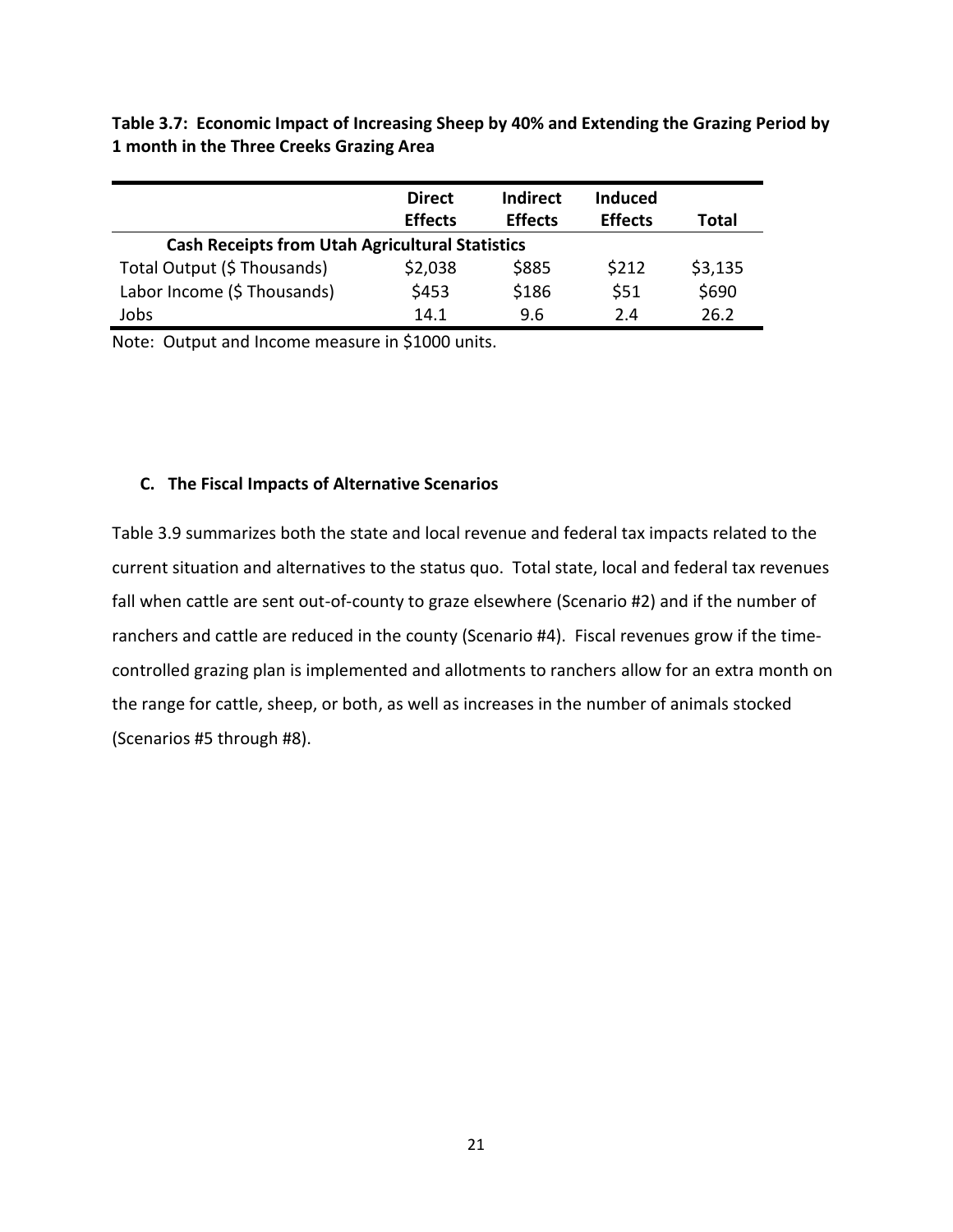|                                 |                                          |                                          |                                                | <b>Scenario</b><br>#5                         |                                                           |                                                          | <b>Scenario</b>                    |
|---------------------------------|------------------------------------------|------------------------------------------|------------------------------------------------|-----------------------------------------------|-----------------------------------------------------------|----------------------------------------------------------|------------------------------------|
|                                 | <b>Scenario</b><br>#1<br>(Status<br>Quo) | Scenario #2<br>(Graze out-of-<br>county) | <b>Scenario</b><br>#4<br>(Reduce<br>Herd Size) | (Status quo<br>stocking,<br>extend<br>season) | <b>Scenario</b><br>#6<br>(Increase)<br><b>Cattle 10%)</b> | <b>Scenario</b><br>#7<br><i>(Increase)</i><br>Sheep 40%) | #8<br>(Increase)<br>sheep<br>100%) |
| <b>State and Local Revenues</b> |                                          |                                          |                                                |                                               |                                                           |                                                          |                                    |
| <b>Indirect Business Taxes</b>  | \$81,236                                 | \$56,718                                 | \$54,471                                       | \$77,118                                      | \$93,401                                                  | \$78,386                                                 | \$81,485                           |
| <b>Corporate Profits Taxes</b>  | \$5,135                                  | \$5,178                                  | \$5,598                                        | \$4,690                                       | \$5,475                                                   | \$4,750                                                  | \$4,885                            |
| Proprietor Income               |                                          |                                          |                                                |                                               |                                                           |                                                          |                                    |
| <b>Employee Compensation</b>    | \$127                                    | \$101                                    | \$70                                           | \$121                                         | \$142                                                     | \$124                                                    | \$128                              |
| Households                      | \$13,019                                 | \$8,688                                  | \$7,413                                        | \$15,663                                      | \$19,005                                                  | \$16,077                                                 | \$16,898                           |
| <b>Total</b>                    | \$99,517                                 | \$70,685                                 | \$67,534                                       | \$97,592                                      | \$118,023                                                 | \$99,337                                                 | \$103,396                          |
|                                 |                                          |                                          |                                                |                                               |                                                           |                                                          |                                    |
| <b>Federal Revenues</b>         |                                          |                                          |                                                |                                               |                                                           |                                                          |                                    |
| <b>Indirect Business Taxes</b>  | \$11,126                                 | \$7,768                                  | \$7,460                                        | \$10,562                                      | \$12,792                                                  | \$10,736                                                 | \$11,160                           |
| Corporate Profits Taxes         | \$8,721                                  | \$8,796                                  | \$9,479                                        | \$7,968                                       | \$9,300                                                   | \$8,068                                                  | \$8,298                            |
| Proprietor Income               | \$13,267                                 | \$6,267                                  | \$8,364                                        | \$22,439                                      | \$28,231                                                  | \$23,185                                                 | \$24,662                           |
| <b>Employee Compensation</b>    | \$40,276                                 | \$31,682                                 | \$21,976                                       | \$38,322                                      | \$44,929                                                  | \$39,030                                                 | \$40,459                           |
| Households                      | \$20,248                                 | \$13,513                                 | \$11,531                                       | \$24,361                                      | \$29,559                                                  | \$25,004                                                 | \$26,282                           |
| <b>Total</b>                    | \$93,638                                 | \$68,026                                 | \$58,810                                       | \$103,652                                     | \$124,791                                                 | \$106,023                                                | \$110,861                          |

#### **Table 3.9. The Fiscal Impacts of Grazing Alternative in the Three Creeks Region**

Note: Scenario #3, feeding hay all year, caused all ranches to be unprofitable and close. Impact analysis was not conducted for this scenario—one can simply refer to Scenario #1 (Status Quo) for an estimate of the fiscal losses that would occur.

#### **4. Non-Market Benefits of Time-Controlled Grazing Program in Three Creeks**

The nonmarket benefits of the TCGP are numerous. Time-controlled grazing on the nearby Deseret Land and Livestock pastures has improved the number and diversity of wildlife, made riparian areas healthier, and improved the quality of surface water. Improved habitat has the potential to increase the number of hunters and wildlife viewers, whereas improved water quality could increase the number of anglers in the region. We provide estimates for the economic value of recreation by supplement the available recreation data for Rich county using a method called *benefits transfer*. We also examine the literature and report the cost estimates for restoring water quality to beneficial uses and costs to restore and manage sage grouse habitat.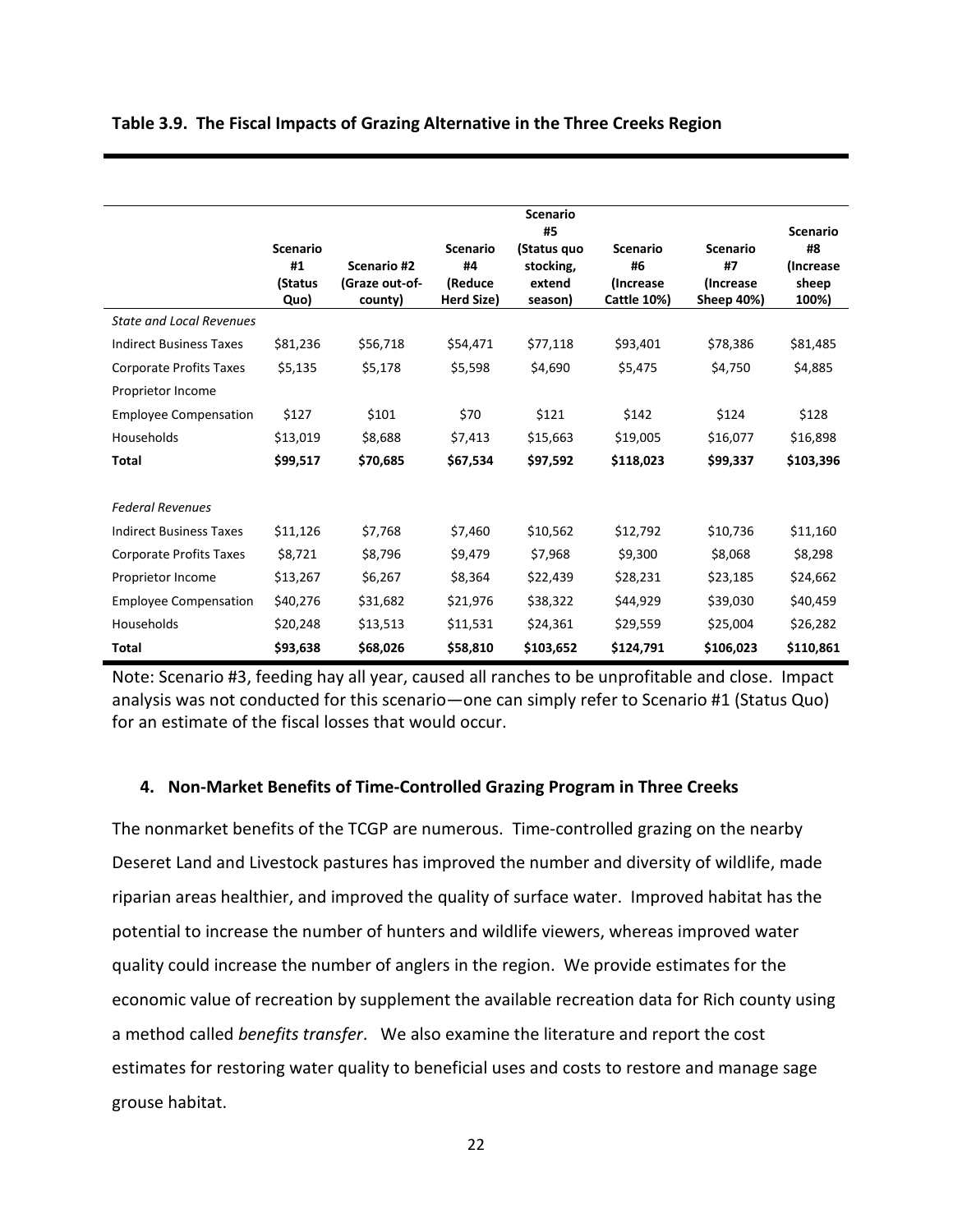#### **A. Estimating the Value of Recreation in Rich county**

Various methods can be used to estimate the economic value of recreation opportunities, such as the travel cost method (TCM) or contingent valuation method (CVM). Both approaches require comprehensive information about action being evaluated, the number of users (visitors), the available resources at the policy site (site under action), and other socio-economic information. Analyses of the value of recreation activities under habitat changes such as those proposed for Three Creeks generally require a large budget and a period of time sufficient to conduct population surveys. Unfortunately it is often the case that either funding or time (or both) are insufficient for the task. Economists have developed a number of techniques for use in such cases, all of which fall under the umbrella term, *benefit transfer* (BT). 4 BT is the use of recreational benefit estimates and other information from a *study site*, *i.e.*, similar valuation studies in other regions in other time, as *transferred* to a *policy site* for which little or no data exist (Rosenberger and Loomis, 2001). (In our case, Rich county is the policy site.) While benefits transfer is considered a second-best strategy, it can be very useful in informing decisions at the site of interest.

Dr. Randy Rosenberger at Oregon State University has provided our research team with his database of several hundred studies of outdoor recreation conducted between 1958 and 2006, reporting over 2700 economic value estimates. The database provides a comprehensive summary of the non-market valuation literature for this time period, including refereed journal articles, theses, dissertations, working papers, government agency reports, consulting reports, and proceedings papers. A subset of papers was selected from this database: those studies conducted for activities relevant to recreation in the Three Creeks region. The final dataset used to estimate the value of recreation in Rich county was based on 2256 individual benefit estimates for recreation sites located in the United States. Our "target" recreation activities were big game hunting, small game hunting, freshwater fishing in lakes and rivers, and wildlife

 $\overline{a}$ 

 $^4$  Benefits transfer is increasingly applied to a wide variety of environmental goods and services, and a special issue of *Ecological Economics* published in 2006 provides more information BT techniques (Wilson and Hoehn, 2006).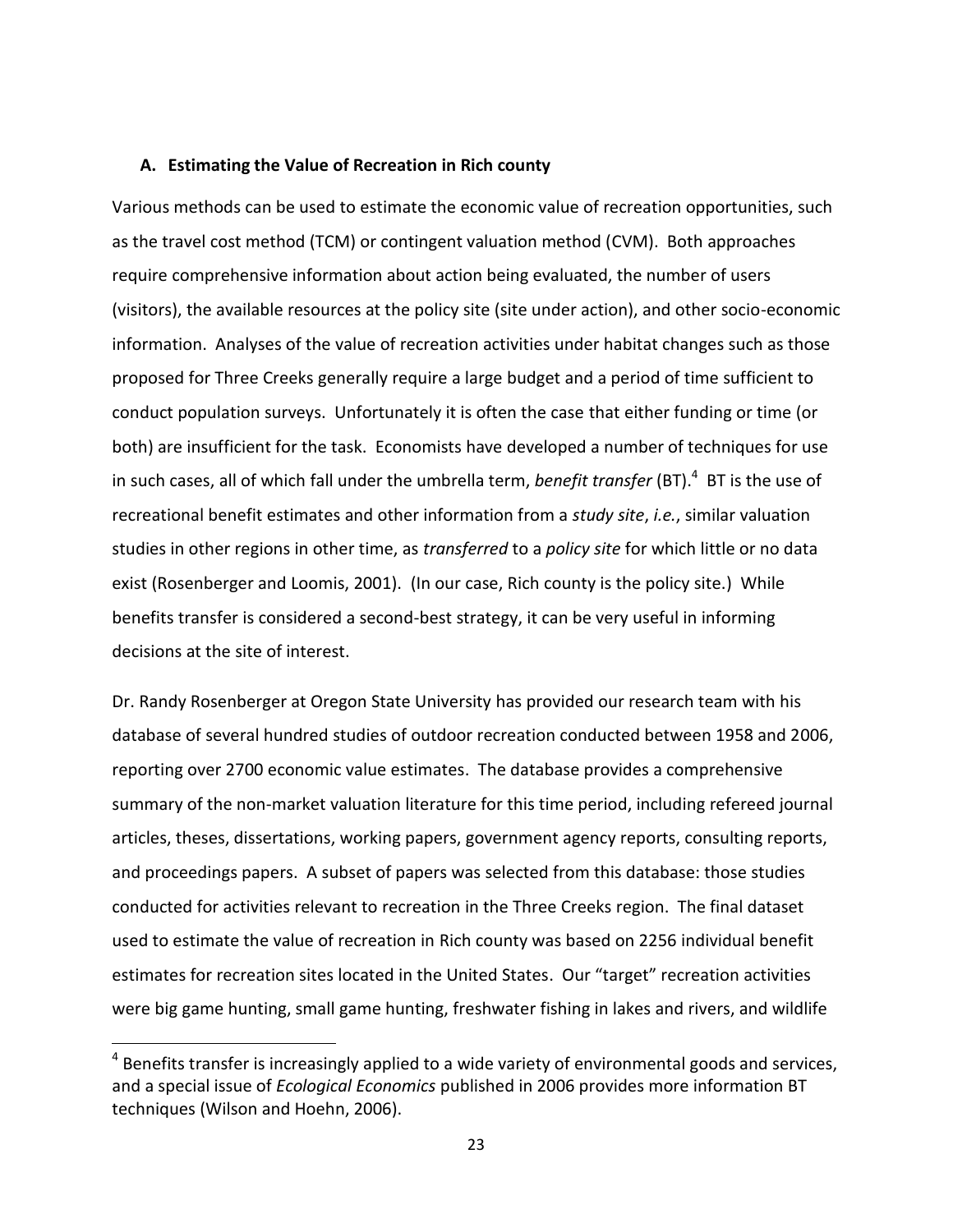viewing. The studies from which these benefit estimates were selected sometimes focused on a single, narrowly defined site, while others reported economic values at a state or regional (multi-state) level. Some studies reported a value for only one of our target activities, while other studies reported on a wider range of recreational activities that may occur at a site or in a region (swimming, various types of boating, etc.)

The 2256 measures of recreation benefits were used to estimate a "meta-regression" model to predict the value of outdoor recreation in Rich county. A meta-regression is a statistical summary of the relationship between economic value measures and the quantifiable characteristics of the economic study and the study site (Rosenberger and Loomis, 2001; Appendix C). The explanatory variables used in the meta-regression were characteristics of the site (its location and facilities), the activities available at the site (hunting, fishing, boating, swimming, etc.), and characteristics of the study itself (year of the study, which benefit measure was used, value elicitation method, etc.).

The meta-regression model can be found in Appendix C (Table C.1). Using the coefficients of the model, we substitute the site characteristics that are most germane to estimating the value of outdoor recreation in Rich county: namely, those associated with location (the *Mountain* census division), the type of activity available (*Freshwater Fishing*, *Big Game Hunting*, *Small Game Hunting*, and *Wildlife Viewing*), the level of site aggregation (*Single Site*), *Dispersed* recreation, and the population expected to use the site (residents and non-residents, or *Both*). Again, details may be found in Appendix C.

Using the meta-regression model, economic values for the four recreation activities can be estimated by substituting the appropriate values into the equation. The top portion of Table 4.1 reports activity values in 2006 dollars. The benefit of the big game hunting is given by \$89.17 per person per activity day. In a similar way, the value of the small game hunting is computed as \$58.62 per person per /activity day. A benefit of \$64.56/person/activity day is estimated for fresh water fishing; finally, the model estimates a value of \$86.51/person/activity day for wildlife viewing. The bottom line of Table 4.1 presents the economic value of outdoor activities in adjusted 2009 dollars.

24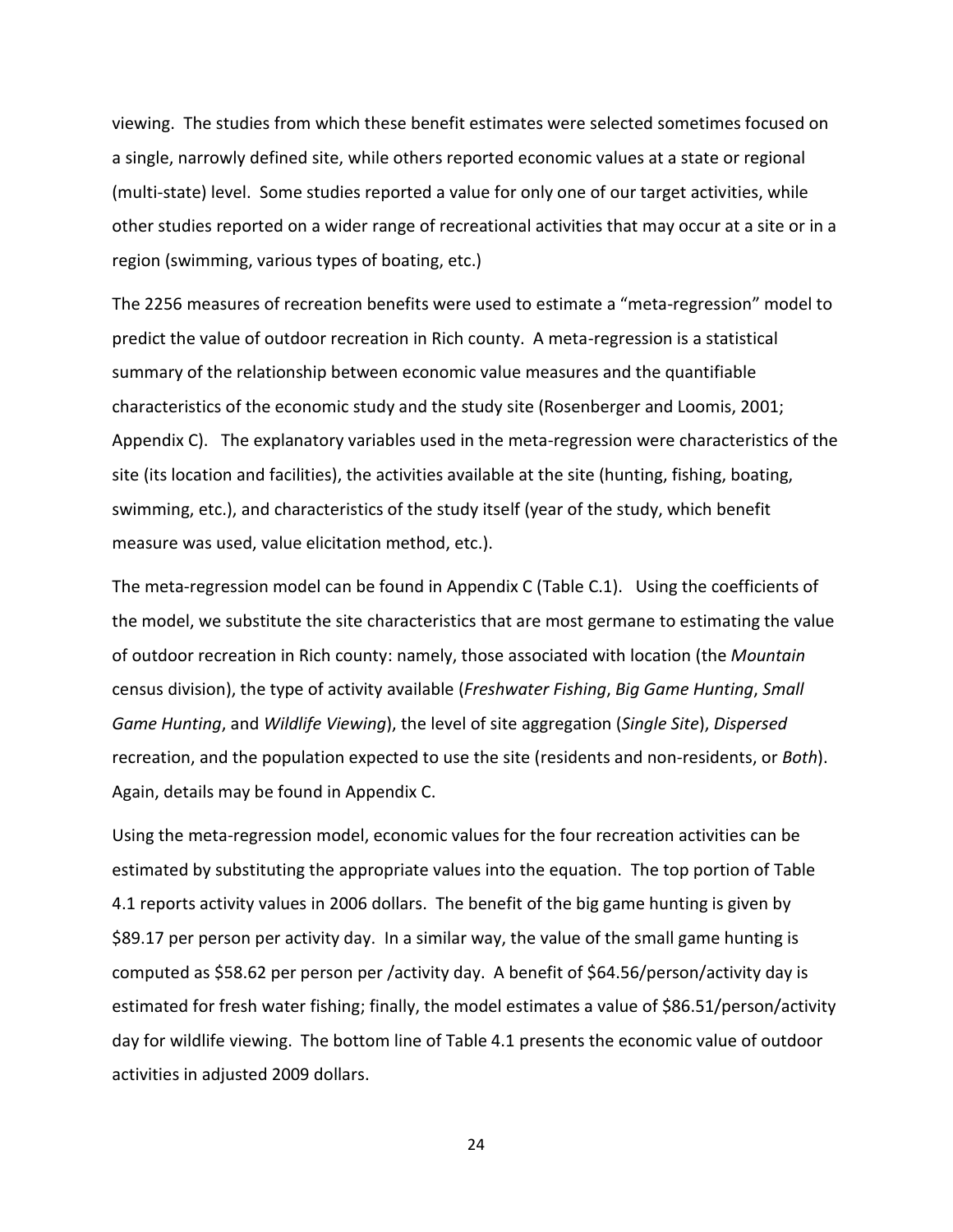|                        | <b>Big Game</b><br><b>Hunting</b> | <b>Small Game</b><br><b>Hunting</b> | <b>Freshwater</b><br><b>Fishing</b> | Wildlife<br>Viewing |
|------------------------|-----------------------------------|-------------------------------------|-------------------------------------|---------------------|
| <b>Predicted Value</b> |                                   |                                     |                                     |                     |
| (52006/person/day)     | \$89.17                           | \$58.62                             | \$64.56                             | \$86.51             |
| <b>Standard Error</b>  | \$1.39                            | \$1.45                              | \$1.39                              | \$1.42              |
| 95% lower bound        | \$86.44                           | \$55.79                             | \$61.84                             | \$83.73             |
| 95% upper bound        | \$91.90                           | \$61.46                             | \$67.28                             | \$89.30             |
| \$2009/person/day      | \$94.89                           | \$62.38                             | \$68.70                             | \$92.06             |

#### **Table 4.1: Predicted Economic Value of Outdoor Recreation in Rich county**

#### *Estimating the Value of Additional Hunting Activity in the Three Creeks Region*

As noted above, ranchers in the Three Creeks region plan to adopt time-controlled grazing policies similar to those currently used by Deseret Land and Livestock. DLL keeps thorough landscape-scale records on vegetation, wildlife, and commercial activities in a region that is ecologically quite similar to the Three Creeks region. According to DLL, the TCGP has allowed habitat on the range to support a greater number of livestock and game animals. While the increase in wildlife numbers cannot be attributed solely to grazing improvements, the DLL experience can be illustrative of the potential for the Three Creeks region. The number of elk supported on DLL range increased by 60% between 1983 and 2010. Similarly, moose numbers increased by 300% (to 200 moose) and sage grouse numbers increased by 125% (from 800 to 1800).<sup>5</sup> Antelope have gone from non-existent in 1983 to 850 animals in 2010. While the 1983 count for bird species is unknown, by 2010 some 276 species were found on DLL land. The Audubon Society named the DLL Cooperative Wildlife Management Unit (CWMU) as a Globally

 $\overline{a}$ 

<sup>&</sup>lt;sup>5</sup> A large die off of mule deer in 1983 prevents an accurate estimate of the change in deer numbers. Some 3500 mule deer were present in 2001.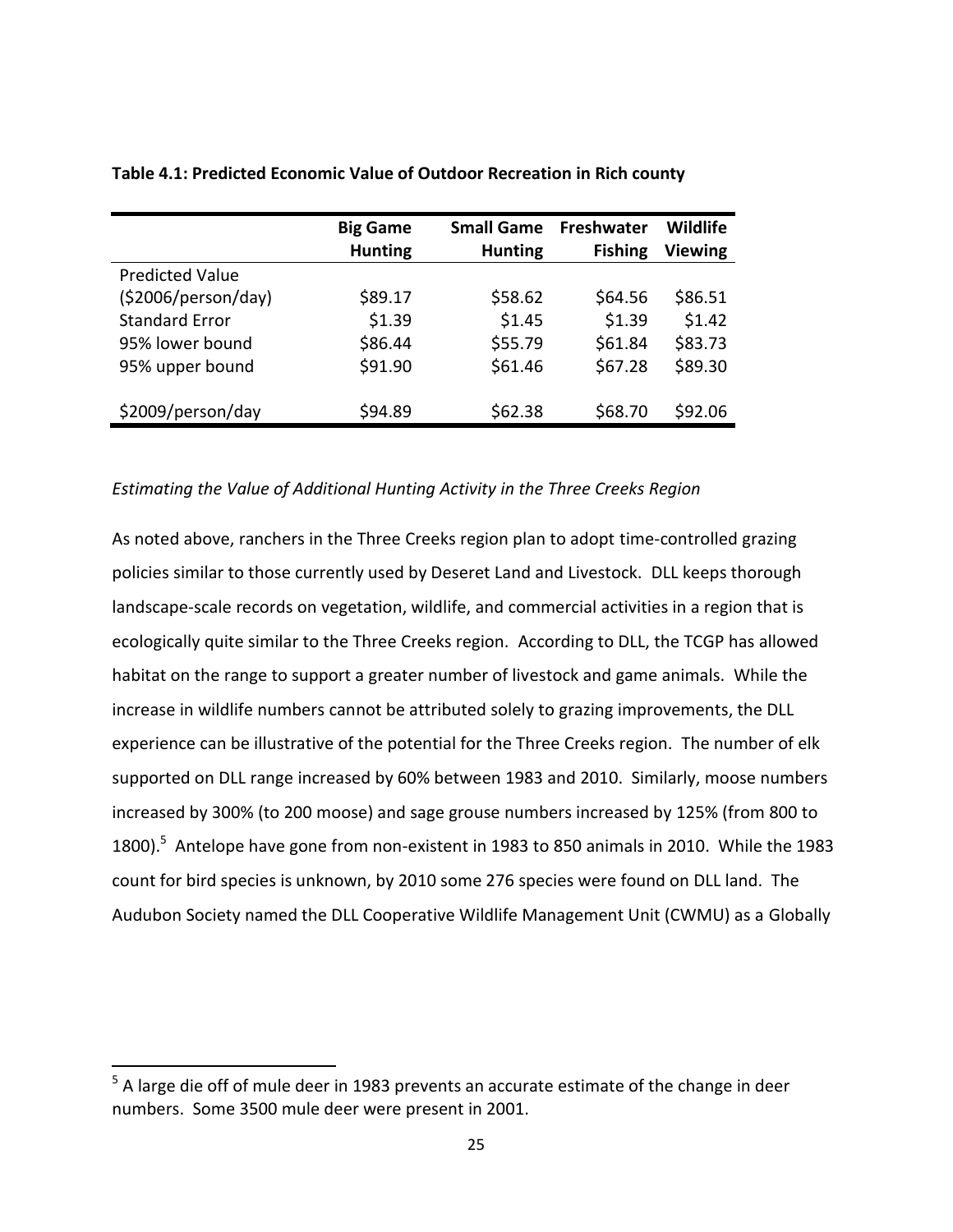### Significant Important Bird Area.<sup>6</sup>

 $\overline{a}$ 

Improving wildlife habitat in the Three Creeks region, particularly for highly valued hunting opportunities, is a "side benefit" of time-controlled grazing improvements. If the habitat improvements which occurred on DLL land are replicated in the 143,000 acre Three Creeks region, game hunters will benefit if the Utah Division of Wildlife Resources (UDWR) is able to issue more hunting permits.

Discussions with UDWR personnel indicate that growth in populations of elk, moose, and pronghorn are unlikely to occur in the Three Creeks region because:

- 1. While grazing improvements will improve summer range and thus improve animal condition as they enter the winter (increasing winter survival rates), the winter range for elk and moose is not available in Three Creeks. Elk and moose must winter outside the Three Creeks area in regions that already sustain the target numbers of animals.
- 2. Elk, moose and pronghorn are already managed at the current objective levels; indeed, wildlife damage to private land and the need for winter habitat recovery has UDWR wildlife specialists planning to reduce the number of moose and pronghorn in the Cache Management Unit in the near future.
- 3. Increased animal numbers on Three Creeks will cause increased damage to local ranchers' fields, requiring an increased "tolerance" for damage on the part of ranchers.

In sum, UDWR biologists do not believe the grazing improvements on the Three Creeks allotments will allow many more elk, moose, and pronghorn hunting opportunities.<sup>7</sup>

 $^6$  According to the Audubon Society website, the DLL parcel qualifies as a Globally Significant Important Bird Area because of the Greater Sage Grouse and the Long-billed Curlew. Criteria for the "global status" include having over 1% of the global population or documented breeding success for a given species. The Greater Sage Grouse at DLL satisfy both criteria, whereas the Long-billed Curlew satisfies the breeding criterion.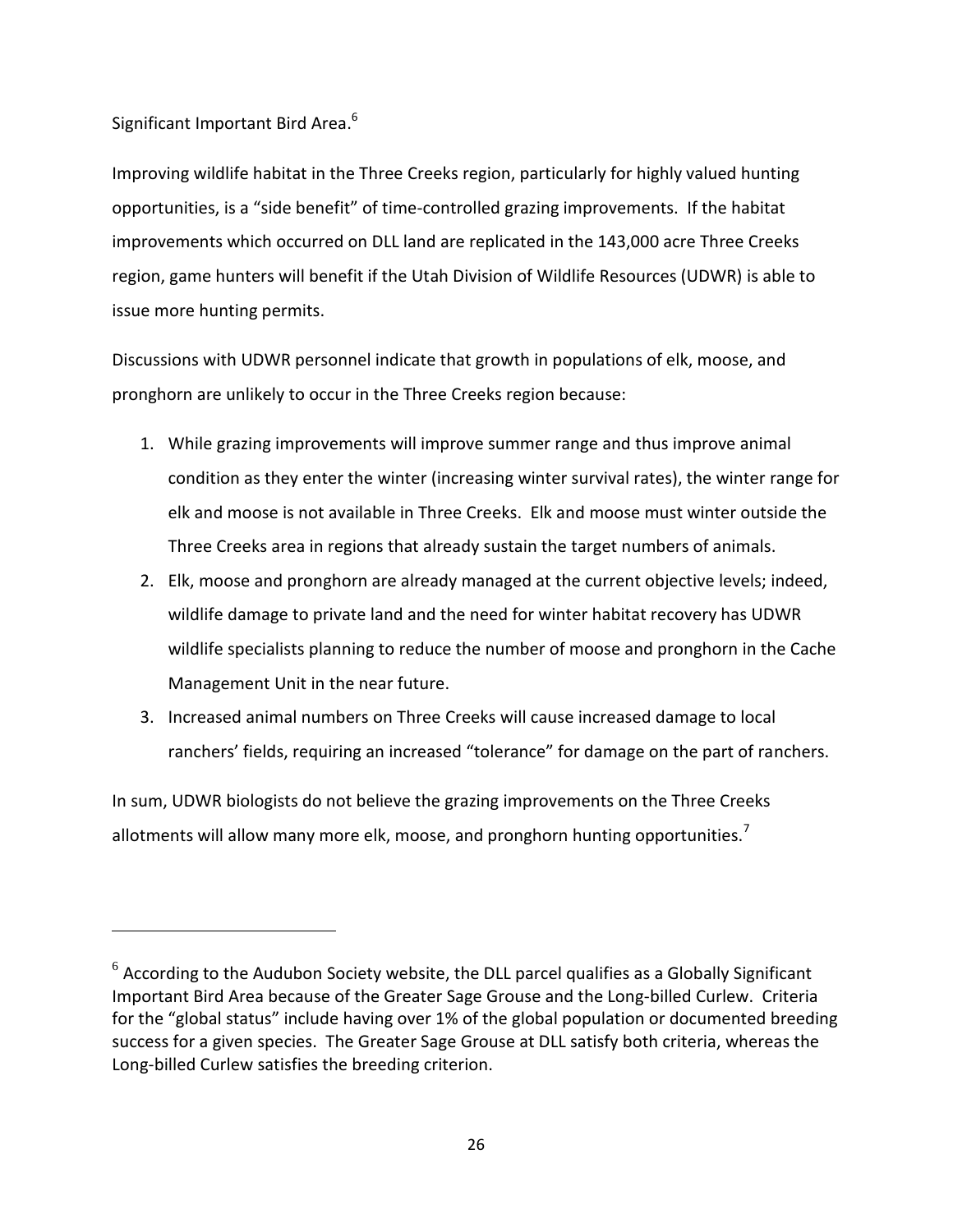In contrast, UDWR personnel believe that increased opportunities for other species may occur over time, particularly for sage grouse and, perhaps, deer.<sup>8</sup> The Three Creeks region provides ideal sagebrush habitat needed by sage grouse and, to a lesser extent, deer. In Utah, only western Box Elder county provides more habitat for sage grouse leks (a gathering of males for mating displays) than Rich county. For the period 2001-2009, Rich county averaged 33 strutting grounds per year and just under 39 males per lek. In 2009, some 234 hunters entered the Rich unit, which contained 23 leks. Table 4.2 provides historical data for the Rich unit, gathered from UDWR Upland Game Annual Reports.

**Table 4.2: Sage Grouse in Rich county, 2001-2009**

 $\overline{a}$ 

|      | <b>Leks</b> | <b>Hunters</b> | <b>Permits</b> | <b>Hunters</b><br>/ Lek | <b>Permits</b><br>/ Lek |
|------|-------------|----------------|----------------|-------------------------|-------------------------|
| 2001 | 32          | 175            |                | 5.47                    |                         |
| 2002 | 38          | 61             | 66             | 1.61                    | 1.74                    |
| 2003 | 41          | 99             | 112            | 2.41                    | 2.73                    |
| 2004 | 40          | 165            | 198            | 4.13                    | 4.95                    |
| 2005 | 36          | 240            | 300            | 6.67                    | 8.33                    |
| 2006 | 35          | 345            | 416            | 9.86                    | 11.89                   |
| 2007 | 19          | 245            | 282            | 12.89                   | 14.84                   |
| 2008 | 27          | 208            | 237            | 7.70                    | 8.78                    |
| 2009 | 23          | 234            | 271            | 10.17                   | 11.78                   |

Over the last five years for which data are available (2005-2009), the Rich unit averaged about 28 leks and 300 permits per year, with just over 250 hunters afield.

The number of sage grouse hunting permits for any given hunt unit is based on a formula in which lek counts serve as the key variable. UDWR biologists are hesitant to predict the effect of habitat changes in the Three Creeks region because such changes occur slowly over time. It is clear, however, that the number of hunters that would be affected by the TCGP will be relatively limited. Even if the number of permits were doubled such that an additional 250

 $<sup>7</sup>$  Telephone and email communication with Randy Wood, Scott Walker and Darrin DeBois in</sup> August 2011. UDWR is not responsible for any errors introduced by the authors of this report. <sup>8</sup> UDWR personnel believe that the amount of snow in the Three Creeks region may limit the degree to which deer herds can expand.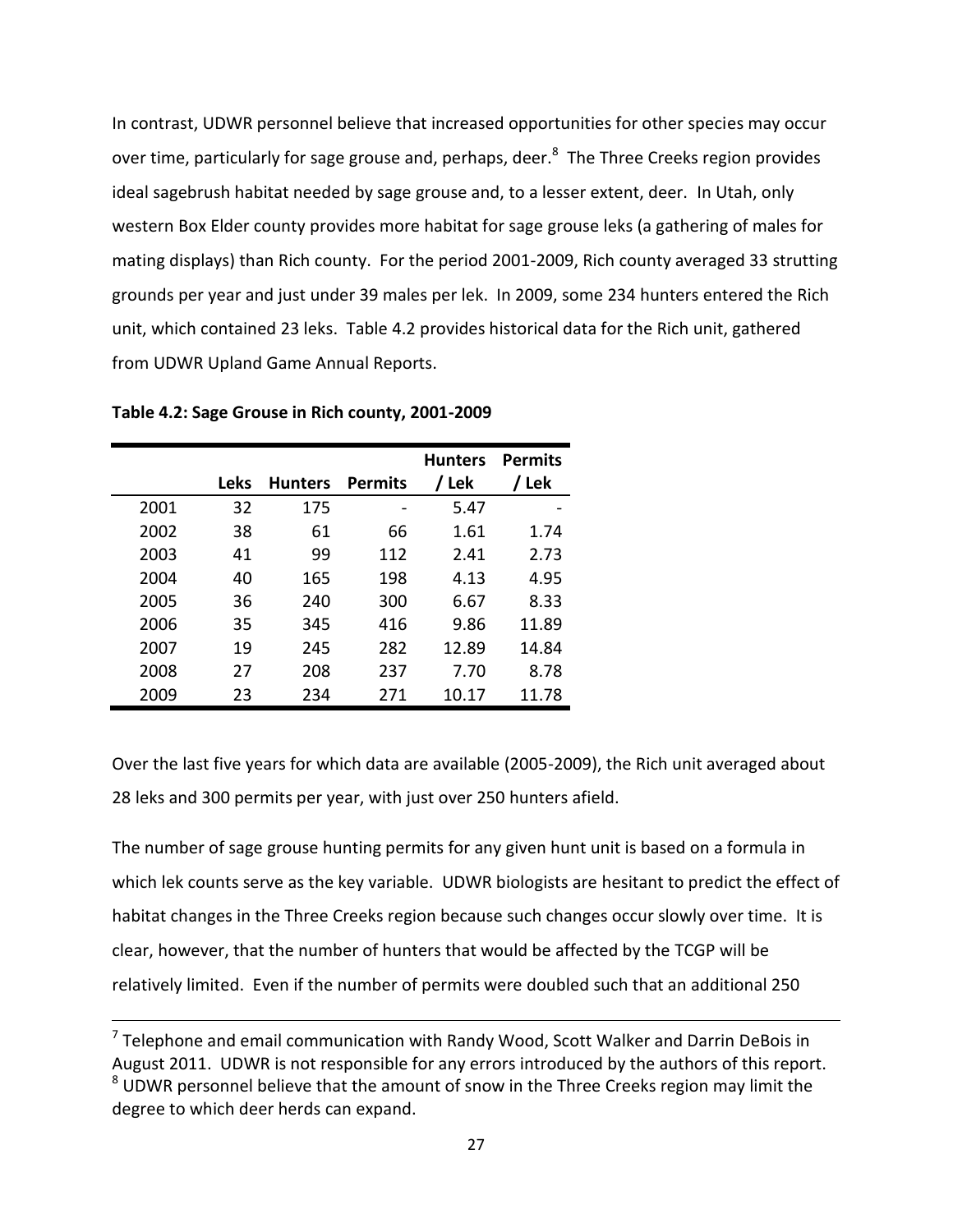hunters could hunt sage grouse, the increase in economic value is relatively modest. Our best estimate for the economic value of small game hunting is about \$62 per day (2009 dollars).<sup>9</sup> At an average of 1.53 days afield per hunter, the additional economic value associated with sage grouse hunting would be about \$24,000. If UDWR cannot double the number of sage grouse hunters in the region, benefits to hunters would be smaller.

#### *Estimating the Value of Additional Wildlife Viewing Activity in the Three Creeks Region*

Wildlife viewing is among the most popular outdoor activities in the U.S., with over 500,000 residents and non-residents engaged in wildlife watching *away from home* in Utah in 2006, while another 350,000 Utahns viewed wildlife from the comfort of their home and did not take a trip (US Fish and Wildlife Service, 2008). Those traveling to view wildlife away from home spent a total of 3.9 million days observing, feeding and photographing wildlife. Total expenditures for wildlife viewing in Utah in 2006 were \$564 million, almost 60% of which was spent on trip-related items. Utah residents engaged in 2.4 million days viewing wildlife in the state away from home, spending almost \$120 million in trip-related and equipment expenditures.

Wildlife viewing is a highly valued activity. The meta-regression model predicts an economic value of \$92.06 per day for wildlife viewing after adjusting to 2009 dollars (Table 4.1). It has also been observed that time-controlled grazing has helped Deseret Land and Livestock improve its habitat and, thus, its wildlife numbers. The Audubon Society named the DLL parcel a Globally Significant Important Bird Area, and birding is an extremely popular form of wildlife viewing. We would like to estimate the change in away from home wildlife viewing that would occur in the Three Creeks region, but such data simply nonexistent: there is no wildlife-viewing information available for Rich county. Thus, we cannot estimate the expected increase in economic value associated with wildlife viewing in the Three Creeks region. However, we can estimate the number of visitors needed to attain a certain economic value. That is, how many visitor-days of wildlife viewing in Three Creeks are required each year to provide, say, \$50,000 in economic value? From Table 4.1, we predict that wildlife viewers enjoy an economic value of

 $\overline{a}$ 

 $^9$  See meta-regression in Appendix C, Table C.1. Economics values reported in Table 4.1.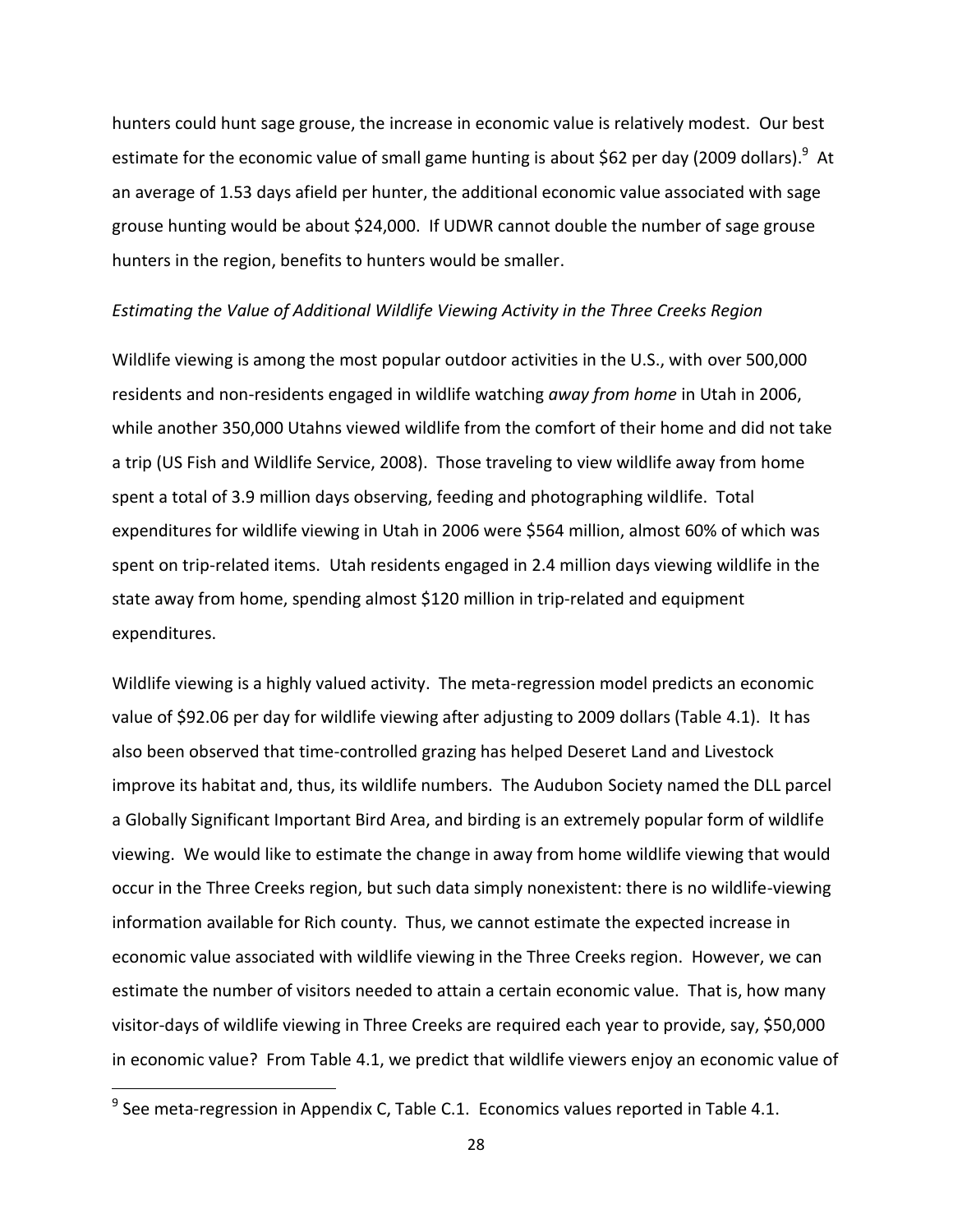\$92 per person per day. At \$92 per person per day, an increase of only 543 wildlife viewing days in the Three Creeks region would be needed to provide \$50,000 in net economic benefit. The additional activity days would represent an increase of just 0.02% of Utah residents' instate activity in 2006.

#### *Estimating the Value of Additional Fishing Activity in the Three Creeks Region*

The proposed TCGP for the Three Creeks region has the potential to improve riparian health and water quality in Big Creek, which is included on the State of Utah's 303d list of waterbodies failing to attain their beneficial uses. If a waterbody appears on the 303d list, the State is compelled to develop a remediation plan, called a "TMDL", designed to allow the waterbody to achieve its beneficial uses.<sup>10</sup> TMDLs have been implemented for both Bear River-4 and Saleratus Creek, waterbodies in the same watershed as Big Creek..

It has been speculated that the TCGP could improve Big Creek water quality and habitat such that it achieves status as a "Blue Ribbon" fishery, one whose waters "…provide highly-satisfying fishing and outdoor experiences for diverse groups of anglers and enthusiasts." Criteria for inclusion on the Blue Ribbon list—and thus being featured on the Utah Division of Wildlife Resources webpage—include high quality fish habitat and fishing quality that provides economic benefit to local communities. UDWR officials are reluctant to state that the proposed TCGP will improve Big Creek to the status of a Blue Ribbon fishery, but a representative of the Utah Division of Water Quality (UDWQ) stated that grazing improvements such as those utilized in a TCGP have the *potential* to allow Big Creek to be removed from the state's 303d list. <sup>11</sup>

If time-controlled grazing could allow Big Creek to be listed as a Blue Ribbon fishery, then the communities of Woodruff and Randolph would benefit from increased activity by anglers. Further, a higher quality fishing experience increases the number of anglers and fishing trips, thus increasing the economic value accruing to anglers. One could use the economic value for fishing shown in Table 4.1 (\$68.70) and apply that to the increase in the number of angler-days

 $\overline{a}$ 

 $10$  TMDL is an acronym for Total Maximum Daily Load, a reference to the daily limits placed on pollutants that cause impairment in meeting beneficial uses for a waterbody.

 $11$  Email exchange with Jeff Ostermiller of UDWQ.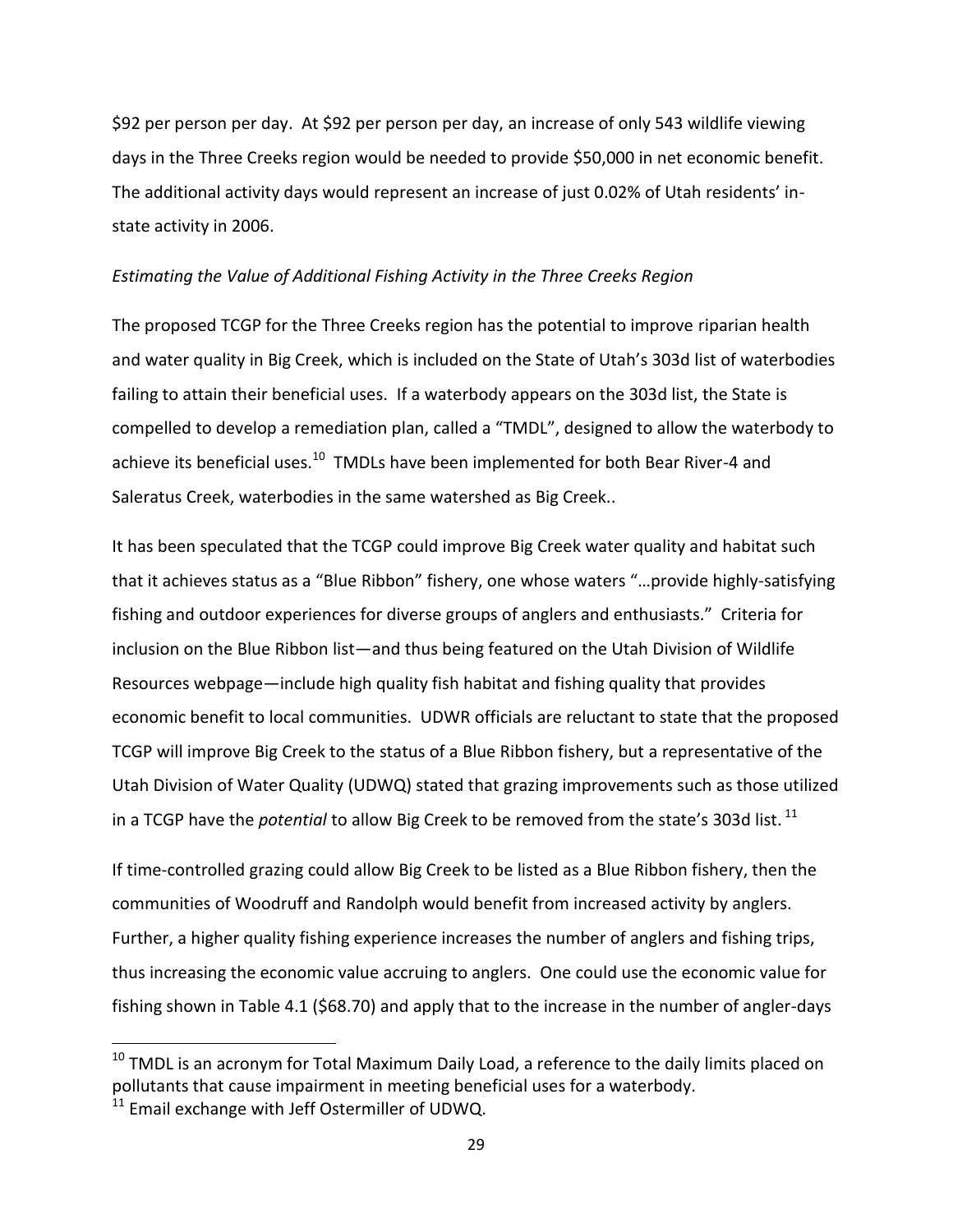to calculate an aggregate change in economic value. Unlike use statistics for hunting units, UDWR does not collect water-body specific visitation for anglers. Indeed, even after contacting other researchers known to have surveyed Utah anglers in the past, the only use statistics available are at the state-level.

In 2006 some 288,000 Utah residents fished in the state, spending almost 3.4 million days fishing with almost \$300 million in trip-related and equipment expenditures (US Fish and Wildlife Service, 2008). Using our estimate of about \$69 per person per activity day (Table 4.1, adjusted to 2009 dollars), the TCGP would need to increase fishing by 728 days to generate \$50,000 in economic benefit. The 728 days represents an increase in in-state fishing by residents of just 0.02%.

### **B. Valuing Ecosystem Restoration: an "Avoided Cost" Approach to Water Quality and Species Management**

#### *Water Quality in Big Creek*

 $\overline{a}$ 

As noted above, the TCGP has the potential to improve water quality in Big Creek. The state of Utah has yet to perform a Total Maximum Daily Load (TMDL) water quality study for Big Creek, a waterbody which does not meet its designated beneficial uses. However, Utah's Division of Water Quality has conducted a number of TMDL studies elsewhere in the state and which have been approved by EPA. We can use an approach akin to benefits transfer by examining the cost of TMDL remediation projects for similar water quality problems in nearby regions, using an "avoided cost" approach. UDWQ maintains a website at which all approved TMDL studies are available.<sup>12</sup> We found approved TMDLs for four nearby watersheds and waterbodies in which the source of water quality degradation was similar to that of Big Creek and for which cost data were provided. These studies are reported in Table 4.3.

Costs associated with livestock operations include only those for Best Management Practices and feedlot "cleanup" according to a comprehensive nutrient management plan. Table 4.3

<sup>&</sup>lt;sup>12</sup> http://www.waterquality.utah.gov/TMDL/index.htm#pending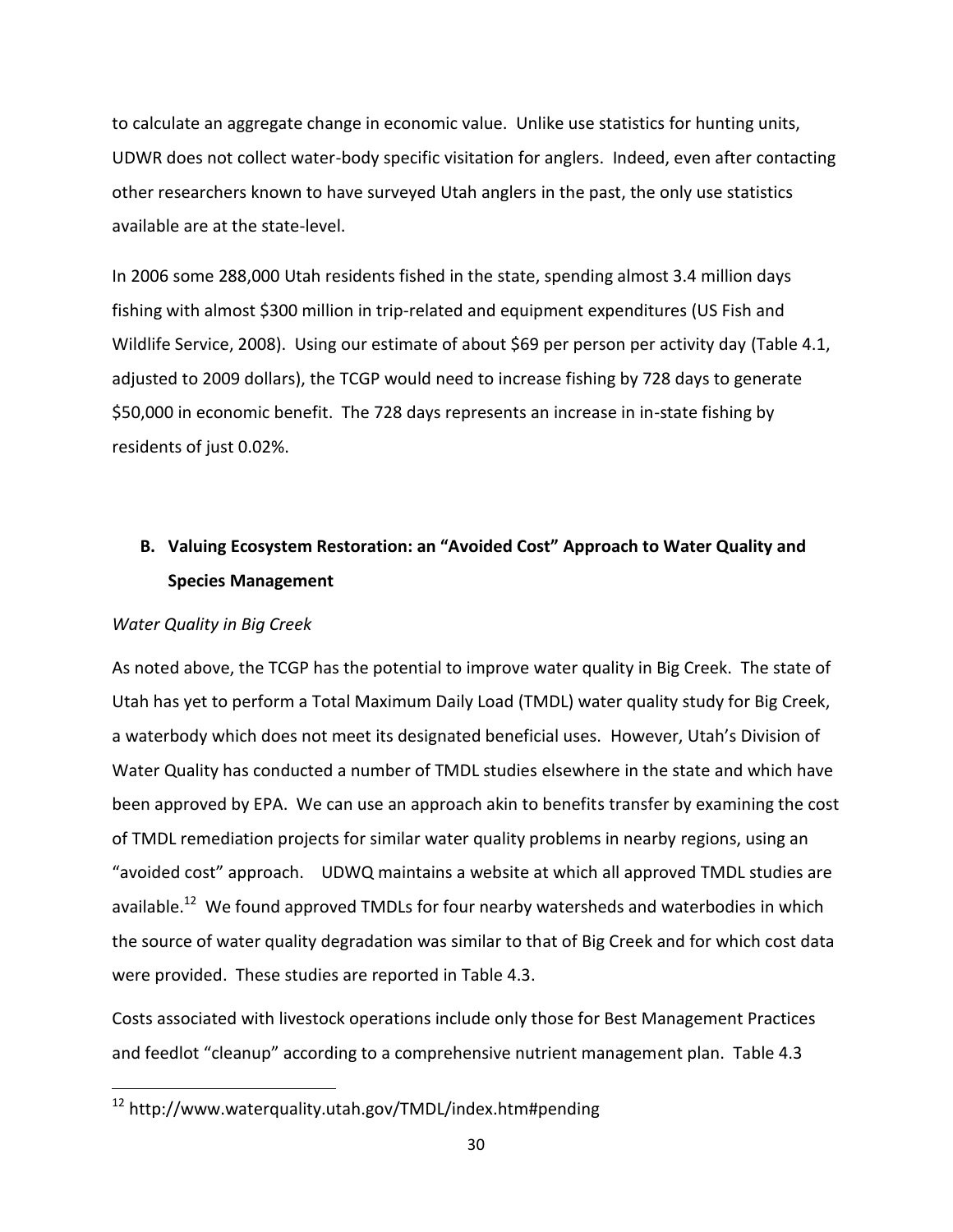includes costs for fencing off streams and canals, allowing riparian vegetation to grow along a stream, watering livestock away from stream channels, and preventing overgrazing of pastures, many of which are components of the proposed TCGP for Three Creeks. The costs reported in Table 4.3 do not include remediation efforts such as stream bank restoration, installation of filter strips, etc. Costs will obviously vary by region, type and source of impairment, the extent of the area, and other factors, but Table 4.3 makes clear that the livestock management component of an approved TMDL can be expensive. The TCGP for Three Creeks would essentially accomplish many of the goals of a TMDL and avoid many of the cost reported in Table 4.3.

| <b>Name</b>                                                  | County            | Year | <b>Pollutant</b>                                                              | <b>Remediation Cost</b><br><b>Associated with</b><br><b>Livestock Operations</b> |
|--------------------------------------------------------------|-------------------|------|-------------------------------------------------------------------------------|----------------------------------------------------------------------------------|
| <b>Spring Creek</b>                                          | Cache             | 2002 | Phosphorous,<br>Dissolved Oxygen<br>Ammonia<br>Temperature<br>Fecal coliforms | \$1,430,800                                                                      |
| Deer Creek<br>Reservoir Drainage                             | Summit,<br>Morgan | 2002 | Phosphorous<br>Dissolved Oxygen                                               | \$715,400                                                                        |
| <b>Pineview Reservoir</b>                                    | Weber             | 2002 | Phosphorous<br>Dissolved Oxygen<br>Temperature                                | \$360,100                                                                        |
| Clarkston Creek,<br>Newton Reservoir,<br><b>Newton Creek</b> | Cache             | 2004 | Phosphorous                                                                   | \$494,000                                                                        |

#### **Table 4.3: Nearby TMDLs and Remediation Costs for Livestock**

Costs adjusted to constant 2009 dollars.

#### *Species Management*

As mentioned in a previous section, the sage grouse has been considered for listing as an endangered species, and the literature concerning the technical aspects of restoring sage grouse habitat is extensive. In contrast, very little information is available regarding the cost of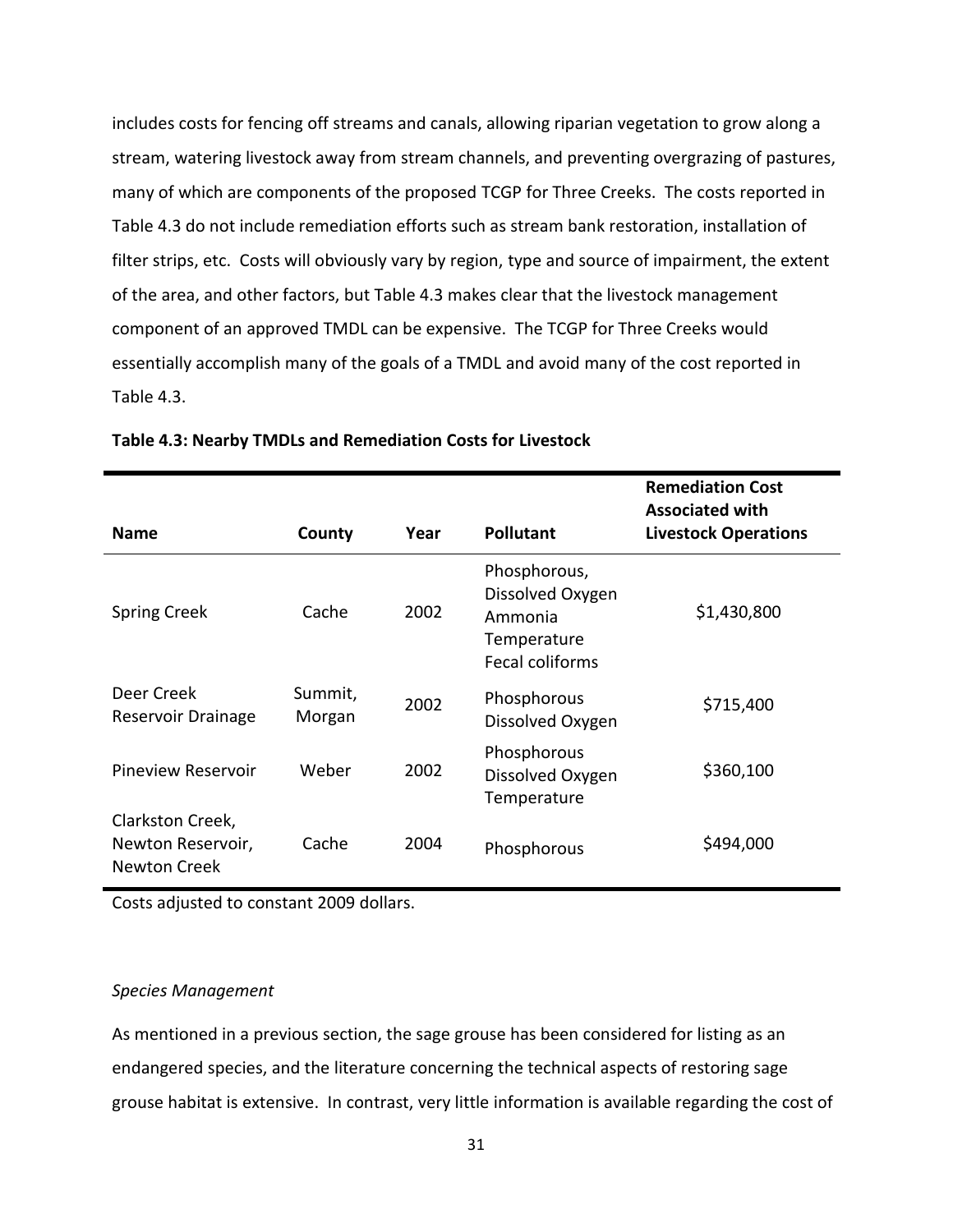restoration efforts. One large scale cost study was conducted by Stiver et al. (2006) on behalf of the Western Association of Fish and Wildlife Agencies. This study attempted to cost out all aspects of sage grouse habitat restoration and monitoring. The cost study includes all costs associated with a communications network, habitat monitoring, conservation planning, conservation evaluation, and adaptive management (Section 6 of Stiver et al.) The total fiveyear implementation cost for 11 states and two Canadian provinces was in excess of \$450 million in 2009 dollars.

Two other cost studies were identified. In the Klamath National Wildlife Refuge Complex, the Sage Grouse Initiative of the Natural Resources Conservation Service provided \$2 million to restore over 15,000 acres of habitat in 2010. Stinson, Hays and Schroeder (2003) report annual costs for implementing the sage grouse recovery plan developed for the state of Washington. The plan would triple the number of birds in the state (from about 1000 to just over 3000) and triple the number of active lek complexes from two to six. The annual implementation cost was estimated to be a little more than \$1.1 million (2009 dollars), but did not include several costs which could not be quantified. Although the literature is relatively sparse, it is clear that habitat restoration and monitoring for sage grouse is somewhat costly.

#### **5. Summary**

This report has outlined the economic contribution of ranching in the Three Creeks region to the Rich county economy and the potential impacts to the economy of changes in public grazing allotments in Three Creeks. Current ranching activity in Three Creeks contributes over 6% of the total economic value of output in Rich county. The economic impact of possible adjustments by ranchers was modeled; adjustments could lead to losses smaller than 6% of the county's economic output, but the exact impact will depend upon the adjustment mechanism selected by ranchers.

A benefits transfer approach was used to estimate the value of nonmarket benefits associated with a time-controlled grazing plan. Benefits are likely to accrue to hunters, anglers, and those who view wildlife away from home. Only small increases in aggregate recreation activity are

32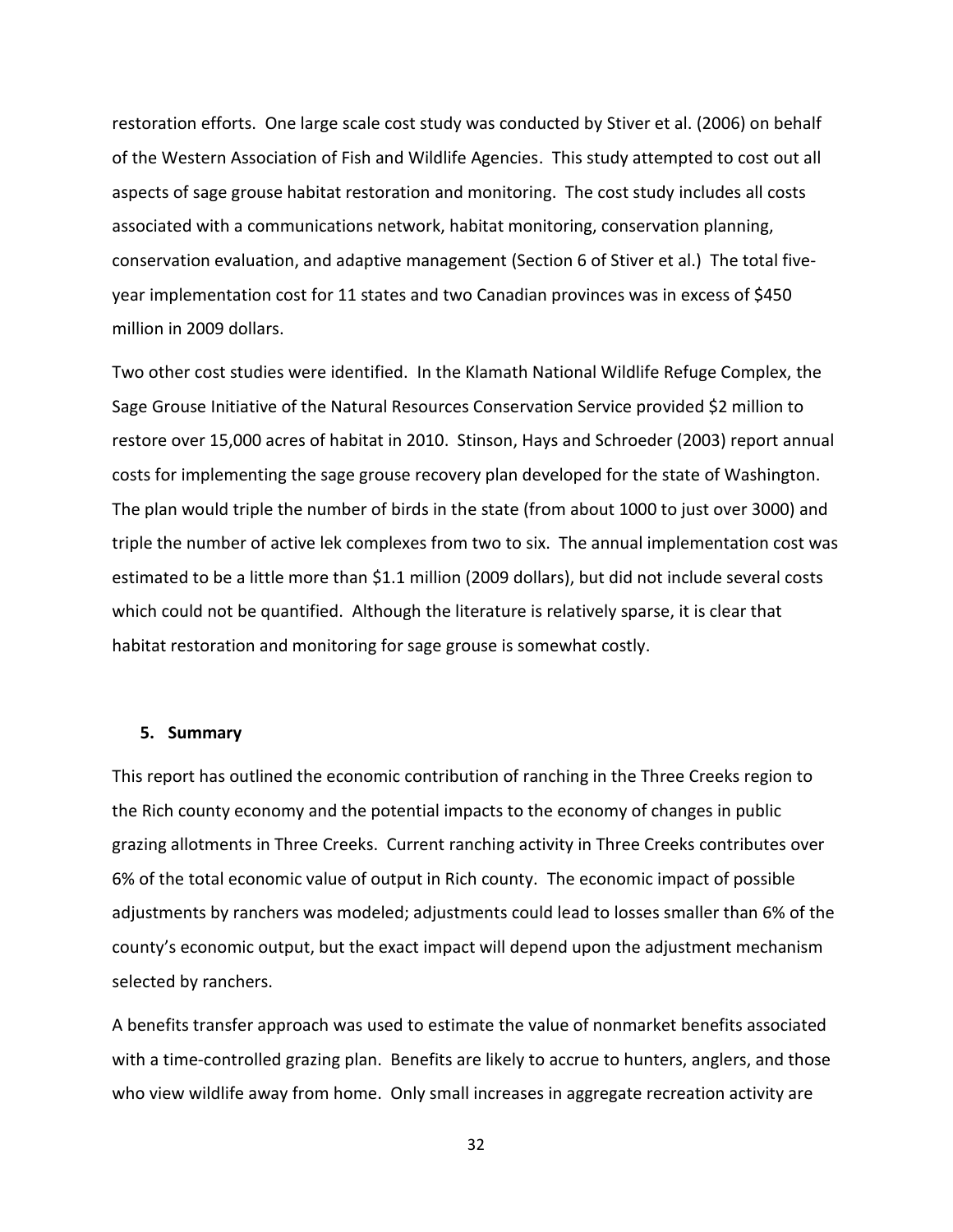needed to generate relatively large benefits. We have also conducted a literature search to help gauge the cost of efforts needed from livestock operations to aid in water quality restoration. Finally, we have reported on the cost of sage grouse habitat and monitoring efforts elsewhere in the western United States. Restoration for both water quality and sage grouse habitat can be quite costly.

The Three Creeks region also operates as an important wildlife corridor, allowing wildlife to migrate between the northern and southern Rockies. Revocation of grazing permits on the 143,000 acres of public land in the Three Creeks region is likely to place private grazing land in danger of conversion to residential lots. The market and non-market analysis needed to address this issue is beyond the scope of this study.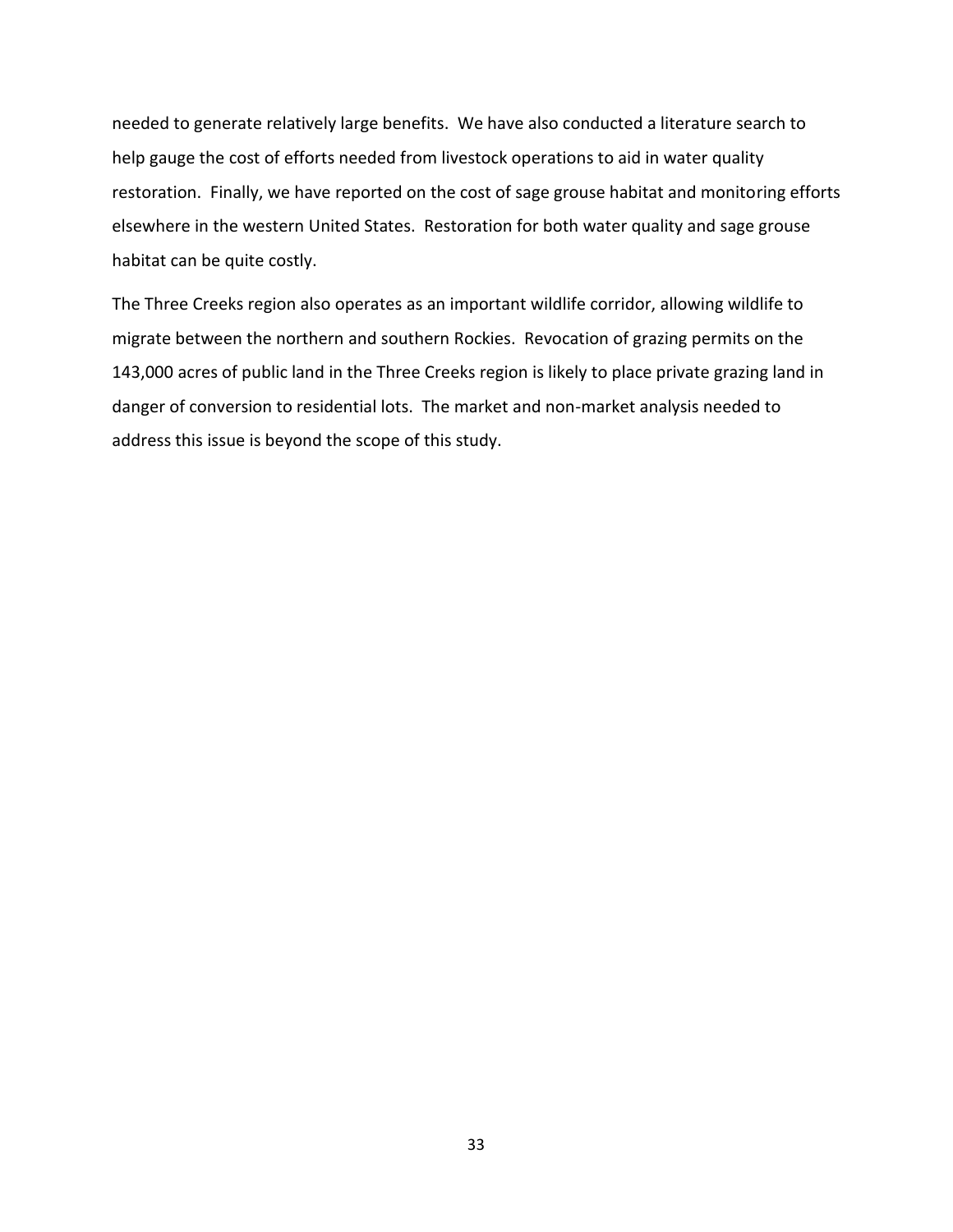## **References**

- Audubon Society. 2012. "Important Bird Areas Program." Retrieved February 11. <http://web4.audubon.org/bird/iba/index.html>
- Rosenberger, R S., and Loomis, J.B. 2001. *Benefit transfer of outdoor recreation use values: A technical document supporting the Forest Service Strategic Plan (2000 revision)*. Gen. Tech. Rep. RMRS-GTR-72. Fort Collins, CO: U.S. Department of Agriculture, Forest Service, Rocky Mountain Research Station. 59 p.
- Stinson, D.W., D.W. Hays, and M.A. Schroeder. 2003. Draft Washington State Recovery Plan for the Sage-Grouse. (November) [http://wdfw.wa.gov/publications/00395/draft\\_sage\\_grouse\\_recovery.pdf](http://wdfw.wa.gov/publications/00395/draft_sage_grouse_recovery.pdf)
- Stiver, S.J., A.D. Apa, J.R. Bohne, S.D. Bunnell, P.A. Deibert, S.C. Gardner, M.A. Hilliard, C.W. McCarthy, and M.A. Schroeder. 2006. Greater Sage-grouse Comprehensive Conservation Strategy. Western Association of Fish and Wildlife Agencies. Unpublished Report. Cheyenne, Wyoming. <http://wdfw.wa.gov/publications/01317/wdfw01317.pdf>
- U.S. Fish and Wildlife Service. 2008. *2006 National Survey of Fishing, Hunting, and Wildlife-Associated Recreation*. <http://www.census.gov/prod/2008pubs/fhw06-ut.pdf>
- U.S. Fish and Wildlife Service Journal. 2011. "Klamath NWRC: Restoring Greater Sage Grouse at the Devil's Garden." <http://www.fws.gov/FWSJournal/regmap.cfm?arskey=30528>
- Wilson, M.A., and Hoehn, J.P. 2006. "Valuing Environmental Goods and Services Using Benefit Transfer: The State-of-the Art and Science." *Ecological Economics* 60:335-342.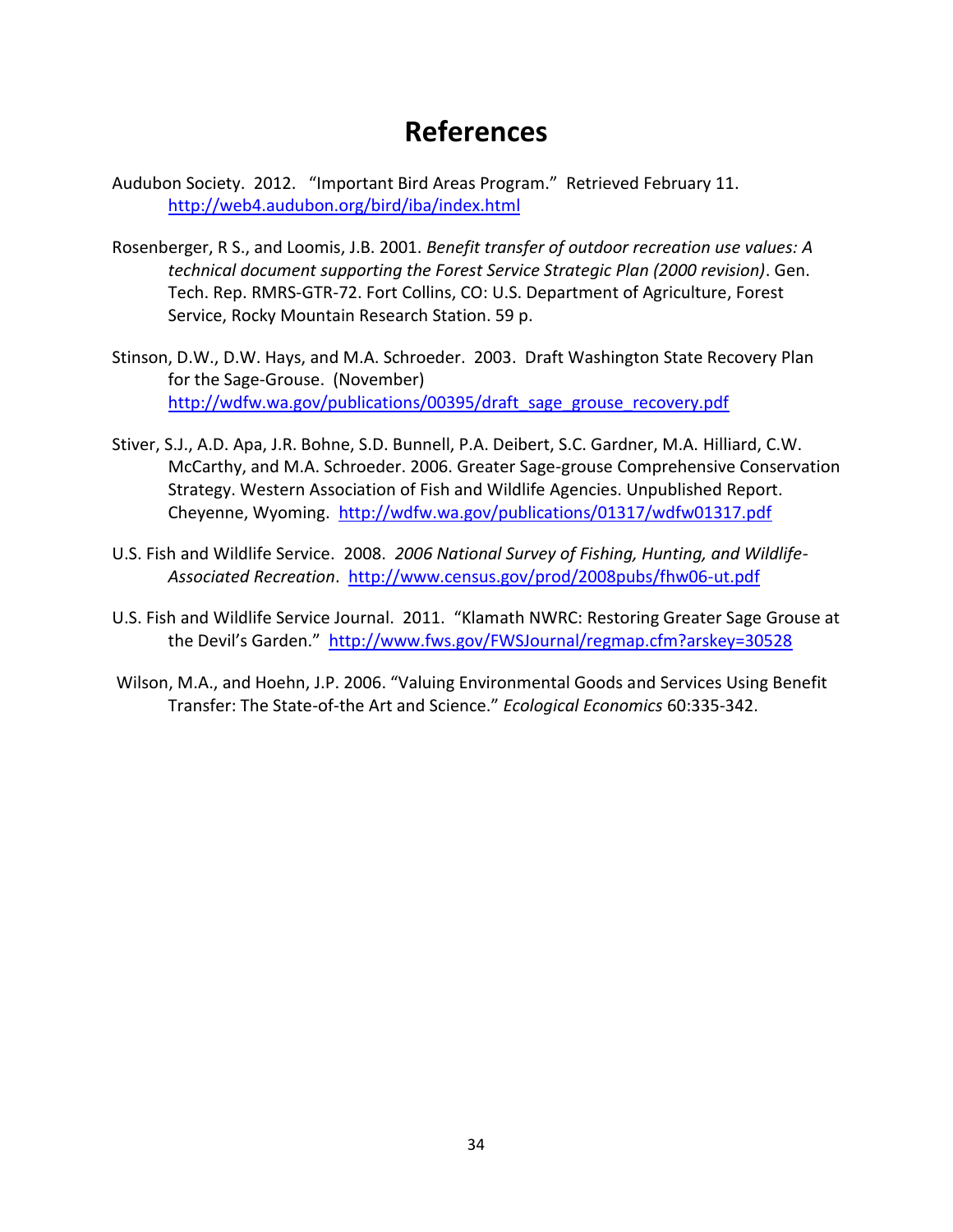# **Appendix A**

# **A Brief Description of Economic Impact Analysis**

Economic impact analysis combines the value of the total direct sales (output) of the production agriculture and agricultural processing sectors with spending multipliers derived from an input-output model of the Utah economy. We use the state model developed by the Minnesota IMPLAN Group, which is an outgrowth of an input-output model developed by the US Forest Service.<sup>13</sup> An input-output (I-O) model traces the flow of goods and services through the regional economy, where the model is structured to capture the inter-industry relationships within the region.

I-O models are constructed to yield estimates of the indirect (backward) and induced (forward) linkages in an economy. Indirect effects, or backward linkages, account for business-tobusiness purchases where businesses purchase inputs from other businesses, which in turn purchase additional inputs. For production agriculture, backward linkages include effects of agricultural production on the businesses that support these activities: the output of firms that supply agricultural inputs such as seed, machinery and financial services. Induced effects or forward linkages account for the effects of the increased demands for goods and services because of increased household income from employee compensation and proprietor's income. The induced effects would include the effects of spending by households as household income increases or decreases due to economic activity in the agricultural production sector and its backward linked supply firms. The total impact is the sum of the direct effect, indirect effect, and the induced effect.

 $\overline{\phantom{a}}$ 

 $13$  The IMPLAN software and data sets are used by many federal and state agencies in conducting impact analysis. More information about IMPLAN can be found at http://implan.com/v3/.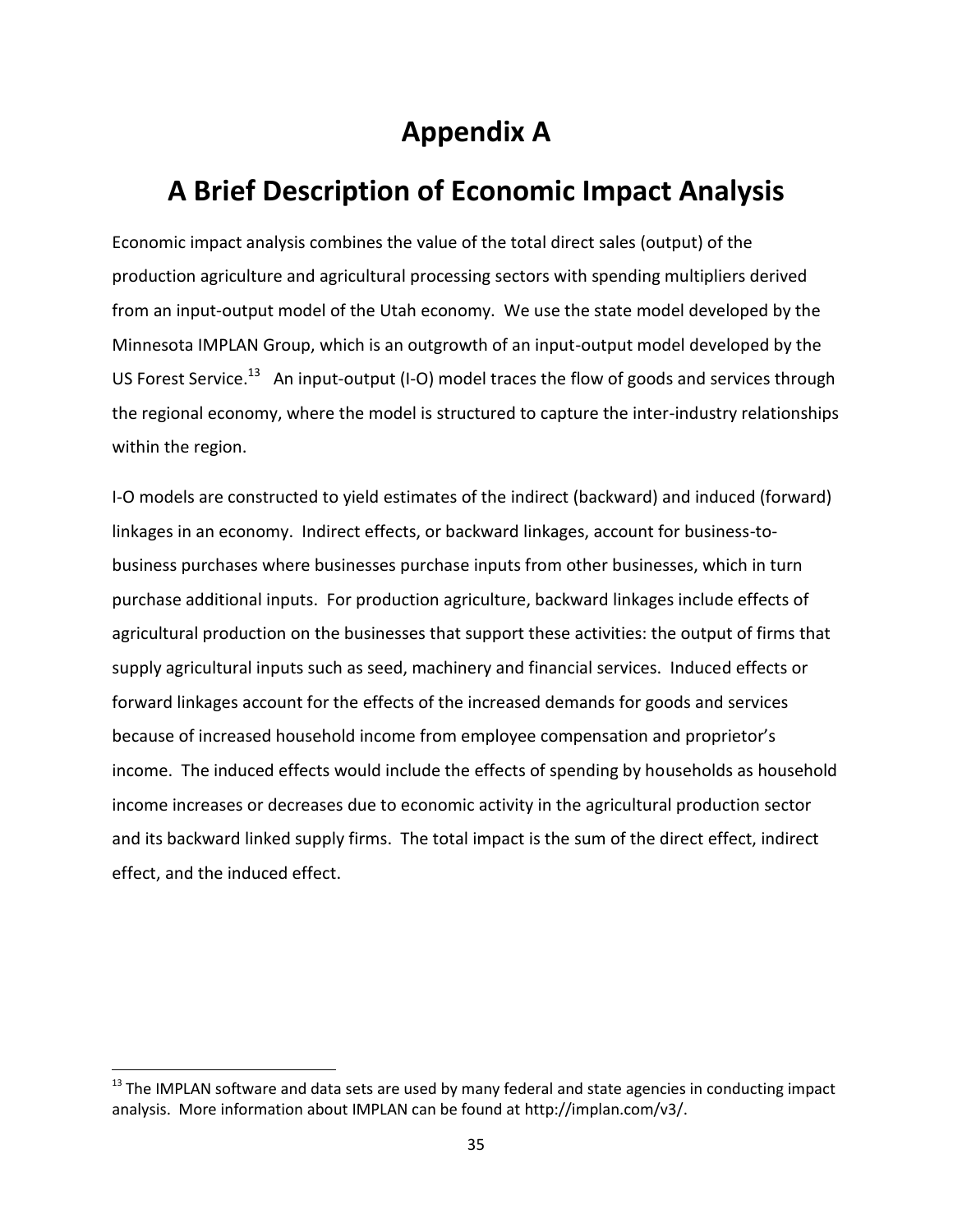# **Appendix B**

# **Budgets Used in Economic Impact Analysis Scenarios**

Table B.1a for Scenario #1, #7, and #8

Table B.1b for Scenario #5, #6, #7, and #8

Table B.2 for Scenario #2

Table B.3 for Scenario #3

Table B.4 for Scenario #4

Table B.5 for Scenario #6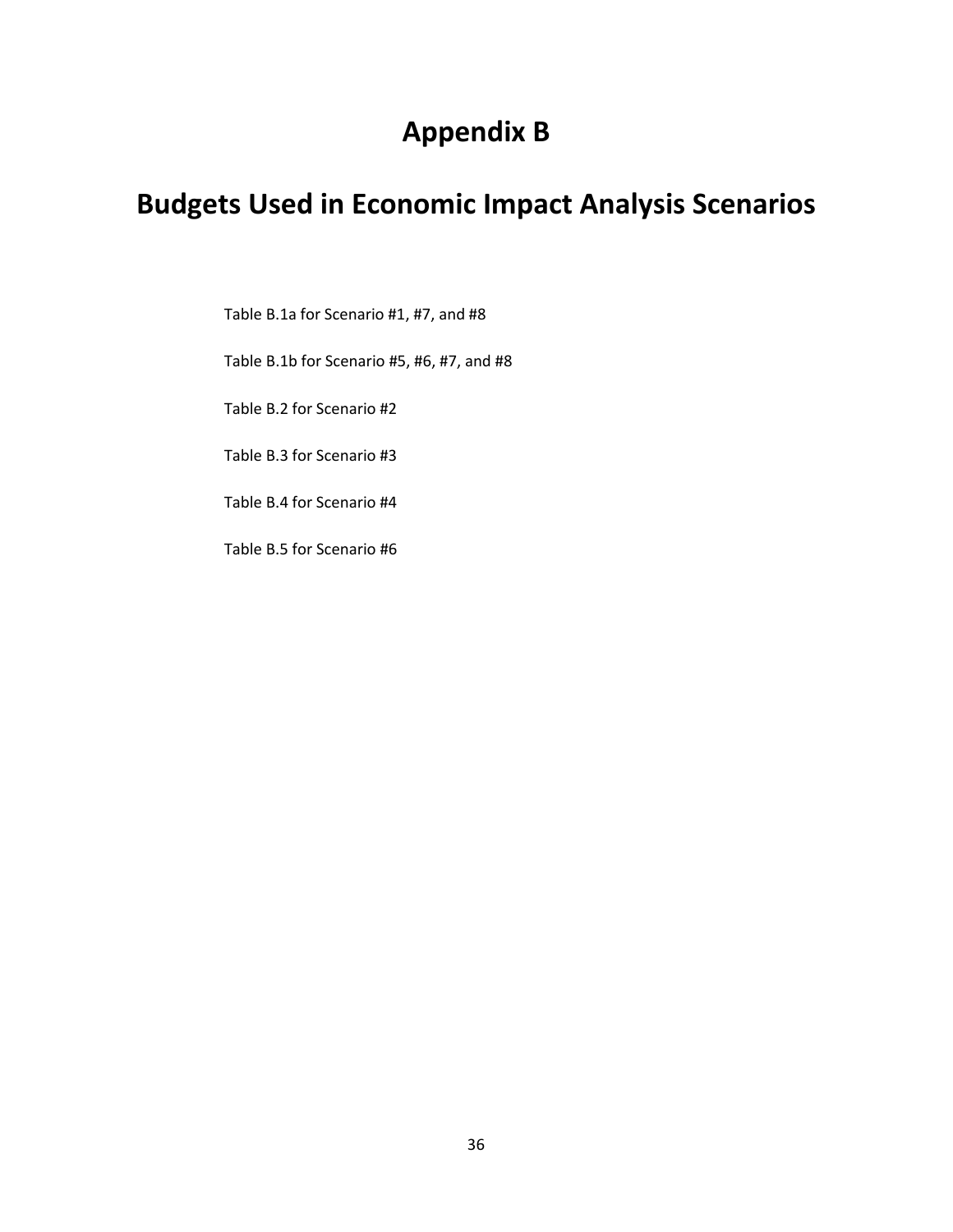|                          |  |                       | Table B.1a: Cattle Status Quo.    |                                                             |     |              |                                                     |            |                                                   |          |                    |
|--------------------------|--|-----------------------|-----------------------------------|-------------------------------------------------------------|-----|--------------|-----------------------------------------------------|------------|---------------------------------------------------|----------|--------------------|
| Rich County Utah         |  |                       |                                   |                                                             |     |              |                                                     |            |                                                   |          |                    |
| Cow/Calf operation, 2010 |  |                       |                                   |                                                             |     |              |                                                     |            |                                                   |          |                    |
|                          |  |                       | <b>3200</b> head                  |                                                             |     |              |                                                     |            |                                                   |          |                    |
| Assumptions              |  |                       |                                   |                                                             |     |              |                                                     |            |                                                   |          |                    |
|                          |  |                       | Percentage of cows to wean a calf |                                                             | 85% |              |                                                     |            | Change the values highlighted in the yellow cells |          |                    |
|                          |  |                       | Percent death loss of cows        |                                                             | 1%  |              |                                                     |            | to reflect your production levels and your costs. |          |                    |
|                          |  |                       |                                   | Cost of replacement stock (heifers and bulls) @market value |     |              |                                                     |            |                                                   |          |                    |
|                          |  | Cull Cow rate         |                                   |                                                             | 10% |              |                                                     |            |                                                   |          |                    |
|                          |  | Bull replacement rate |                                   |                                                             | 25% |              |                                                     |            |                                                   |          |                    |
|                          |  |                       | Feed costs at market value        |                                                             |     |              |                                                     |            |                                                   |          |                    |
|                          |  |                       |                                   | All calves sold. Some may be sold to another enterprise.    |     |              |                                                     |            |                                                   |          |                    |
|                          |  | Cows per Bull         |                                   |                                                             | 25  |              |                                                     |            |                                                   |          |                    |
|                          |  |                       | Number of months grazed           |                                                             |     |              |                                                     |            |                                                   |          |                    |
|                          |  | Federal land          |                                   |                                                             | 4   |              |                                                     |            |                                                   |          |                    |
|                          |  | Private               |                                   |                                                             | 3   |              |                                                     |            |                                                   |          |                    |
|                          |  |                       | Number of months feed hay         |                                                             | 6   |              | Not all months are at full feed or strictly grazing |            |                                                   |          |                    |
|                          |  |                       | Animals sold in the fall          |                                                             |     |              |                                                     |            |                                                   |          |                    |
|                          |  |                       |                                   |                                                             |     |              | No. of Animals Average Weight                       | Units      | Sale Price per Unit   Value/cow                   |          | <b>Total Value</b> |
| <b>Reciepts</b>          |  |                       |                                   |                                                             |     |              |                                                     |            |                                                   |          |                    |
|                          |  | <b>Steers</b>         |                                   |                                                             |     | 1360         | <b>525 lbs</b>                                      |            | \$1.25                                            | \$278.91 | \$892,500.00       |
|                          |  | Heifers               |                                   |                                                             |     | 1360         | 485 lbs                                             |            | \$1.17                                            | \$241.17 | \$771,732.00       |
|                          |  | <b>Cull Cows</b>      |                                   |                                                             |     | 320          | <b>1100 lbs</b>                                     |            | \$0.48                                            | \$52.80  | \$168,960.00       |
|                          |  | Cull Bulls            |                                   |                                                             |     | 32           | <b>1850</b> lbs                                     |            | \$0.58                                            | \$10.73  | \$34,336.00        |
|                          |  |                       |                                   |                                                             |     |              |                                                     |            |                                                   |          |                    |
|                          |  | Total                 |                                   |                                                             |     |              |                                                     |            |                                                   | \$583.60 | \$1,867,528.00     |
|                          |  |                       |                                   |                                                             |     |              |                                                     |            |                                                   |          |                    |
|                          |  |                       |                                   |                                                             |     |              |                                                     |            |                                                   |          |                    |
| <b>Expenses</b>          |  |                       |                                   |                                                             |     | Units/cow    | <b>Total Units</b>                                  | Units      | Cost per Unit                                     | Cost/Cow | <b>Total Costs</b> |
|                          |  |                       |                                   |                                                             |     |              |                                                     |            |                                                   |          |                    |
|                          |  | Variable Costs        |                                   |                                                             |     |              |                                                     |            |                                                   |          |                    |
|                          |  | Feed Expense          |                                   |                                                             |     |              |                                                     |            |                                                   |          |                    |
|                          |  | Grass Hay             |                                   |                                                             |     | 2.08         | 6669.76 tons                                        |            | \$70.00                                           | \$145.90 | \$466.883.20       |
|                          |  | Alfalfa Hay           |                                   |                                                             |     | $\mathbf{0}$ |                                                     | $0$ tons   | \$100.00                                          | \$0.00   | \$0.00             |
|                          |  |                       | Salt and Mineral                  |                                                             |     | 0.05         |                                                     | 160 tons   | \$125.00                                          | \$6.25   | \$20,000.00        |
|                          |  | Federal permit        |                                   |                                                             |     |              |                                                     |            |                                                   |          |                    |
|                          |  |                       | <b>Grazing Fees</b>               |                                                             |     | 1.06         |                                                     | 13568 AUMs | \$1.35                                            | \$5.72   | \$18,316.80        |
|                          |  |                       | Non fee costs                     |                                                             |     | 1.06         |                                                     | 13568 AUMs | \$16.00                                           | \$67.84  | \$217,088.00       |
|                          |  |                       | Private Pasture Lease*            |                                                             |     | 1.06         |                                                     | 10176 AUMs | \$17.00                                           | \$54.06  | \$172,992.00       |
|                          |  |                       | <b>Reproduction Costs</b>         |                                                             |     |              |                                                     |            |                                                   |          |                    |
|                          |  | AI project            |                                   |                                                             |     | 0.11         |                                                     | 352 heifer | \$25.00                                           | \$2.75   | \$8,800.00         |
|                          |  | <b>Breeding Bulls</b> |                                   |                                                             |     | 0.01         |                                                     | 32 bull    | \$2,500.00                                        | \$25.00  | \$80,000.00        |
|                          |  |                       | Replacement heifers/cows*         |                                                             |     | 0.11         |                                                     | 352 heifer | \$900.00                                          | \$99.00  | \$316,800.00       |
|                          |  | Animal Health         |                                   |                                                             |     |              |                                                     |            |                                                   |          |                    |
|                          |  |                       | Veterinarian service              |                                                             |     | 1            | 3200 cow                                            |            | \$3.00                                            | \$3.00   | \$9,600.00         |
|                          |  |                       | Medication & supplies             |                                                             |     | 1            | 3200 cow                                            |            | \$1.50                                            | \$1.50   | \$4,800.00         |
|                          |  |                       | Vaccinations-cow                  |                                                             |     | $\mathbf{1}$ | 3200 cow                                            |            | \$7.00                                            | \$7.00   | \$22,400.00        |
|                          |  |                       | Vaccinations-calf                 |                                                             |     | 0.85         | 2720 calf                                           |            | \$8.00                                            | \$6.80   | \$21,760.00        |
|                          |  |                       | Bull testing & vaccine            |                                                             |     | 0.04         |                                                     | 128 bull   | \$50.00                                           | \$2.00   | \$6,400.00         |
|                          |  | Hired Labor           |                                   |                                                             |     |              |                                                     |            |                                                   |          |                    |
|                          |  |                       | Calving season                    |                                                             |     | 2.4          | 7680 hrs                                            |            | \$10.00                                           | \$24.00  | \$76,800.00        |
|                          |  |                       | General Feeding                   |                                                             |     | 0.6          | 1920 hrs                                            |            | \$10.00                                           | \$6.00   | \$19,200.00        |
|                          |  |                       | Cattle handling & care            |                                                             |     | 0.6          | 1920 hrs                                            |            | \$10.00                                           | \$6.00   | \$19,200.00        |
|                          |  |                       | Marketing and Transportation      |                                                             |     |              |                                                     |            |                                                   |          |                    |
|                          |  | Transportation        |                                   |                                                             |     |              |                                                     | 1 yr.      | \$32,000.00                                       | \$10.00  | \$32,000.00        |
|                          |  |                       | Sale Commission                   |                                                             |     | 0.96         |                                                     | 3072 head  | \$9.00                                            | \$8.64   | \$27,648.00        |
|                          |  |                       | <b>Other Varialbe Costs</b>       |                                                             |     | $\mathbf{1}$ |                                                     | 3200 head  | \$29.10                                           | \$29.10  | \$93,116.80        |
|                          |  |                       |                                   |                                                             |     |              |                                                     |            |                                                   |          |                    |
|                          |  |                       |                                   | Interest Expense (1/5 variable costs @7%)                   |     |              |                                                     |            |                                                   | \$17.87  | \$57,183.17        |
|                          |  |                       |                                   |                                                             |     |              | <b>Total Variable Costs</b>                         |            |                                                   | \$528.43 | \$1,690,987.97     |
|                          |  |                       |                                   |                                                             |     |              |                                                     |            |                                                   |          |                    |
|                          |  |                       | General Overhead Cost             |                                                             |     |              |                                                     |            |                                                   |          |                    |
|                          |  |                       | <b>Facility Maintenance</b>       |                                                             |     |              |                                                     | 1 yr.      | \$4,800.00                                        | \$1.50   | \$4,800.00         |
|                          |  | Fuel & lube           |                                   |                                                             |     |              |                                                     | $1 \, yr.$ | \$1,920.00                                        | \$0.60   | \$1,920.00         |
|                          |  | Machinery             |                                   |                                                             |     |              |                                                     | 1 yr.      | \$3,200.00                                        | \$1.00   | \$3,200.00         |
|                          |  | Vehicles & trailers   |                                   |                                                             |     |              |                                                     | 1 yr.      | \$3,200.00                                        | \$1.00   | \$3,200.00         |
|                          |  |                       | Animal death insurance            |                                                             |     |              |                                                     | 3200 head  | \$1.00                                            | \$1.00   | \$3,200.00         |
|                          |  |                       |                                   | Depreciation-machinery & vehicles                           |     |              |                                                     | 1 yr.      | \$24,000.00                                       | \$7.50   | \$24,000.00        |
|                          |  | Property taxes        |                                   |                                                             |     |              |                                                     | 1 yr.      | \$16,000.00                                       | \$5.00   | \$16,000.00        |
|                          |  | Miscellaneous         |                                   |                                                             |     |              |                                                     | 1 yr.      | \$44,800.00                                       | \$14.00  | \$44,800.00        |
|                          |  |                       |                                   |                                                             |     |              | <b>General Overhead Costs</b>                       |            |                                                   | \$31.60  | \$101,120.00       |
|                          |  |                       |                                   |                                                             |     |              |                                                     |            |                                                   |          |                    |
|                          |  |                       |                                   |                                                             |     |              | <b>Total Costs</b>                                  |            |                                                   | \$560.03 | \$1,792,107.97     |
|                          |  |                       |                                   |                                                             |     |              |                                                     |            |                                                   |          |                    |
|                          |  |                       |                                   |                                                             |     |              |                                                     |            | <b>NET INCOME</b>                                 | \$23.57  | \$75,420.03        |
|                          |  |                       |                                   |                                                             |     |              | 37                                                  |            |                                                   |          |                    |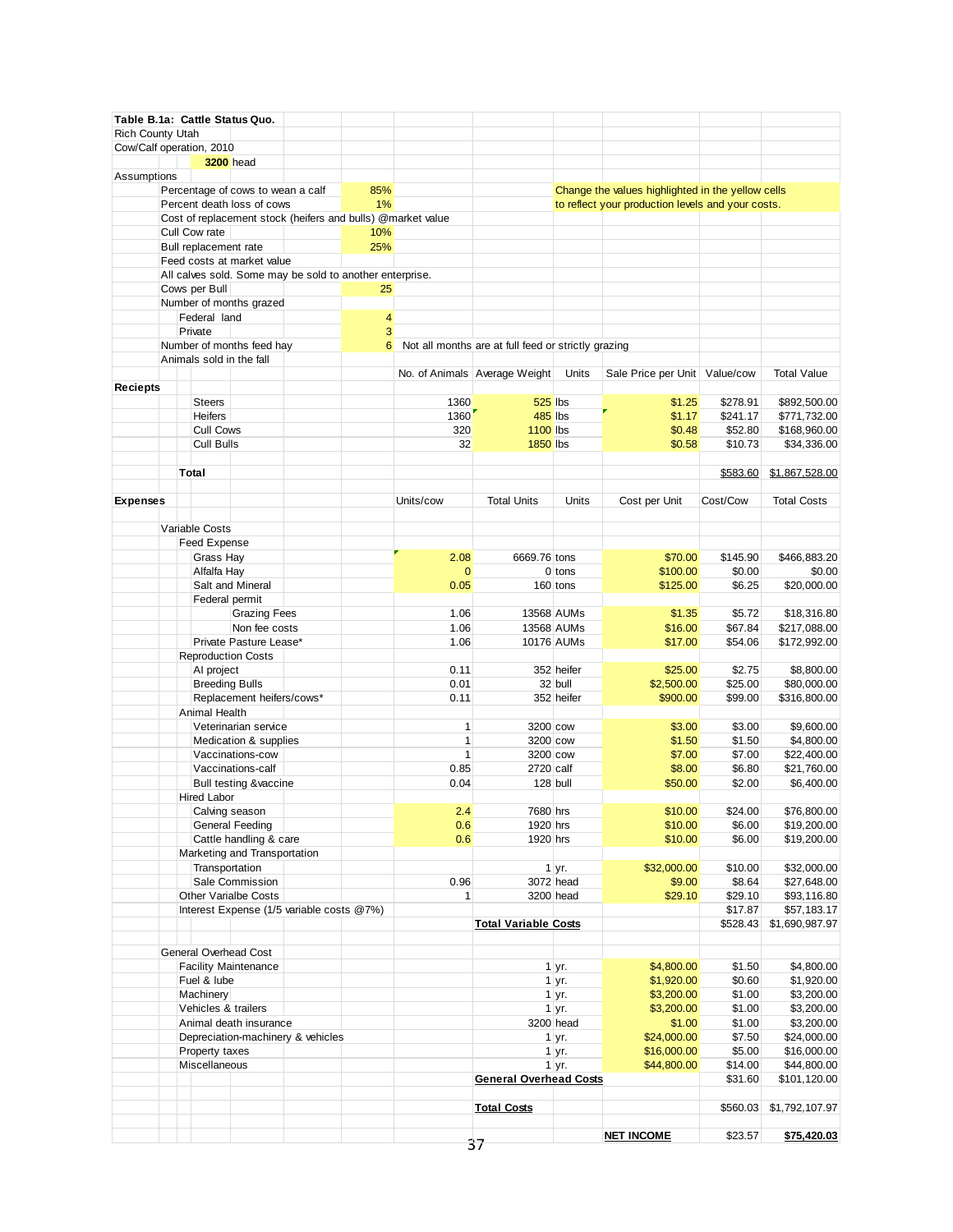| Table B1b. Sheep Status Quo.                            |                |                                                     |                               |           |                                                   |          |                    |
|---------------------------------------------------------|----------------|-----------------------------------------------------|-------------------------------|-----------|---------------------------------------------------|----------|--------------------|
| <b>Rich County Utah</b>                                 |                |                                                     |                               |           |                                                   |          |                    |
| Range Sheep Operation 2010                              |                |                                                     |                               |           |                                                   |          |                    |
| 500 head                                                |                |                                                     |                               |           |                                                   |          |                    |
| Assumptions                                             |                |                                                     |                               |           |                                                   |          |                    |
| Lamb Weaning Percent                                    | 100%           |                                                     |                               |           | Change the values highlighted in the yellow cells |          |                    |
| Percent death loss of ewes                              | 12%            |                                                     |                               |           | to reflect your production levels and your costs. |          |                    |
| Ewe replacement rate                                    | 20%            |                                                     |                               |           |                                                   |          |                    |
| Ram replacement rate                                    | 33%            |                                                     |                               |           |                                                   |          |                    |
| Feed costs at market value                              |                |                                                     |                               |           |                                                   |          |                    |
|                                                         |                |                                                     |                               |           |                                                   |          |                    |
| All lambs sold. Some may be sold to another enterprise. |                |                                                     |                               |           |                                                   |          |                    |
| Ewes per Ram                                            | 33             |                                                     |                               |           |                                                   |          |                    |
| Number of months grazed                                 |                |                                                     |                               |           |                                                   |          |                    |
| <b>BLM</b> land                                         | 4              |                                                     |                               |           |                                                   |          |                    |
| <b>Forest Service</b>                                   | $\overline{2}$ |                                                     |                               |           |                                                   |          |                    |
| Private                                                 | 3              |                                                     |                               |           |                                                   |          |                    |
| Number of months feed hay                               | 4              | Not all months are at full feed or strictly grazing |                               |           |                                                   |          |                    |
| Animals sold in the fall                                |                |                                                     |                               |           |                                                   |          |                    |
|                                                         |                | No. of Animalsverage Weig                           |                               | Units     | iale Price per Un Value/ewe                       |          | <b>Total Value</b> |
| <b>Reciepts</b>                                         |                |                                                     |                               |           |                                                   |          |                    |
| Lambs                                                   |                | 500                                                 | 90 lbs                        |           | \$1.50                                            | \$135.00 | \$67,500.00        |
| <b>Cull Ewes</b>                                        |                | 100                                                 | $150$ lbs                     |           | \$0.38                                            | \$11.40  | \$5,700.00         |
| <b>Cull Rams</b>                                        |                | 5                                                   | <b>200 lbs</b>                |           | \$0.42                                            | \$0.84   | \$420.00           |
| Wool                                                    |                | 515                                                 | $10$ lbs                      |           | \$2.30                                            | \$23.69  | \$11,845.00        |
|                                                         |                |                                                     |                               |           |                                                   |          |                    |
| Total                                                   |                |                                                     |                               |           |                                                   | \$170.93 | \$85,465.00        |
|                                                         |                |                                                     |                               |           |                                                   |          |                    |
| <b>Expenses</b>                                         |                | Units/ewe                                           | <b>Total Units</b>            | Units     | Cost per Unit Cost/Ewe                            |          | <b>Total Costs</b> |
|                                                         |                |                                                     |                               |           |                                                   |          |                    |
| <b>Variable Costs</b>                                   |                |                                                     |                               |           |                                                   |          |                    |
| <b>Feed Expense</b>                                     |                |                                                     |                               |           |                                                   |          |                    |
|                                                         |                | $\mathbf 0$                                         |                               | 0 tons    | \$70.00                                           | \$0.00   | \$0.00             |
| Grass Hay                                               |                |                                                     |                               |           |                                                   |          |                    |
| Alfalfa Hay                                             |                | 0.2                                                 | 100 tons                      |           | \$150.00                                          | \$30.00  | \$15,000.00        |
| Salt and Mineral                                        |                | 0.0015                                              | $0.75$ tons                   |           | \$125.00                                          | \$0.19   | \$93.75            |
| Federal permit*                                         |                |                                                     |                               |           |                                                   |          |                    |
| <b>Grazing Fees</b>                                     |                | 0.3                                                 |                               | 900 AUMs  | \$1.35                                            | \$2.43   | \$1,215.00         |
| Non fee costs                                           |                | 0.3                                                 |                               | 900 AUMs  | \$1.00                                            | \$1.80   | \$900.00           |
| Private Pasture Lease*                                  |                | 0.3                                                 |                               | 450 AUMs  | \$10.00                                           | \$9.00   | \$4,500.00         |
| <b>Reproduction Costs</b>                               |                |                                                     |                               |           |                                                   |          |                    |
| Al project                                              |                |                                                     |                               |           |                                                   | \$0.00   | \$0.00             |
| <b>Breeding Rams</b>                                    |                | 0.01                                                |                               | 5 ram     | \$500.00                                          | \$5.00   | \$2,500.00         |
| Replacement ewes/breeding e                             |                | 0.32                                                | 160 ewe                       |           | \$180.00                                          | \$57.60  | \$28,800.00        |
| Vet & Medicine                                          |                | 1                                                   | 500 ewe                       |           | \$4.00                                            | \$4.00   | \$2,000.00         |
| Trucking                                                |                | 1                                                   | 500 ewe                       |           | \$2.00                                            | \$2.00   | \$1,000.00         |
| Shearing                                                |                | 1                                                   | 515 ewe                       |           | \$3.00                                            | \$3.09   | \$1,545.00         |
| <b>Predator Control</b>                                 |                |                                                     |                               |           |                                                   | \$2.40   | \$1,200.00         |
| <b>Hired Labor</b>                                      |                |                                                     |                               | $0.5$ man | \$15,000.00                                       | \$15.00  | \$7,500.00         |
| <b>Other Variable Costs</b>                             |                | 1                                                   | 500 ewe                       |           | \$4.00                                            | \$4.00   | \$2,000.00         |
| Interest (1/2 variable costs @ 7%)                      |                |                                                     |                               |           |                                                   | \$4.78   | \$2,388.88         |
|                                                         |                |                                                     | <b>Total Variable Costs</b>   |           |                                                   | \$141.29 | \$70,642.63        |
|                                                         |                |                                                     |                               |           |                                                   |          |                    |
| <b>Facility Maintenance</b>                             |                |                                                     |                               | 1 yr.     | \$1,600.00                                        | \$3.20   | \$1,600.00         |
| Fuel & lube                                             |                |                                                     |                               | 1 yr.     | \$600.00                                          | \$1.20   | \$600.00           |
|                                                         |                |                                                     |                               |           |                                                   |          |                    |
| Equipment                                               |                |                                                     |                               | 1 yr.     | \$1,000.00                                        | \$2.00   | \$1,000.00         |
| Insurance                                               |                |                                                     |                               | 1 yr.     | \$300.00                                          | \$0.60   | \$300.00           |
| Depreciation                                            |                |                                                     |                               | 1 yr.     | \$1,700.00                                        | \$3.40   | \$1,700.00         |
| Property taxes                                          |                |                                                     |                               | 1 yr.     | \$300.00                                          | \$0.60   | \$300.00           |
| Miscellaneous                                           |                |                                                     | 1 yr.                         | \$400.00  | \$0.80                                            | \$400.00 |                    |
|                                                         |                |                                                     | <b>General Overhead Costs</b> |           |                                                   | \$11.80  | \$5,900.00         |
|                                                         |                |                                                     |                               |           |                                                   |          |                    |
|                                                         |                |                                                     | <b>Total Costs</b>            |           |                                                   | \$153.09 | \$76,542.63        |
|                                                         |                |                                                     |                               |           |                                                   |          |                    |
|                                                         |                |                                                     |                               |           | <b>NET INCOME</b>                                 | \$17.84  | \$8,922.37         |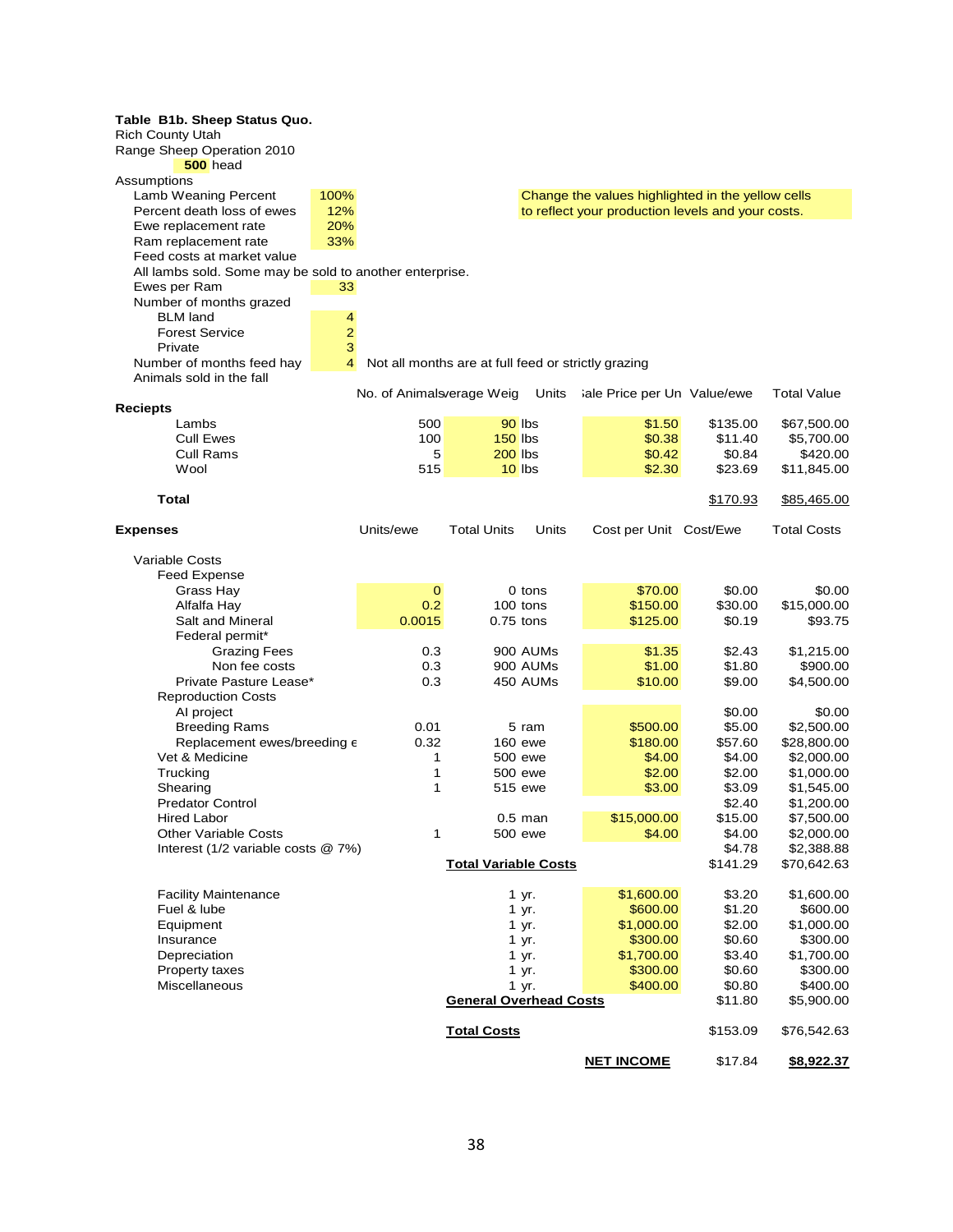|                  |                                 | Table B.2: Out-of-State Grazing           |                                                          |                |                                                             |                                                     |                  |                                                   |                    |                            |
|------------------|---------------------------------|-------------------------------------------|----------------------------------------------------------|----------------|-------------------------------------------------------------|-----------------------------------------------------|------------------|---------------------------------------------------|--------------------|----------------------------|
| Rich County Utah |                                 |                                           |                                                          |                |                                                             |                                                     |                  |                                                   |                    |                            |
|                  | Cow/Calf operation, 2007        | <b>3200</b> head                          |                                                          |                |                                                             |                                                     |                  |                                                   |                    |                            |
| Assumptions      |                                 |                                           |                                                          |                |                                                             |                                                     |                  |                                                   |                    |                            |
|                  |                                 | Percentage of cows to wean a calf         |                                                          | 85%            |                                                             |                                                     |                  | Change the values highlighted in the yellow cells |                    |                            |
|                  |                                 | Percent death loss of cows                |                                                          | 1%             |                                                             |                                                     |                  | to reflect your production levels and your costs. |                    |                            |
|                  |                                 |                                           |                                                          |                | Cost of replacement stock (heifers and bulls) @market value |                                                     |                  |                                                   |                    |                            |
|                  | Cull Cow rate                   |                                           |                                                          | 10%            |                                                             |                                                     |                  |                                                   |                    |                            |
|                  | Bull replacement rate           |                                           |                                                          | 25%            |                                                             |                                                     |                  |                                                   |                    |                            |
|                  |                                 | Feed costs at market value                |                                                          |                |                                                             |                                                     |                  |                                                   |                    |                            |
|                  |                                 |                                           | All calves sold. Some may be sold to another enterprise. |                |                                                             |                                                     |                  |                                                   |                    |                            |
|                  | Cows per Bull                   |                                           |                                                          | 25             |                                                             |                                                     |                  |                                                   |                    |                            |
|                  | <b>BLM</b> land                 | Number of months grazed                   |                                                          | $\mathbf{0}$   |                                                             |                                                     |                  |                                                   |                    |                            |
|                  | <b>Forest Service</b>           |                                           |                                                          | $\mathbf{0}$   |                                                             |                                                     |                  |                                                   |                    |                            |
|                  | Private                         |                                           |                                                          | $\overline{7}$ |                                                             |                                                     |                  |                                                   |                    |                            |
|                  |                                 | Number of months feed hay                 |                                                          | 6              |                                                             | Not all months are at full feed or strictly grazing |                  |                                                   |                    |                            |
|                  | Animals sold in the fall        |                                           |                                                          |                |                                                             |                                                     |                  |                                                   |                    |                            |
|                  |                                 |                                           |                                                          |                |                                                             | No. of Animals Average Weight                       | Units            | Sale Price per Unit   Value/cow                   |                    | <b>Total Value</b>         |
| Reciepts         |                                 |                                           |                                                          |                |                                                             |                                                     |                  |                                                   |                    |                            |
|                  | <b>Steers</b>                   |                                           |                                                          |                | 1360                                                        |                                                     | <b>525 lbs</b>   | \$1.25                                            | \$278.91           | \$892,500.00               |
|                  | <b>Heifers</b>                  |                                           |                                                          |                | 1360                                                        |                                                     | 485 lbs          | \$1.17                                            | \$241.17           | \$771,732.00               |
|                  | <b>Cull Cows</b>                |                                           |                                                          |                | 320                                                         | <b>1100 lbs</b>                                     |                  | \$0.48                                            | \$52.80            | \$168,960.00               |
|                  | Cull Bulls                      |                                           |                                                          |                | 32                                                          | <b>1850</b> lbs                                     |                  | \$0.58                                            | \$10.73            | \$34,336.00                |
|                  |                                 |                                           |                                                          |                |                                                             |                                                     |                  |                                                   |                    |                            |
|                  | Total                           |                                           |                                                          |                |                                                             |                                                     |                  |                                                   | \$583.60           | \$1,867,528.00             |
|                  |                                 |                                           |                                                          |                |                                                             |                                                     |                  |                                                   |                    |                            |
| <b>Expenses</b>  |                                 |                                           |                                                          |                | Units/cow                                                   | <b>Total Units</b>                                  | Units            | Cost per Unit                                     | Cost/Cow           | <b>Total Costs</b>         |
|                  |                                 |                                           |                                                          |                |                                                             |                                                     |                  |                                                   |                    |                            |
|                  | Variable Costs                  |                                           |                                                          |                |                                                             |                                                     |                  |                                                   |                    |                            |
|                  | Feed Expense                    |                                           |                                                          |                |                                                             |                                                     |                  |                                                   |                    | \$466.883.20               |
|                  | Grass Hay                       |                                           |                                                          |                | 2.08                                                        | 6669.76 tons                                        | $0$ tons         | \$70.00<br>\$100.00                               | \$145.90           |                            |
|                  | Alfalfa Hay                     | Salt and Mineral                          |                                                          |                | $\mathbf{0}$<br>0.05                                        |                                                     | 160 tons         | \$125.00                                          | \$0.00<br>\$6.25   | \$0.00<br>\$20,000.00      |
|                  | BLM permit*                     |                                           |                                                          |                |                                                             |                                                     |                  |                                                   |                    |                            |
|                  |                                 | <b>Grazing Fees</b>                       |                                                          |                | 1.06                                                        |                                                     | 0 AUMs           | \$1.35                                            | \$0.00             | \$0.00                     |
|                  |                                 | Non fee costs                             |                                                          |                | 1.06                                                        |                                                     | 0 AUMs           | \$16.00                                           | \$0.00             | \$0.00                     |
|                  |                                 | Private Pasture Lease*                    |                                                          |                | 1.06                                                        |                                                     | 23744 AUMs       | \$17.00                                           | \$126.14           | \$403,648.00               |
|                  |                                 | <b>Reproduction Costs</b>                 |                                                          |                |                                                             |                                                     |                  |                                                   |                    |                            |
|                  | AI project                      |                                           |                                                          |                | 0.11                                                        |                                                     | 352 heifer       | \$25.00                                           | \$2.75             | \$8,800.00                 |
|                  |                                 | <b>Breeding Bulls</b>                     |                                                          |                | 0.01                                                        |                                                     | 32 bull          | \$2,500.00                                        | \$25.00            | \$80,000.00                |
|                  |                                 | Replacement heifers/cows*                 |                                                          |                | 0.11                                                        |                                                     | 352 heifer       | \$900.00                                          | \$99.00            | \$316,800.00               |
|                  | Animal Health                   |                                           |                                                          |                |                                                             |                                                     |                  |                                                   |                    |                            |
|                  |                                 | Veterinarian service                      |                                                          |                | $\mathbf{1}$                                                |                                                     | 3200 cow         | \$3.00                                            | \$3.00             | \$9,600.00                 |
|                  |                                 | Medication & supplies                     |                                                          |                | $\mathbf{1}$                                                | 3200 cow                                            |                  | \$1.50                                            | \$1.50             | \$4,800.00                 |
|                  |                                 | Vaccinations-cow                          |                                                          |                | $\mathbf{1}$                                                | 3200 cow                                            |                  | \$7.00                                            | \$7.00             | \$22,400.00                |
|                  |                                 | Vaccinations-calf                         |                                                          |                | 0.85                                                        | 2720 calf                                           |                  | \$8.00                                            | \$6.80             | \$21,760.00                |
|                  |                                 | <b>Bull testing &amp;vaccine</b>          |                                                          |                | 0.04                                                        |                                                     | 128 bull         | \$50.00                                           | \$2.00             | \$6,400.00                 |
|                  | Hired Labor                     |                                           |                                                          |                |                                                             |                                                     |                  |                                                   |                    |                            |
|                  |                                 | Calving season                            |                                                          |                | 2.4                                                         | 7680 hrs                                            |                  | \$10.00                                           | \$24.00            | \$76,800.00                |
|                  |                                 | General Feeding<br>Cattle handling & care |                                                          |                | 0.6<br>0.6                                                  | 1920 hrs<br>1920 hrs                                |                  | \$10.00<br>\$10.00                                | \$6.00<br>\$6.00   | \$19,200.00<br>\$19,200.00 |
|                  |                                 | Marketing and Transportation              |                                                          |                |                                                             |                                                     |                  |                                                   |                    |                            |
|                  |                                 | Transportation                            |                                                          |                |                                                             |                                                     | 1 yr.            | \$112,000.00                                      | \$35.00            | \$112,000.00               |
|                  |                                 | Sale Commission                           |                                                          |                | 0.96                                                        |                                                     | 3072 head        | \$9.00                                            | \$8.64             | \$27,648.00                |
|                  |                                 | <b>Othere Variable Costs</b>              |                                                          |                | $\mathbf{1}$                                                |                                                     | 3200 head        | \$29.10                                           | \$29.10            | \$93,116.80                |
|                  |                                 |                                           | Interest (1/2 variable costs @7%)                        |                |                                                             |                                                     |                  |                                                   | \$18.69            | \$59,816.96                |
|                  |                                 |                                           |                                                          |                |                                                             | <b>Total Variable Costs</b>                         |                  |                                                   | \$552.77           | \$1,768,872.96             |
|                  |                                 |                                           |                                                          |                |                                                             |                                                     |                  |                                                   |                    |                            |
|                  | General Overhead Cost           |                                           |                                                          |                |                                                             |                                                     |                  |                                                   |                    |                            |
|                  |                                 | <b>Facility Maintenance</b>               |                                                          |                |                                                             |                                                     | 1 yr.            | \$4,800.00                                        | \$1.50             | \$4,800.00                 |
|                  | Fuel & lube                     |                                           |                                                          |                |                                                             |                                                     | $1 \, yr.$       | \$1,920.00                                        | \$0.60             | \$1,920.00                 |
|                  | Machinery                       |                                           |                                                          |                |                                                             |                                                     | 1 yr.            | \$3,200.00                                        | \$1.00             | \$3,200.00                 |
|                  | Vehicles & trailers             |                                           |                                                          |                |                                                             |                                                     | 1 yr.            | \$3,200.00                                        | \$1.00             | \$3,200.00                 |
|                  |                                 | Animal death insurance                    |                                                          |                |                                                             |                                                     | 3200 head        | \$1.00                                            | \$1.00             | \$3,200.00                 |
|                  |                                 |                                           | Depreciation-machinery & vehicles                        |                |                                                             |                                                     | 1 yr.            | \$24,000.00<br>\$16,000.00                        | \$7.50             | \$24,000.00                |
|                  | Property taxes<br>Miscellaneous |                                           |                                                          |                |                                                             |                                                     | $1$ yr.<br>1 yr. | \$42,335.04                                       | \$5.00             | \$16,000.00                |
|                  |                                 |                                           |                                                          |                |                                                             | <b>General Overhead Costs</b>                       |                  |                                                   | \$13.23<br>\$30.83 | \$42,335.04<br>\$98,655.04 |
|                  |                                 |                                           |                                                          |                |                                                             |                                                     |                  |                                                   |                    |                            |
|                  |                                 |                                           |                                                          |                |                                                             | <b>Total Costs</b>                                  |                  |                                                   | \$583.60           | \$1,867,528.00             |
|                  |                                 |                                           |                                                          |                |                                                             |                                                     |                  |                                                   |                    |                            |
|                  |                                 |                                           |                                                          |                |                                                             |                                                     |                  | <u>NET INCOME</u>                                 | \$0.00             | \$0.00                     |
|                  |                                 |                                           |                                                          |                |                                                             |                                                     |                  |                                                   |                    |                            |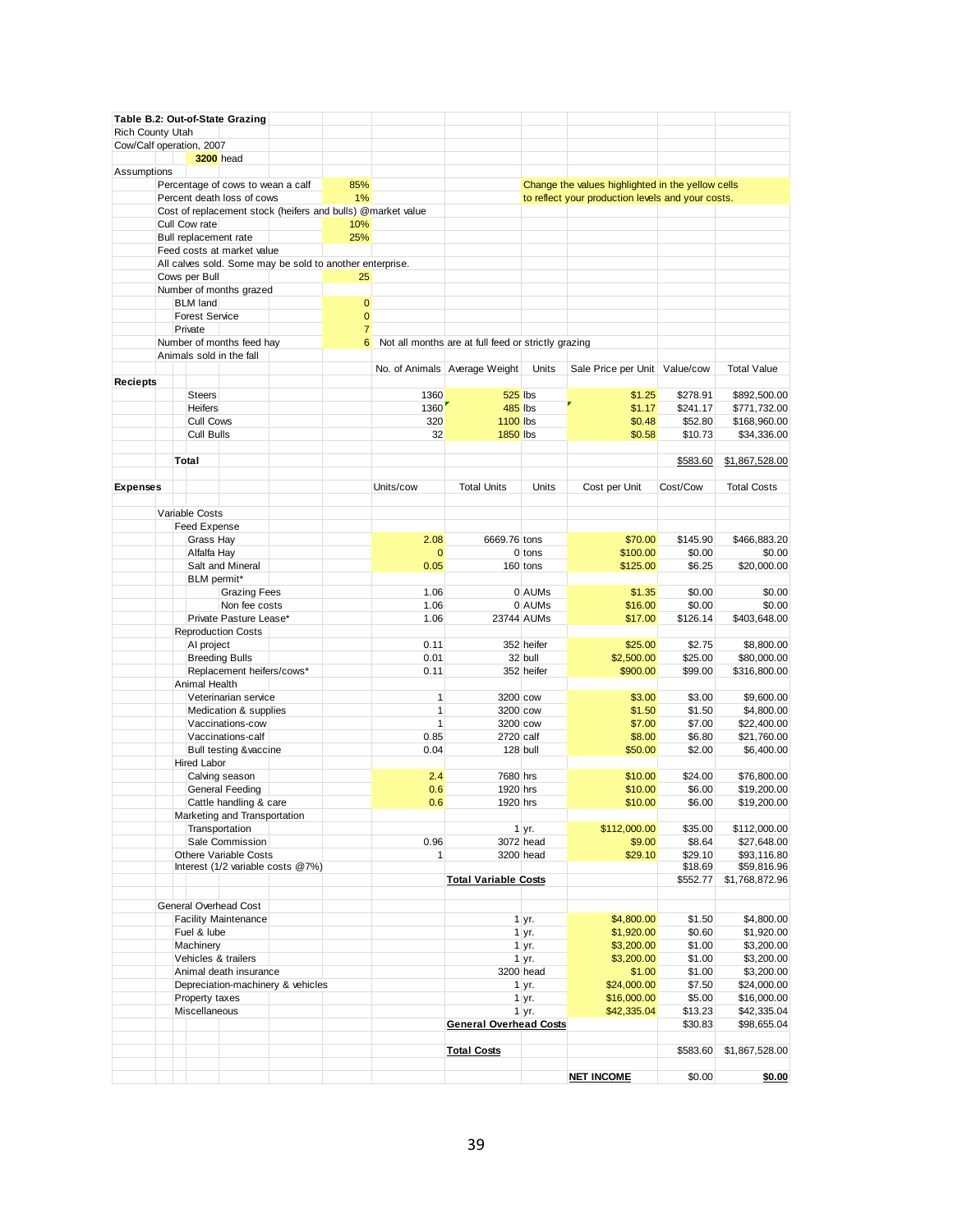|                  | Table B.3: Purchase Additional Hay |                                  |                                                          |                |                                                             |                                                     |                       |                                                                                                |           |                    |
|------------------|------------------------------------|----------------------------------|----------------------------------------------------------|----------------|-------------------------------------------------------------|-----------------------------------------------------|-----------------------|------------------------------------------------------------------------------------------------|-----------|--------------------|
| Rich County Utah |                                    |                                  |                                                          |                |                                                             |                                                     |                       |                                                                                                |           |                    |
|                  | Cow/Calf operation, 2007           |                                  |                                                          |                |                                                             |                                                     |                       | Assumes that surplus Alfalfa hay can be purchased in the county to meet the needs of the cows. |           |                    |
|                  | <b>3200</b> head                   |                                  |                                                          |                |                                                             |                                                     |                       |                                                                                                |           |                    |
| Assumptions      |                                    |                                  |                                                          |                |                                                             |                                                     |                       |                                                                                                |           |                    |
|                  | Percentage of cows to wean a calf  |                                  |                                                          | 85%            |                                                             |                                                     |                       | Change the values highlighted in the yellow cells                                              |           |                    |
|                  | Percent death loss of cows         |                                  |                                                          | 1%             |                                                             |                                                     |                       | to reflect your production levels and your costs.                                              |           |                    |
|                  |                                    |                                  |                                                          |                | Cost of replacement stock (heifers and bulls) @market value |                                                     |                       |                                                                                                |           |                    |
|                  | Cull Cow rate                      |                                  |                                                          | 10%            |                                                             |                                                     |                       |                                                                                                |           |                    |
|                  | Bull replacement rate              |                                  |                                                          | 25%            |                                                             |                                                     |                       |                                                                                                |           |                    |
|                  | Feed costs at market value         |                                  |                                                          |                |                                                             |                                                     |                       |                                                                                                |           |                    |
|                  |                                    |                                  | All calves sold. Some may be sold to another enterprise. |                |                                                             |                                                     |                       |                                                                                                |           |                    |
|                  | Cows per Bull                      |                                  |                                                          | 25             |                                                             |                                                     |                       |                                                                                                |           |                    |
|                  | Number of months grazed            |                                  |                                                          |                |                                                             |                                                     |                       |                                                                                                |           |                    |
|                  | <b>BLM land</b>                    |                                  |                                                          | $\overline{0}$ |                                                             |                                                     |                       |                                                                                                |           |                    |
|                  | <b>Forest Service</b>              |                                  |                                                          | $\mathbf{0}$   |                                                             |                                                     |                       |                                                                                                |           |                    |
|                  | Private                            |                                  |                                                          | 3              |                                                             |                                                     |                       |                                                                                                |           |                    |
|                  | Number of months feed hay          |                                  |                                                          | 6              |                                                             | Not all months are at full feed or strictly grazing |                       |                                                                                                |           |                    |
|                  | Animals sold in the fall           |                                  |                                                          |                |                                                             |                                                     |                       |                                                                                                |           |                    |
|                  |                                    |                                  |                                                          |                |                                                             | No. of Animals Average Weight                       | Units                 | Sale Price per Unit   Value/cow                                                                |           | <b>Total Value</b> |
| <b>Reciepts</b>  |                                    |                                  |                                                          |                |                                                             |                                                     |                       |                                                                                                |           |                    |
|                  | <b>Steers</b>                      |                                  |                                                          |                | 1360                                                        | 525 lbs                                             |                       | \$1.25                                                                                         | \$278.91  | \$892,500.00       |
|                  | <b>Heifers</b>                     |                                  |                                                          |                | 1360                                                        | <b>485 lbs</b>                                      |                       | \$1.17                                                                                         | \$241.17  | \$771,732.00       |
|                  | Cull Cows                          |                                  |                                                          |                | 320                                                         | <b>1100 lbs</b>                                     |                       | \$0.48                                                                                         | \$52.80   | \$168,960.00       |
|                  | <b>Cull Bulls</b>                  |                                  |                                                          |                | 32                                                          | <b>1850 lbs</b>                                     |                       | \$0.58                                                                                         | \$10.73   | \$34,336.00        |
|                  |                                    |                                  |                                                          |                |                                                             |                                                     |                       |                                                                                                |           |                    |
|                  | Total                              |                                  |                                                          |                |                                                             |                                                     |                       |                                                                                                | \$583.60  | \$1,867,528.00     |
|                  |                                    |                                  |                                                          |                |                                                             |                                                     |                       |                                                                                                |           |                    |
| <b>Expenses</b>  |                                    |                                  |                                                          |                | Units/cow                                                   | <b>Total Units</b>                                  | Units                 | Cost per Unit                                                                                  | Cost/Cow  | <b>Total Costs</b> |
|                  |                                    |                                  |                                                          |                |                                                             |                                                     |                       |                                                                                                |           |                    |
|                  | Variable Costs                     |                                  |                                                          |                |                                                             |                                                     |                       |                                                                                                |           |                    |
|                  | Feed Expense                       |                                  |                                                          |                |                                                             |                                                     |                       |                                                                                                |           |                    |
|                  | Grass Hay                          |                                  |                                                          |                | 2.08                                                        | 6669.76 tons                                        |                       | \$70.00                                                                                        | \$145.90  | \$466,883.20       |
|                  | Alfalfa Hay                        |                                  |                                                          |                | 1.8                                                         | 5760 tons                                           |                       | \$100.00                                                                                       | \$180.00  | \$576,000.00       |
|                  |                                    | Salt and Mineral                 |                                                          |                | 0.05                                                        |                                                     | 160 tons              | \$125.00                                                                                       | \$6.25    | \$20,000.00        |
|                  | BLM permit*                        |                                  |                                                          |                |                                                             |                                                     |                       |                                                                                                |           |                    |
|                  |                                    | <b>Grazing Fees</b>              |                                                          |                | 1.06                                                        |                                                     | 0 AUMs                | \$1.35                                                                                         | \$0.00    | \$0.00             |
|                  |                                    | Non fee costs                    |                                                          |                | 1.06                                                        |                                                     | 0 AUMs                | \$16.00                                                                                        | \$0.00    | \$0.00             |
|                  |                                    | Private Pasture Lease*           |                                                          |                | 1.06                                                        |                                                     | 10176 AUMs            | \$17.00                                                                                        | \$54.06   | \$172,992.00       |
|                  | <b>Reproduction Costs</b>          |                                  |                                                          |                |                                                             |                                                     |                       |                                                                                                |           |                    |
|                  | AI project                         |                                  |                                                          |                | 0.11                                                        |                                                     | 352 heifer            | \$25.00                                                                                        | \$2.75    | \$8,800.00         |
|                  | <b>Breeding Bulls</b>              |                                  |                                                          |                | 0.01                                                        |                                                     | 32 bull               | \$2,500.00                                                                                     | \$25.00   | \$80,000.00        |
|                  |                                    | Replacement heifers/cows*        |                                                          |                | 0.11                                                        |                                                     | 352 heifer            | \$900.00                                                                                       | \$99.00   | \$316,800.00       |
|                  | Animal Health                      |                                  |                                                          |                |                                                             |                                                     |                       |                                                                                                |           |                    |
|                  |                                    | Veterinarian service             |                                                          |                | $\mathbf{1}$                                                | 3200 cow                                            |                       | \$3.00                                                                                         | \$3.00    | \$9,600.00         |
|                  |                                    | Medication & supplies            |                                                          |                | 1                                                           | 3200 cow                                            |                       | \$1.50                                                                                         | \$1.50    | \$4,800.00         |
|                  |                                    | Vaccinations-cow                 |                                                          |                | $\mathbf{1}$                                                | 3200 cow                                            |                       | \$7.00                                                                                         | \$7.00    | \$22,400.00        |
|                  |                                    | Vaccinations-calf                |                                                          |                | 0.85                                                        | 2720 calf                                           |                       | \$8.00                                                                                         | \$6.80    | \$21,760.00        |
|                  |                                    | <b>Bull testing &amp;vaccine</b> |                                                          |                | 0.04                                                        | 128 bull                                            |                       | \$50.00                                                                                        | \$2.00    | \$6,400.00         |
|                  | <b>Hired Labor</b>                 |                                  |                                                          |                |                                                             |                                                     |                       |                                                                                                |           |                    |
|                  | Calving season                     |                                  |                                                          |                | 2.4                                                         | 7680 hrs                                            |                       | \$10.00                                                                                        | \$24.00   | \$76,800.00        |
|                  |                                    | General Feeding                  |                                                          |                | 0.6                                                         | 1920 hrs                                            |                       | \$10.00                                                                                        | \$6.00    | \$19,200.00        |
|                  |                                    | Cattle handling & care           |                                                          |                | 0.6                                                         | 1920 hrs                                            |                       | \$10.00                                                                                        | \$6.00    | \$19,200.00        |
|                  |                                    | Marketing and Transportation     |                                                          |                |                                                             |                                                     |                       |                                                                                                |           |                    |
|                  | Transportation                     |                                  |                                                          |                |                                                             |                                                     | $1 \, yr.$            | \$32,000.00                                                                                    | \$10.00   | \$32,000.00        |
|                  |                                    | Sale Commission                  |                                                          |                | 0.96                                                        |                                                     | 3072 head             | \$9.00                                                                                         | \$8.64    | \$27,648.00        |
|                  |                                    | <b>Othere Variable Costs</b>     |                                                          |                | $\mathbf{1}$                                                |                                                     | 3200 head             | \$29.10                                                                                        | \$29.10   | \$93,116.80        |
|                  |                                    |                                  | Interest (1/2 variable costs @7%)                        |                |                                                             |                                                     |                       |                                                                                                | \$21.60   | \$69,104.00        |
|                  |                                    |                                  |                                                          |                |                                                             | <b>Total Variable Costs</b>                         |                       |                                                                                                | \$638.60  | \$2,043,504.00     |
|                  |                                    |                                  |                                                          |                |                                                             |                                                     |                       |                                                                                                |           |                    |
|                  | <b>General Overhead Cost</b>       |                                  |                                                          |                |                                                             |                                                     |                       |                                                                                                |           |                    |
|                  | <b>Facility Maintenance</b>        |                                  |                                                          |                |                                                             |                                                     | $1 \, yr.$            | \$4,800.00                                                                                     | \$1.50    | \$4,800.00         |
|                  | Fuel & lube                        |                                  |                                                          |                |                                                             |                                                     | $1 \, yr.$            | \$1,920.00                                                                                     | \$0.60    | \$1,920.00         |
|                  | Machinery                          |                                  |                                                          |                |                                                             |                                                     | $1 \, yr.$            | \$3,200.00                                                                                     | \$1.00    | \$3,200.00         |
|                  | Vehicles & trailers                |                                  |                                                          |                |                                                             |                                                     | $1 \, yr.$            | \$3,200.00                                                                                     | \$1.00    | \$3,200.00         |
|                  |                                    | Animal death insurance           |                                                          |                |                                                             |                                                     | 3200 head             | \$1.00                                                                                         | \$1.00    | \$3,200.00         |
|                  |                                    |                                  | Depreciation-machinery & vehicles                        |                |                                                             |                                                     | 1 yr.                 | \$24,000.00                                                                                    | \$7.50    | \$24,000.00        |
|                  | Property taxes                     |                                  |                                                          |                |                                                             |                                                     | 1 yr.                 | \$16,000.00                                                                                    | \$5.00    | \$16,000.00        |
|                  | Miscellaneous                      |                                  |                                                          |                |                                                             |                                                     | $1 \vert \text{yr}$ . | \$44,800.00                                                                                    | \$14.00   | \$44,800.00        |
|                  |                                    |                                  |                                                          |                |                                                             | <b>General Overhead Costs</b>                       |                       |                                                                                                | \$31.60   | \$101,120.00       |
|                  |                                    |                                  |                                                          |                |                                                             |                                                     |                       |                                                                                                |           |                    |
|                  |                                    |                                  |                                                          |                |                                                             | <b>Total Costs</b>                                  |                       |                                                                                                | \$670.20  | \$2,144,624.00     |
|                  |                                    |                                  |                                                          |                |                                                             |                                                     |                       |                                                                                                |           |                    |
|                  |                                    |                                  |                                                          |                |                                                             |                                                     |                       | <b>NET INCOME</b>                                                                              | $-$86.59$ | $-$277,096.00$     |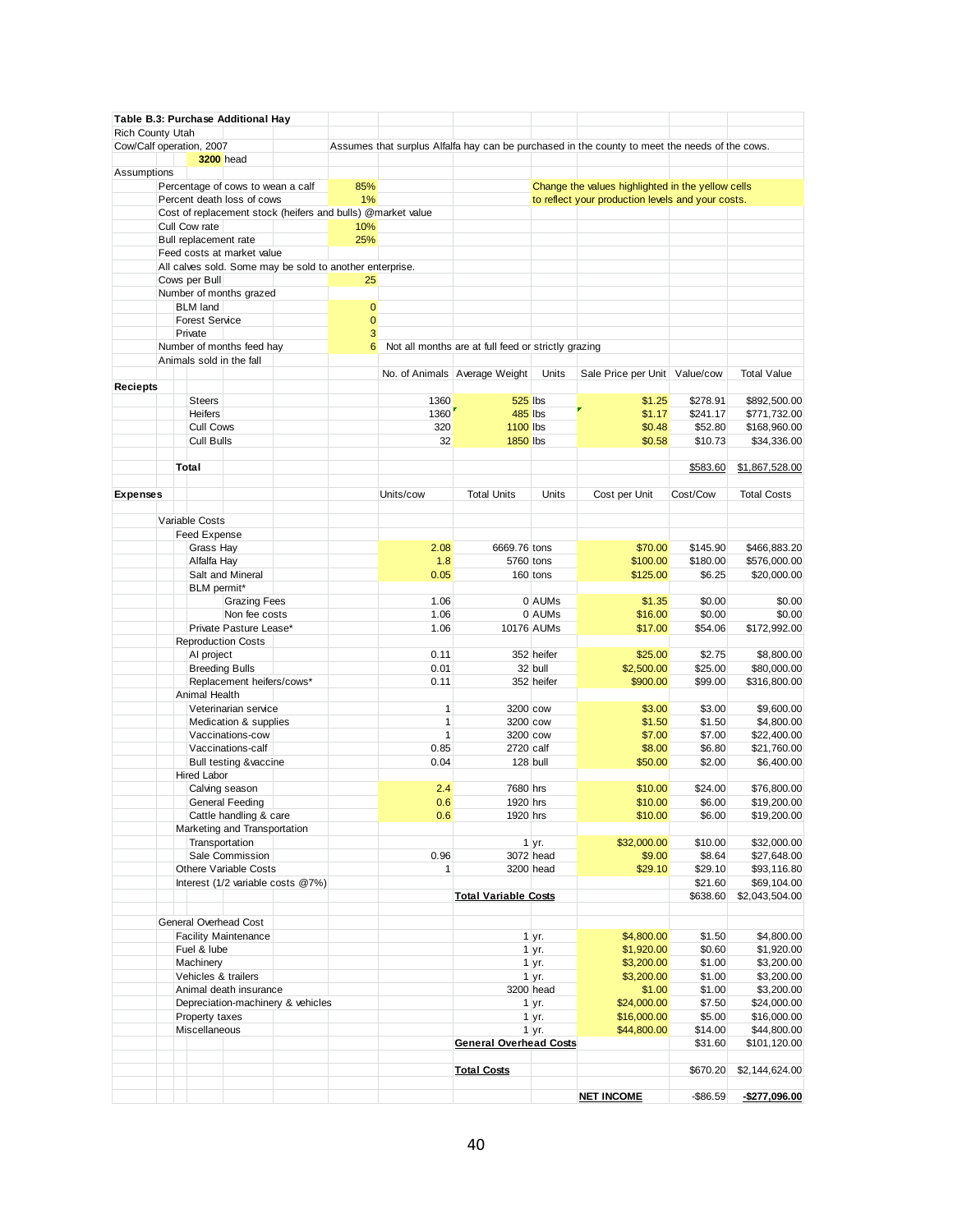| Table B.4: Reduce Herd Size |               |                       |                                                             |                                                               |                |              |                       |                                |                                                     |           |                    |
|-----------------------------|---------------|-----------------------|-------------------------------------------------------------|---------------------------------------------------------------|----------------|--------------|-----------------------|--------------------------------|-----------------------------------------------------|-----------|--------------------|
| <b>Rich County</b>          |               |                       |                                                             | This scenario assumes some go out of business others stay in. |                |              |                       |                                |                                                     |           |                    |
| Cow/Calf operation, 2007    |               |                       |                                                             |                                                               |                |              |                       |                                |                                                     |           |                    |
|                             |               |                       | <b>2144</b> head                                            |                                                               |                |              |                       |                                |                                                     |           |                    |
| Assumptions                 |               |                       |                                                             |                                                               |                |              |                       |                                |                                                     |           |                    |
|                             |               |                       | Percentage of cows to wean a calf                           |                                                               | 85%            |              |                       |                                | Change the values highlighted in the yellow cells   |           |                    |
|                             |               |                       | Percent death loss of cows                                  |                                                               | 1%             |              |                       |                                | to reflect your production levels and your costs.   |           |                    |
|                             |               |                       | Cost of replacement stock (heifers and bulls) @market value |                                                               |                |              |                       |                                |                                                     |           |                    |
|                             | Cull Cow rate |                       |                                                             |                                                               | 10%            |              |                       |                                |                                                     |           |                    |
|                             |               | Bull replacement rate |                                                             |                                                               | 25%            |              |                       |                                |                                                     |           |                    |
|                             |               |                       | Feed costs at market value                                  |                                                               |                |              |                       |                                |                                                     |           |                    |
|                             |               |                       | All calves sold. Some may be sold to another enterprise.    |                                                               |                |              |                       |                                |                                                     |           |                    |
|                             |               | Cows per Bull         |                                                             |                                                               | 25             |              |                       |                                |                                                     |           |                    |
|                             |               |                       | Number of months grazed                                     |                                                               |                |              |                       |                                |                                                     |           |                    |
|                             |               | <b>BLM</b> land       |                                                             |                                                               | $\mathbf{0}$   |              |                       |                                |                                                     |           |                    |
|                             | Private       |                       |                                                             |                                                               | $\overline{7}$ |              |                       |                                |                                                     |           |                    |
|                             |               |                       | Number of months feed hay                                   |                                                               | 6              |              |                       |                                | Not all months are at full feed or strictly grazing |           |                    |
|                             |               |                       | Animals sold in the fall                                    |                                                               |                |              |                       |                                |                                                     |           |                    |
|                             |               |                       |                                                             |                                                               |                |              |                       | Units                          | <b>Sale Price/ Unit</b>                             | Value/cow | <b>Total Value</b> |
|                             |               |                       |                                                             |                                                               |                |              | No. of Animarage Wei  |                                |                                                     |           |                    |
| Reciepts                    |               |                       |                                                             |                                                               |                |              |                       |                                |                                                     |           |                    |
|                             |               | <b>Steers</b>         |                                                             |                                                               |                | 911.2        | <b>525 lbs</b>        |                                | \$1.25                                              | \$278.91  | \$597,975.00       |
|                             |               | <b>Heifers</b>        |                                                             |                                                               |                | 911.2        | 485 lbs               |                                | \$1.17                                              | \$241.17  | \$517,060.44       |
|                             |               | <b>Cull Cows</b>      |                                                             |                                                               |                | 214.4        | <b>1100 lbs</b>       |                                | \$0.48                                              | \$52.80   | \$113,203.20       |
|                             |               | <b>Cull Bulls</b>     |                                                             |                                                               |                | 22           | <b>1850 lbs</b>       |                                | \$0.58                                              | \$10.73   | \$23,005.12        |
|                             |               |                       |                                                             |                                                               |                |              |                       |                                |                                                     |           |                    |
|                             | Total         |                       |                                                             |                                                               |                |              |                       |                                |                                                     | \$583.60  | \$1,251,243.76     |
|                             |               |                       |                                                             |                                                               |                |              |                       |                                |                                                     |           |                    |
| <b>Expenses</b>             |               |                       |                                                             |                                                               |                |              | Units/cow Total Units | <b>Units</b>                   | Cost per Unit                                       | Cost/Cow  | <b>Total Costs</b> |
|                             |               |                       |                                                             |                                                               |                |              |                       |                                |                                                     |           |                    |
|                             |               | Variable Costs        |                                                             |                                                               |                |              |                       |                                |                                                     |           |                    |
|                             |               | <b>Feed Expense</b>   |                                                             |                                                               |                |              |                       |                                |                                                     |           |                    |
|                             |               | Grass Hay             |                                                             |                                                               |                | 2.08         | 4469 tons             |                                | \$70.00                                             | \$145.90  | \$312,811.74       |
|                             |               | Alfalfa Hay           |                                                             |                                                               |                | $\mathbf{0}$ |                       | 0 tons                         | \$100.00                                            | \$0.00    | \$0.00             |
|                             |               |                       | Salt and Mineral                                            |                                                               |                | 0.05         | 107.2 tons            |                                | \$125.00                                            | \$6.25    | \$13,400.00        |
|                             |               | BLM permit*           |                                                             |                                                               |                |              |                       |                                |                                                     |           |                    |
|                             |               |                       |                                                             |                                                               |                | 1.06         |                       | 0 AUMs                         | \$1.35                                              | \$0.00    | \$0.00             |
|                             |               |                       | <b>Grazing Fees</b>                                         |                                                               |                |              |                       |                                |                                                     |           |                    |
|                             |               |                       | Non fee costs                                               |                                                               |                | 1.06         |                       | 0 AUMs                         | \$16.00                                             | \$0.00    | \$0.00             |
|                             |               |                       | Private Pasture Lease*                                      |                                                               |                | 1.06         | 15908.48 AUMs         |                                | \$17.00                                             | \$126.14  | \$270,444.16       |
|                             |               |                       | <b>Reproduction Costs</b>                                   |                                                               |                |              |                       |                                |                                                     |           |                    |
|                             |               | AI project            |                                                             |                                                               |                | 0.11         | 235.84 heifer         |                                | \$25.00                                             | \$2.75    | \$5,896.00         |
|                             |               |                       | <b>Breeding Bulls</b>                                       |                                                               |                | 0.01         |                       | 22 bull                        | \$2,500.00                                          | \$25.00   | \$53,600.00        |
|                             |               |                       | Replacement heifers/cows*                                   |                                                               |                | 0.11         | 235.84 heifer         |                                | \$900.00                                            | \$99.00   | \$212,256.00       |
|                             |               | Animal Health         |                                                             |                                                               |                |              |                       |                                |                                                     |           |                    |
|                             |               |                       | Veterinarian service                                        |                                                               |                | 1            | 2144 cow              |                                | \$3.00                                              | \$3.00    | \$6,432.00         |
|                             |               |                       | Medication & supplies                                       |                                                               |                | 1            | 2144 cow              |                                | \$1.50                                              | \$1.50    | \$3,216.00         |
|                             |               |                       | Vaccinations-cow                                            |                                                               |                | $\mathbf{1}$ | 2144 cow              |                                | \$7.00                                              | \$7.00    | \$15,008.00        |
|                             |               |                       | Vaccinations-calf                                           |                                                               |                | 0.85         | 1822.4 calf           |                                | \$8.00                                              | \$6.80    | \$14,579.20        |
|                             |               |                       | Bull testing &vaccine                                       |                                                               |                | 0.04         |                       | 86 bull                        | \$50.00                                             | \$2.01    | \$4,300.00         |
|                             |               | Hired Labor           |                                                             |                                                               |                |              |                       |                                |                                                     |           |                    |
|                             |               |                       |                                                             |                                                               |                |              |                       |                                |                                                     |           |                    |
|                             |               |                       | Calving season                                              |                                                               |                | 2.4          | 5145.6 hrs            |                                | \$10.00                                             | \$24.00   | \$51,456.00        |
|                             |               |                       | General Feeding                                             |                                                               |                | 0.6          | 1286.4 hrs            |                                | \$10.00                                             | \$6.00    | \$12,864.00        |
|                             |               |                       | Cattle handling & care                                      |                                                               |                | 0.6          | 1286.4 hrs            |                                | \$10.00                                             | \$6.00    | \$12,864.00        |
|                             |               |                       | Marketing and Transportation                                |                                                               |                |              |                       |                                |                                                     |           |                    |
|                             |               |                       | Transportation                                              |                                                               |                |              |                       | $1$ yr.                        | \$32,160.00                                         | \$15.00   | \$32,160.00        |
|                             |               |                       | Sale Commission                                             |                                                               |                | 0.96         | 2058.8 head           |                                | \$9.00                                              | \$8.64    | \$18,529.20        |
|                             |               |                       | <b>Other Varialbe Costs</b>                                 |                                                               |                | 1            |                       | 2144 head                      | \$29.10                                             | \$29.10   | \$62,388.26        |
|                             |               |                       | Interest expense (1/2 variable costs @ 7%)                  |                                                               |                |              |                       |                                |                                                     |           | \$38,577.16        |
|                             |               |                       |                                                             |                                                               |                |              |                       | <b>Total Variable Expenses</b> |                                                     |           | \$1,140,781.72     |
|                             |               |                       |                                                             |                                                               |                |              |                       |                                |                                                     |           |                    |
|                             |               |                       | <b>General Overhead Cost</b>                                |                                                               |                |              |                       |                                |                                                     |           |                    |
|                             |               |                       | <b>Facility Maintenance</b>                                 |                                                               |                |              |                       | 1 yr.                          | \$3,216.00                                          | \$1.50    | \$3,216.00         |
|                             |               | Fuel & lube           |                                                             |                                                               |                |              |                       | 1 yr.                          | \$1,286.40                                          | \$0.60    | \$1,286.40         |
|                             |               | Machinery             |                                                             |                                                               |                |              |                       | 1 yr.                          | \$2,144.00                                          | \$1.00    | \$2,144.00         |
|                             |               |                       | Vehicles & trailers                                         |                                                               |                |              |                       | 1 yr.                          | \$2,144.00                                          | \$1.00    | \$2,144.00         |
|                             |               |                       | Animal death insurance                                      |                                                               |                |              |                       | 2144 head                      | \$0.99                                              | \$0.99    | \$2,127.11         |
|                             |               |                       |                                                             |                                                               |                |              |                       |                                |                                                     |           |                    |
|                             |               |                       | Depreciation-machinery & vehicles                           |                                                               |                |              |                       | 1 yr.                          | \$16,080.00                                         | \$7.50    | \$16,080.00        |
|                             |               | Property taxes        |                                                             |                                                               |                |              |                       | 1 yr.                          | \$10,720.00                                         | \$5.00    | \$10,720.00        |
|                             |               | Miscellaneous         |                                                             |                                                               |                |              |                       | $1 \, yr.$                     | \$30,032.88                                         | \$14.01   | \$30,032.88        |
|                             |               |                       |                                                             |                                                               |                |              |                       | <b>Total Overhead Costs</b>    |                                                     |           | \$67,750.40        |
|                             |               |                       |                                                             |                                                               |                |              |                       |                                |                                                     |           |                    |
|                             |               |                       |                                                             |                                                               |                |              | <b>Total Costs</b>    |                                |                                                     |           | \$1,208,532.11     |
|                             |               |                       |                                                             |                                                               |                |              |                       |                                |                                                     |           |                    |
|                             |               |                       |                                                             |                                                               |                |              |                       |                                | <b>NET INCOME</b>                                   | \$583.60  | \$42,711.65        |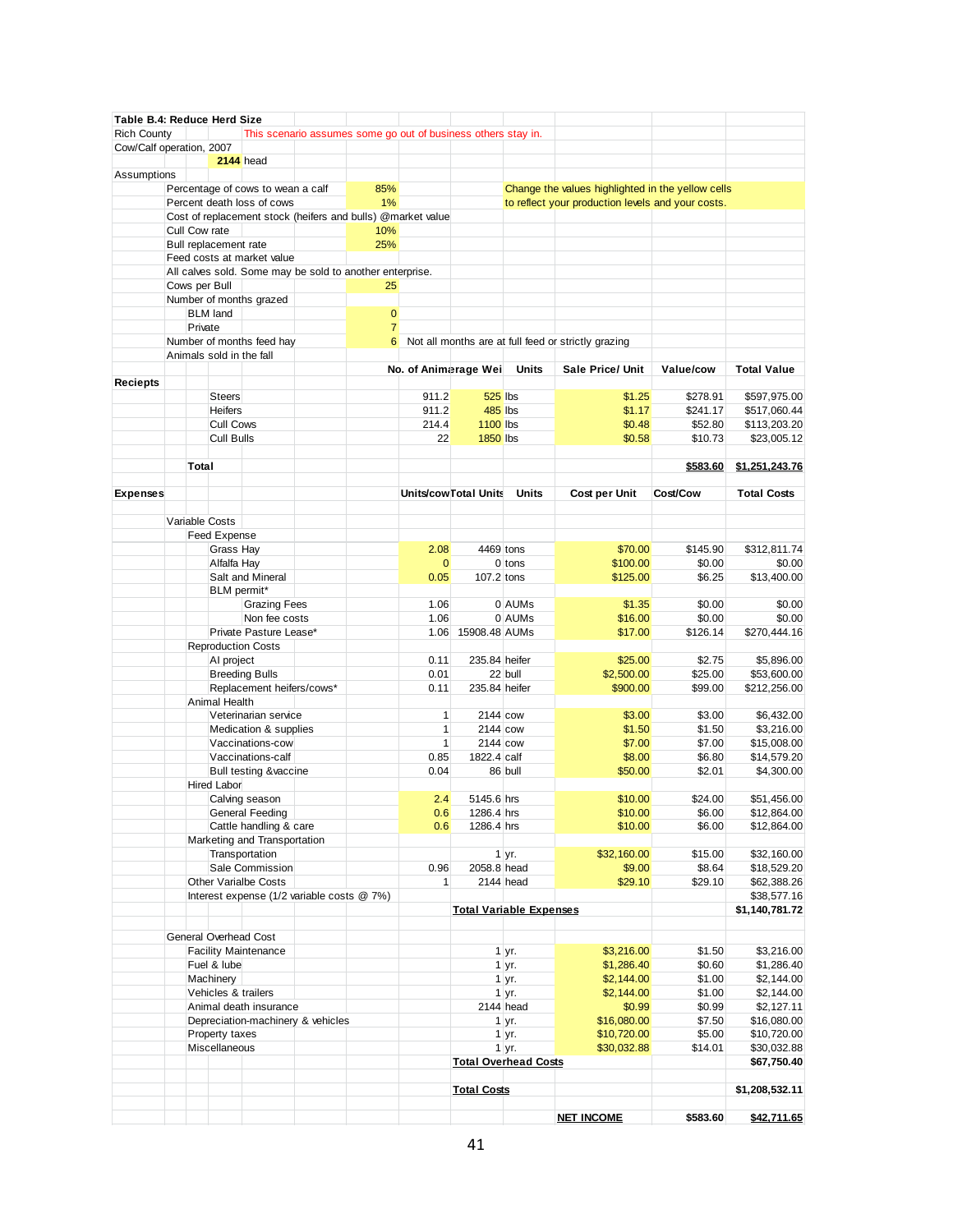|                          |                       |                                                        |                                                             |                | Table B.5: Increase Herd Size, Additional Month of Public Grazing |                                                     |              |                                                   |                  |                           |
|--------------------------|-----------------------|--------------------------------------------------------|-------------------------------------------------------------|----------------|-------------------------------------------------------------------|-----------------------------------------------------|--------------|---------------------------------------------------|------------------|---------------------------|
| Rich County Utah         |                       |                                                        |                                                             |                |                                                                   |                                                     |              |                                                   |                  |                           |
| Cow/Calf operation, 2007 | <b>3520</b> head      |                                                        |                                                             |                |                                                                   |                                                     |              |                                                   |                  |                           |
| Assumptions              |                       |                                                        |                                                             |                |                                                                   |                                                     |              |                                                   |                  |                           |
|                          |                       | Percentage of cows to wean a calf                      |                                                             | 85%            |                                                                   |                                                     |              | Change the values highlighted in the yellow cells |                  |                           |
|                          |                       | Percent death loss of cows                             |                                                             | 1%             |                                                                   |                                                     |              | to reflect your production levels and your costs. |                  |                           |
|                          |                       |                                                        | Cost of replacement stock (heifers and bulls) @market value |                |                                                                   |                                                     |              |                                                   |                  |                           |
|                          | Cull Cow rate         |                                                        |                                                             | 10%            |                                                                   |                                                     |              |                                                   |                  |                           |
|                          | Bull replacement rate | Feed costs at market value                             |                                                             | 25%            |                                                                   |                                                     |              |                                                   |                  |                           |
|                          |                       |                                                        | All calves sold. Some may be sold to another enterprise.    |                |                                                                   |                                                     |              |                                                   |                  |                           |
|                          | Cows per Bull         |                                                        |                                                             | 25             |                                                                   |                                                     |              |                                                   |                  |                           |
|                          |                       | Number of months grazed                                |                                                             |                |                                                                   |                                                     |              |                                                   |                  |                           |
|                          | <b>BLM</b> land       |                                                        |                                                             | $\overline{5}$ |                                                                   |                                                     |              |                                                   |                  |                           |
|                          | <b>Forest Service</b> |                                                        |                                                             | $\mathbf{0}$   |                                                                   |                                                     |              |                                                   |                  |                           |
|                          | Private               |                                                        |                                                             | 2.5            |                                                                   |                                                     |              |                                                   |                  |                           |
|                          |                       | Number of months feed hay<br>Animals sold in the fall  |                                                             | 5.5            |                                                                   | Not all months are at full feed or strictly grazing |              |                                                   |                  |                           |
|                          |                       |                                                        |                                                             |                |                                                                   | No. of Animals Average Weight                       | Units        | Sale Price per Unit   Value/cow                   |                  | <b>Total Value</b>        |
| <b>Reciepts</b>          |                       |                                                        |                                                             |                |                                                                   |                                                     |              |                                                   |                  |                           |
|                          | <b>Steers</b>         |                                                        |                                                             |                | 1496                                                              | <b>525 lbs</b>                                      |              | \$1.25                                            | \$278.91         | \$981,750.00              |
|                          | <b>Heifers</b>        |                                                        |                                                             |                | 1496                                                              | 485 lbs                                             |              | \$1.17                                            | \$241.17         | \$848,905.20              |
|                          | <b>Cull Cows</b>      |                                                        |                                                             |                | 352                                                               | <b>1100 lbs</b>                                     |              | \$0.48                                            | \$52.80          | \$185,856.00              |
|                          | <b>Cull Bulls</b>     |                                                        |                                                             |                | 40                                                                | <b>1850 lbs</b>                                     |              | \$0.58                                            | \$10.73          | \$37,769.60               |
|                          |                       |                                                        |                                                             |                |                                                                   |                                                     |              |                                                   |                  |                           |
|                          | Total                 |                                                        |                                                             |                |                                                                   |                                                     |              |                                                   | \$583.60         | \$2,054,280.80            |
| <b>Expenses</b>          |                       |                                                        |                                                             |                | Units/cow                                                         | <b>Total Units</b>                                  | Units        | Cost per Unit                                     | Cost/Cow         | <b>Total Costs</b>        |
|                          |                       |                                                        |                                                             |                |                                                                   |                                                     |              |                                                   |                  |                           |
|                          | Variable Costs        |                                                        |                                                             |                |                                                                   |                                                     |              |                                                   |                  |                           |
|                          | <b>Feed Expense</b>   |                                                        |                                                             |                |                                                                   |                                                     |              |                                                   |                  |                           |
|                          | Grass Hay             |                                                        |                                                             |                | 1.8343                                                            | 6456.736 tons                                       |              | \$70.00                                           | \$128.40         | \$451,971.52              |
|                          | Alfalfa Hay           |                                                        |                                                             |                | $\mathbf{0}$                                                      |                                                     | $0$ tons     | \$100.00                                          | \$0.00           | \$0.00                    |
|                          |                       | Salt and Mineral                                       |                                                             |                | 0.05                                                              |                                                     | 176 tons     | \$125.00                                          | \$6.25           | \$22,000.00               |
|                          | BLM permit*           | <b>Grazing Fees</b>                                    |                                                             |                | 1.06                                                              |                                                     | 18656 AUMs   | \$1.35                                            | \$7.16           | \$25,185.60               |
|                          |                       | Non fee costs                                          |                                                             |                | 1.06                                                              |                                                     | 18656 AUMs   | \$16.00                                           | \$84.80          | \$298,496.00              |
|                          |                       | Private Pasture Lease*                                 |                                                             |                | 1.06                                                              |                                                     | 9328 AUMs    | \$17.00                                           | \$45.05          | \$158,576.00              |
|                          |                       | <b>Reproduction Costs</b>                              |                                                             |                |                                                                   |                                                     |              |                                                   |                  |                           |
|                          | Al project            |                                                        |                                                             |                | 0.11                                                              |                                                     | 387.2 heifer | \$25.00                                           | \$2.75           | \$9,680.00                |
|                          |                       | <b>Breeding Bulls</b>                                  |                                                             |                | 0.01                                                              |                                                     | 40 bull      | \$2,500.00                                        | \$25.00          | \$88,000.00               |
|                          |                       | Replacement heifers/cows*                              |                                                             |                | 0.11                                                              |                                                     | 387.2 heifer | \$900.00                                          | \$99.00          | \$348,480.00              |
|                          | Animal Health         |                                                        |                                                             |                | $\mathbf{1}$                                                      |                                                     |              |                                                   |                  |                           |
|                          |                       | Veterinarian service<br>Medication & supplies          |                                                             |                | $\mathbf{1}$                                                      | 3520 cow<br>3520 cow                                |              | \$3.00<br>\$1.50                                  | \$3.00<br>\$1.50 | \$10,560.00<br>\$5,280.00 |
|                          |                       | Vaccinations-cow                                       |                                                             |                | $\mathbf{1}$                                                      | 3520 cow                                            |              | \$7.00                                            | \$7.00           | \$24,640.00               |
|                          |                       | Vaccinations-calf                                      |                                                             |                | 0.85                                                              | 2992 calf                                           |              | \$8.00                                            | \$6.80           | \$23,936.00               |
|                          |                       | <b>Bull testing &amp;vaccine</b>                       |                                                             |                | 0.040909091                                                       |                                                     | 144 bull     | \$50.00                                           | \$2.05           | \$7,200.00                |
|                          | Hired Labor           |                                                        |                                                             |                |                                                                   |                                                     |              |                                                   |                  |                           |
|                          |                       | Calving season                                         |                                                             |                | 2.4                                                               | 8448 hrs                                            |              | \$10.00                                           | \$24.00          | \$84,480.00               |
|                          |                       | General Feeding                                        |                                                             |                | 0.6                                                               | 2112 hrs                                            |              | \$10.00                                           | \$6.00           | \$21,120.00               |
|                          |                       | Cattle handling & care<br>Marketing and Transportation |                                                             |                | 0.6                                                               | 2112 hrs                                            |              | \$10.00                                           | \$6.00           | \$21,120.00               |
|                          |                       | Transportation                                         |                                                             |                |                                                                   |                                                     | 1 yr.        | \$35,200.00                                       | \$10.00          | \$35,200.00               |
|                          |                       | Sale Commission                                        |                                                             |                | 0.961363636                                                       |                                                     | 3384 head    | \$9.00                                            | \$8.65           | \$30,456.00               |
|                          |                       | Other variable costs                                   |                                                             |                | 1                                                                 |                                                     | 3520 head    | \$29.10                                           | \$29.10          | \$102,428.48              |
|                          |                       |                                                        | Interest (1/2 variable costs @ 7%)                          |                |                                                                   |                                                     |              |                                                   | \$17.59          | \$61,908.34               |
|                          |                       |                                                        |                                                             |                |                                                                   | <b>Total Variable Costs</b>                         |              |                                                   |                  | \$520.09 \$1,830,717.94   |
|                          |                       |                                                        |                                                             |                |                                                                   |                                                     |              |                                                   |                  |                           |
|                          |                       | General Overhead Cost<br><b>Facility Maintenance</b>   |                                                             |                |                                                                   |                                                     | 1 yr.        | \$4,800.00                                        | \$1.36           | \$4,800.00                |
|                          | Fuel & lube           |                                                        |                                                             |                |                                                                   |                                                     | 1 yr.        | \$1,920.00                                        | \$0.55           | \$1,920.00                |
|                          | Machinery             |                                                        |                                                             |                |                                                                   |                                                     | 1 yr.        | \$3,200.00                                        | \$0.91           | \$3,200.00                |
|                          | Vehicles & trailers   |                                                        |                                                             |                |                                                                   |                                                     | 1 yr.        | \$3,200.00                                        | \$0.91           | \$3,200.00                |
|                          |                       | Animal death insurance                                 |                                                             |                |                                                                   |                                                     | 3520 head    | \$1.00                                            | \$1.00           | \$3,520.00                |
|                          |                       |                                                        | Depreciation-machinery & vehicles                           |                |                                                                   |                                                     | 1 yr.        | \$24,000.00                                       | \$6.82           | \$24,000.00               |
|                          | Property taxes        |                                                        |                                                             |                |                                                                   |                                                     | 1 yr.        | \$16,000.00                                       | \$4.55           | \$16,000.00               |
|                          | Miscellaneous         |                                                        |                                                             |                |                                                                   |                                                     | 1 yr.        | \$47,680.00                                       | \$13.55          | \$47,680.00               |
|                          |                       |                                                        |                                                             |                |                                                                   | <b>General Overhead Costs</b>                       |              |                                                   | \$29.64          | \$104,320.00              |
|                          |                       |                                                        |                                                             |                |                                                                   | <b>Total Costs</b>                                  |              |                                                   |                  | \$549.73 \$1,935,037.94   |
|                          |                       |                                                        |                                                             |                |                                                                   |                                                     |              |                                                   |                  |                           |
|                          |                       |                                                        |                                                             |                |                                                                   |                                                     |              | <b>NET INCOME</b>                                 | \$33.88          | \$119,242.86              |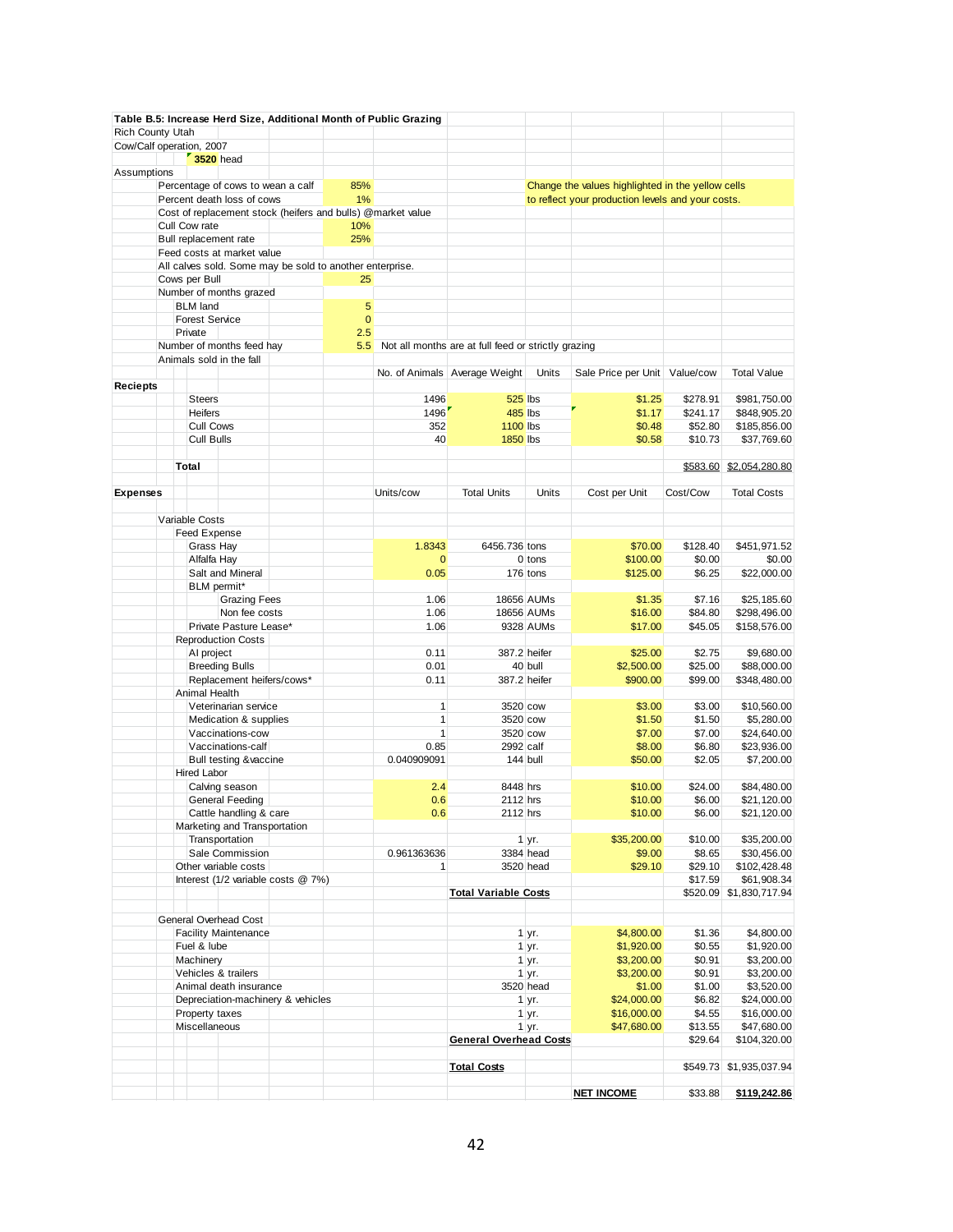## **Appendix C**

### **Meta-Regression Results**

A meta-regression (MR) is a statistical summary of the relationship between economic value measures and the quantifiable characteristics of the economic study and the study site (Rosenberger and Loomis, 2001). For the illustrative purposes, we introduce the simple MR:

(1) 
$$
CS_{ij} = b_0 + b_1 SITE_{ij} + b_2 METHOD_{ij} + b_3 ACTIVITY_{ij} + e_{ij}
$$

where CS<sub>ij</sub> stands for estimate (user value or consumer surplus) *i* from study *j*. We need the subscript *i* because a study *j* may have multiple benefit estimates. b<sub>0</sub>, b<sub>1</sub>, and b<sub>3</sub> are coefficients to be estimated and e*ij* is residual. *SITE* is a vector of site-specific variables, e.g., geographic location of the study area and identification of environment. *METHOD* represents a vector of method used in study sites to derive CS, e.g., TCM or CVM. And also, *METHOD* includes visitor type and value units. *ACTIVITY* is a vector of recreation activities in the study, e.g., camping, fishing, hiking, and hunting. We may add value year, document type, and other variables to describe the study sites.

#### *Data and Estimation Results*

The final dataset used to estimate the value of recreation in Rich county was based on 489 research papers that jointly provided 2256 separate benefit estimates. Each estimate becomes an observation to be used in estimating equation (1). Table C.1 shows the coefficients of the estimated regression. A negative coefficient means that the reported estimate of economic value associated with that particular characteristic is less than reported values of those studies which do not share that characteristic. Similarly, a positive sign means that value estimates are greater for studies with that characteristic than those that do not. For example, the negative

43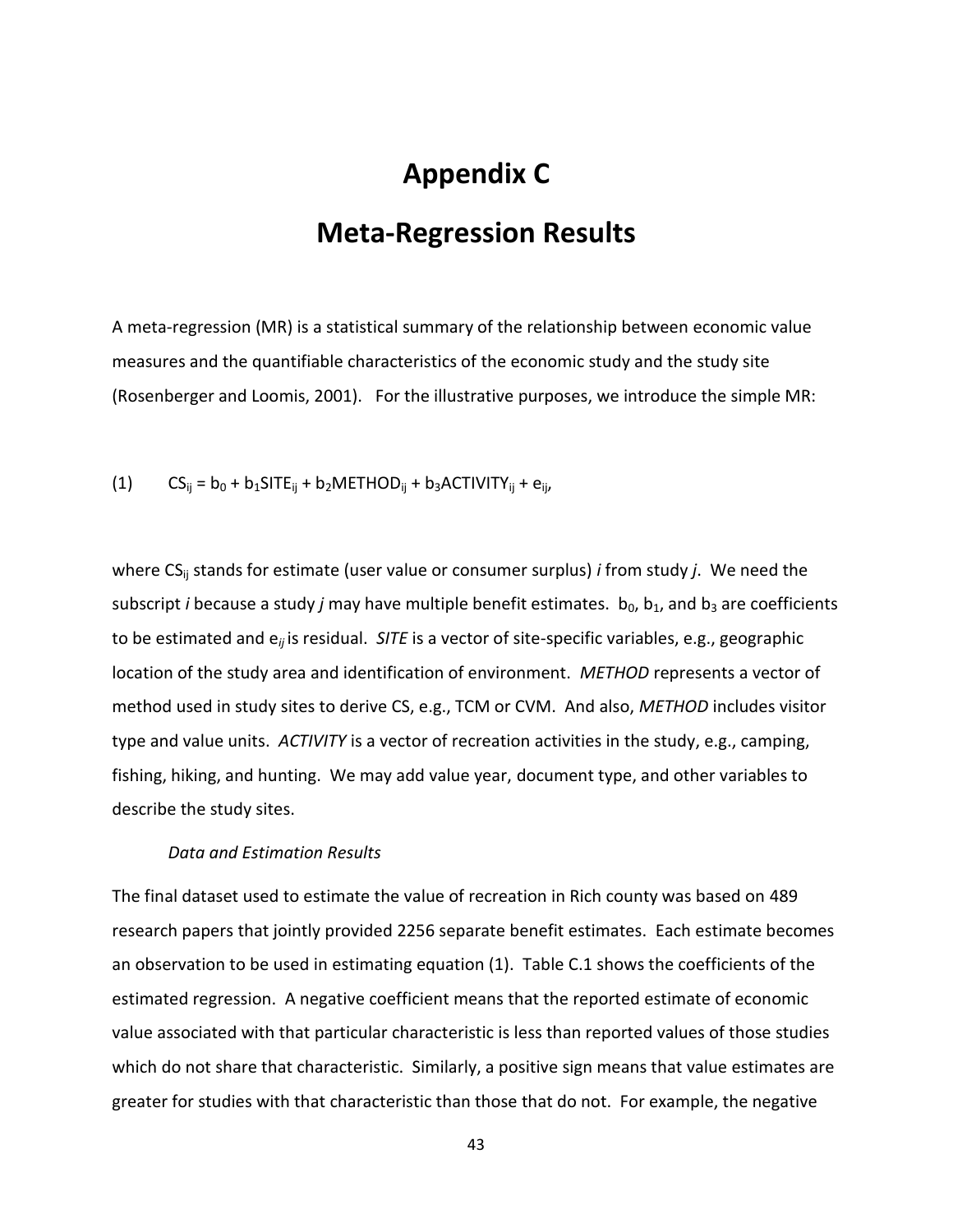sign on *Journal Article* means that refereed journal articles report lower estimates of economic value than do other types of reports, all else equal. The positive sign on *Consulting Report* means that this type of study has a higher value than do other types of reports, again, all else equal.

|                   |                           | Coef.    | t        | P >  t |
|-------------------|---------------------------|----------|----------|--------|
| Document type     | Journal article           | $-0.104$ | $-1.420$ | 0.16   |
|                   | Consulting report         | 0.584    | 4.260    | 0.00   |
|                   | <b>MS</b> thesis          | $-0.589$ | $-3.520$ | 0.00   |
|                   | PhD dissertation          | $-0.160$ | $-1.460$ | 0.14   |
|                   | Working paper             | 0.205    | 2.990    | 0.00   |
| Census region     | New England               | $-0.886$ | $-8.430$ | 0.00   |
|                   | S. Atlantic               | $-0.447$ | $-4.310$ | 0.00   |
|                   | <b>NE Central</b>         | $-0.848$ | $-7.650$ | 0.00   |
|                   | <b>NW Central</b>         | $-0.823$ | $-8.150$ | 0.00   |
|                   | <b>SE Central</b>         | $-0.512$ | $-4.520$ | 0.00   |
|                   | <b>SW Central</b>         | $-0.492$ | -4.190   | 0.00   |
|                   | Mountain                  | $-0.500$ | $-5.250$ | 0.00   |
|                   | Pacific                   | $-0.485$ | $-4.670$ | 0.00   |
| <b>Activities</b> | Backpacking               | $-0.510$ | $-3.300$ | 0.00   |
|                   | <b>Biking</b>             | 0.391    | 1.720    | 0.09   |
|                   | Camping                   | $-0.164$ | $-0.940$ | 0.35   |
|                   | <b>XC Skiing</b>          | 0.449    | 1.110    | 0.27   |
|                   | <b>DH Skiing</b>          | $-0.666$ | $-1.290$ | 0.20   |
|                   | Freshwater Fishing        | 0.401    | 3.520    | 0.00   |
|                   | <b>Saltwater Fishing</b>  | 0.503    | 2.300    | 0.02   |
|                   | Floating                  | 0.628    | 3.540    | 0.00   |
|                   | Hiking                    | 0.276    | 1.630    | 0.10   |
|                   | <b>Big Game Hunting</b>   | 0.724    | 6.000    | 0.00   |
|                   | <b>Small Game Hunting</b> | 0.304    | 1.550    | 0.12   |
|                   | <b>Waterfowl Hunting</b>  | 0.531    | 3.860    | 0.00   |
|                   | <b>Mountain Biking</b>    | 1.262    | 5.350    | 0.00   |
|                   | OHV                       | 0.221    | 0.730    | 0.47   |
|                   | Snorkeling                | $-0.418$ | $-0.850$ | 0.40   |
|                   | Snowmobiling              | $-0.698$ | $-1.670$ | 0.10   |
|                   | Swimming                  | $-0.351$ | $-1.080$ | 0.28   |
|                   | <b>Water Skiing</b>       | 0.429    | 1.670    | 0.10   |
|                   | Wildlife Viewing          | 0.293    | 2.350    | 0.02   |
|                   | <b>General Recreation</b> | 0.331    | 2.580    | 0.01   |
|                   | Beach                     | 0.169    | 0.820    | 0.42   |
|                   | Sightseeing               | 0.341    | 1.460    | 0.15   |
| Developed site    | Developed                 | $-0.312$ | $-3.460$ | 0.00   |
| Dispersed site    | <b>Dispersed</b>          | $-0.142$ | $-1.540$ | 0.13   |
| Site change       | Site Quality Change       | 0.320    | 3.690    | 0.00   |

#### **Table C.1. Meta Regression Estimation Results**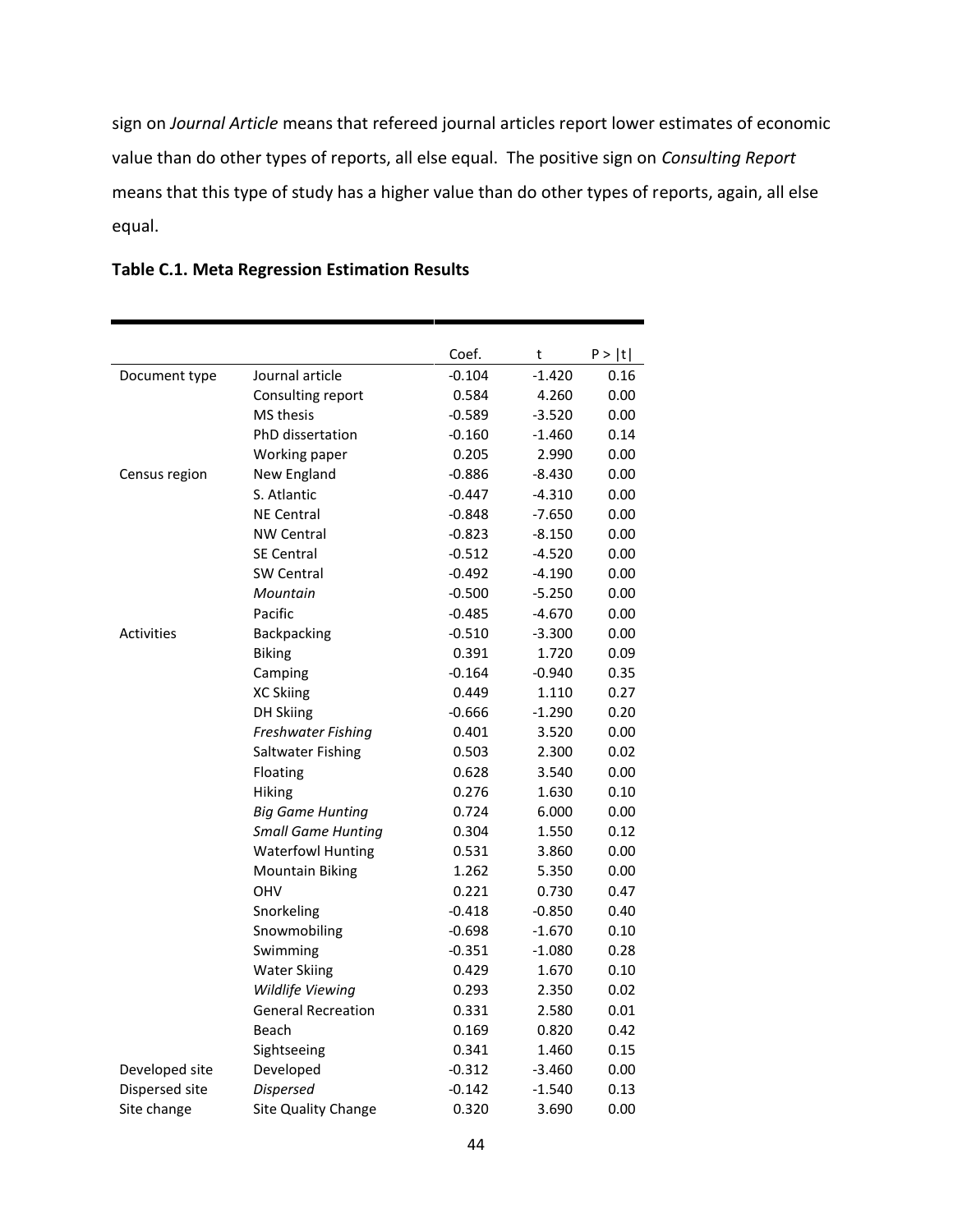| Site quality     | High quality                  | $-0.137$ | $-1.600$ | 0.11 |
|------------------|-------------------------------|----------|----------|------|
|                  | Mod quality                   | $-0.468$ | $-1.820$ | 0.07 |
|                  | Low quality                   | 0.310    | 1.000    | 0.32 |
| Site aggregation | National                      | 1.635    | 4.320    | 0.00 |
|                  | Multi-state                   | 1.065    | 3.090    | 0.00 |
|                  | State                         | 1.753    | 5.100    | 0.00 |
|                  | County                        | 0.662    | 1.840    | 0.07 |
|                  | Multi-county                  | 1.091    | 1.890    | 0.06 |
|                  | Multi-site                    | 1.279    | 3.750    | 0.00 |
|                  | Single site                   | 1.341    | 4.010    | 0.00 |
| Data source      | Data source                   | $-0.377$ | $-4.000$ | 0.00 |
| Visitor type     | Resident                      | $-0.977$ | $-2.160$ | 0.03 |
|                  | Non-resident                  | $-0.490$ | $-1.080$ | 0.28 |
|                  | <b>Both</b>                   | $-0.800$ | $-1.780$ | 0.08 |
|                  | <b>Specialty Group</b>        | $-1.335$ | $-1.850$ | 0.07 |
|                  | <b>Summary Stats Reported</b> | $-0.336$ | $-4.420$ | 0.00 |
| Value method     | Value method                  | $-0.251$ | $-2.630$ | 0.01 |
|                  | <b>Regression Model</b>       |          |          |      |
| Regression model | Reported                      | $-0.302$ | $-5.100$ | 0.00 |
| Estimate type    | <b>Compensating Variation</b> | $-0.467$ | $-6.440$ | 0.00 |
|                  | <b>Compensating Surplus</b>   | 0.237    | 0.670    | 0.50 |
| Favored estimate | By author                     | $-0.132$ | $-1.680$ | 0.09 |
| Value year       | Value year                    | 0.012    | 3.870    | 0.00 |
|                  |                               |          |          |      |
|                  | Constant                      | 19.542   | $-2.980$ | 0.00 |
| N                |                               | 2256     |          |      |
| R-squared        |                               | 0.3403   |          |      |
| F(60, 2195)      |                               | 24.88    |          |      |
| Root MSE         |                               | 0.8469   |          |      |

The characteristics that are most germane to estimating the value of outdoor recreation in Rich county are being in the *Mountain* census division, the type of activity pursued (*Freshwater Fishing*, *Big Game Hunting*, *Small Game Hunting*, and *Wildlife Viewing*), the level of site aggregation (*Single Site*), *Dispersed* recreation, visited by both residents and non-residents (*Both*). All else equal, recreation in the Mountain census division has a lower value than the reference census division (Middle Atlantic region). Freshwater fishing, big and small game hunting, and wildlife viewing all have positive coefficients, indicating these activities are more highly valued than "other recreation", the reference category (which includes all forms of motorized boating, picnicking, climbing, diving, and a host of other activities). The negative sign for dispersed recreation activities, such as those anticipated for Rich county, indicates that such sites have a lower economic value, all else equal, than recreation at sites with developed